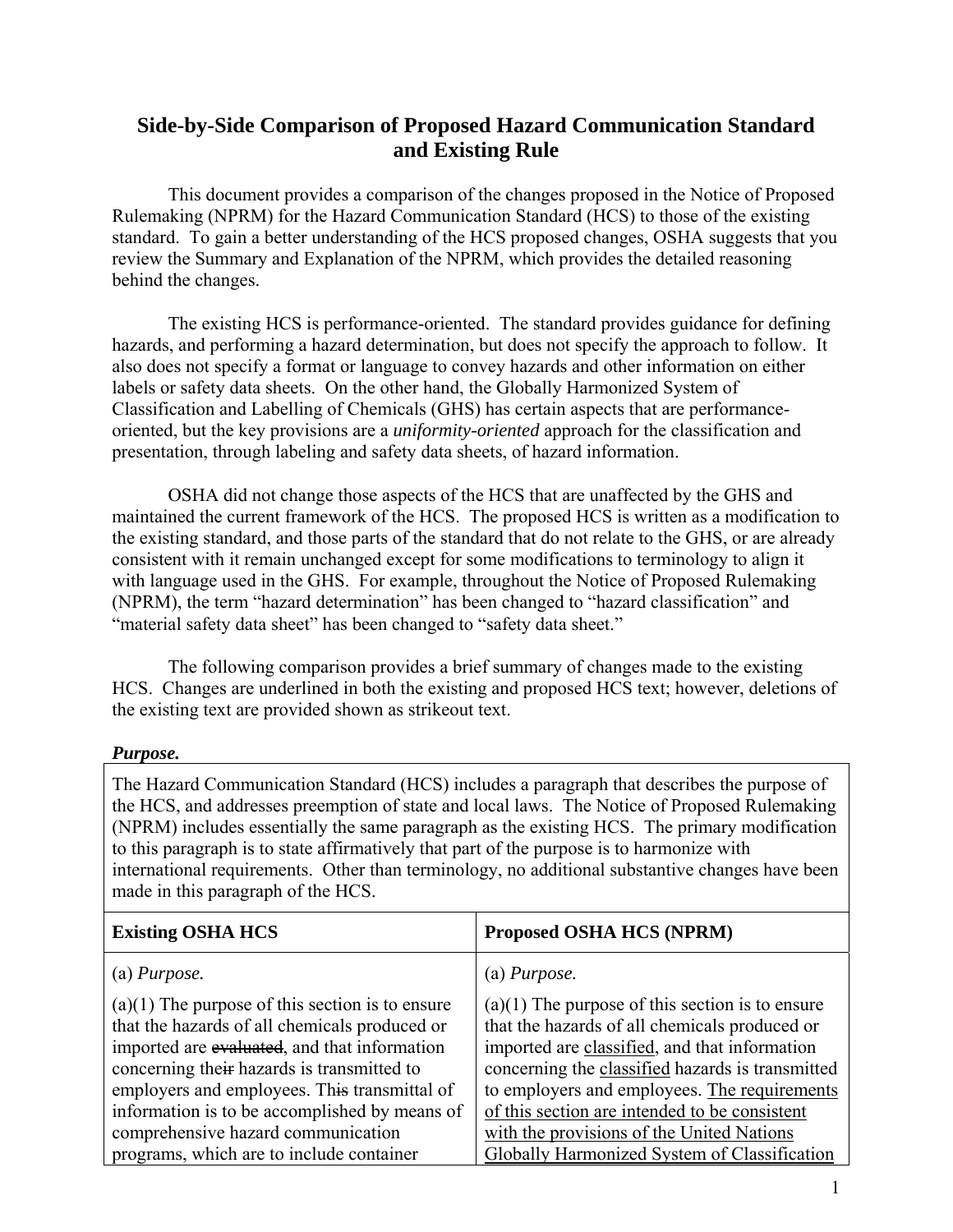| labeling and other forms of warning, material<br>safety data sheets and employee training.                                                                                                                                                                                                                                                                                                                                                                                                                                                                                                                                                                                                                                                                                                                                                                                                                                                                                                                                                                                                                                                                                                                                                                                                                                                                                                                                                              | and Labeling of Chemicals (GHS), Revision 3.<br>The transmittal of information is to be<br>accomplished by means of comprehensive<br>hazard communication programs, which are to<br>include container labeling and other forms of<br>warning, safety data sheets and employee<br>training.                                                                                                                                                                                                                                                                                                                                                                                                                                                                                                                                                                                                                                                                                                                                                                                                                                                                                                                                                                                                                                                                                                                                                  |
|---------------------------------------------------------------------------------------------------------------------------------------------------------------------------------------------------------------------------------------------------------------------------------------------------------------------------------------------------------------------------------------------------------------------------------------------------------------------------------------------------------------------------------------------------------------------------------------------------------------------------------------------------------------------------------------------------------------------------------------------------------------------------------------------------------------------------------------------------------------------------------------------------------------------------------------------------------------------------------------------------------------------------------------------------------------------------------------------------------------------------------------------------------------------------------------------------------------------------------------------------------------------------------------------------------------------------------------------------------------------------------------------------------------------------------------------------------|---------------------------------------------------------------------------------------------------------------------------------------------------------------------------------------------------------------------------------------------------------------------------------------------------------------------------------------------------------------------------------------------------------------------------------------------------------------------------------------------------------------------------------------------------------------------------------------------------------------------------------------------------------------------------------------------------------------------------------------------------------------------------------------------------------------------------------------------------------------------------------------------------------------------------------------------------------------------------------------------------------------------------------------------------------------------------------------------------------------------------------------------------------------------------------------------------------------------------------------------------------------------------------------------------------------------------------------------------------------------------------------------------------------------------------------------|
| $(a)(2)$ This occupational safety and health<br>standard is intended to address<br>comprehensively the issue of evaluating the<br>potential hazards of chemicals, and<br>communicating information concerning<br>hazards and appropriate protective measures to<br>employees, and to preempt any legal<br>requirements of a state, or political subdivision<br>of a state, pertaining to this subject. Evaluating<br>the potential hazards of chemicals, and<br>communicating information concerning<br>hazards and appropriate protective measures to<br>employees, may include, for example, but is<br>not limited to, provisions for: developing and<br>maintaining a written hazard communication<br>program for the workplace, including lists of<br>hazardous chemicals present; labeling of<br>containers of chemicals in the workplace, as<br>well as of containers of chemicals being<br>shipped to other workplaces; preparation and<br>distribution of material safety data sheets to<br>employees and downstream employers; and<br>development and implementation of employee<br>training programs regarding hazards of<br>chemicals and protective measures. Under<br>section 18 of the Act, no state or political<br>subdivision of a state may adopt or enforce,<br>through any court or agency, any requirement<br>relating to the issue addressed by this Federal<br>standard, except pursuant to a Federally-<br>approved state plan. | $(a)(2)$ This occupational safety and health<br>standard is intended to address<br>comprehensively the issue of classifying the<br>potential hazards of chemicals, and<br>communicating information concerning<br>hazards and appropriate protective measures to<br>employees, and to preempt any legal<br>requirements of a state, or political subdivision<br>of a state, pertaining to this subject. Classifying<br>the potential hazards of chemicals and<br>communicating information concerning<br>hazards and appropriate protective measures to<br>employees, may include, for example, but is<br>not limited to, provisions for: developing and<br>maintaining a written hazard communication<br>program for the workplace, including lists of<br>hazardous chemicals present; labeling of<br>containers of chemicals in the workplace, as<br>well as of containers of chemicals being<br>shipped to other workplaces; preparation and<br>distribution of safety data sheets to employees<br>and downstream employers; and development<br>and implementation of employee training<br>programs regarding hazards of chemicals and<br>protective measures. Under section 18 of the<br>Act, no state or political subdivision of a state<br>may adopt or enforce, through any court or<br>agency, any requirement relating to the issue<br>addressed by this Federal standard, except<br>pursuant to a Federally-approved state plan. |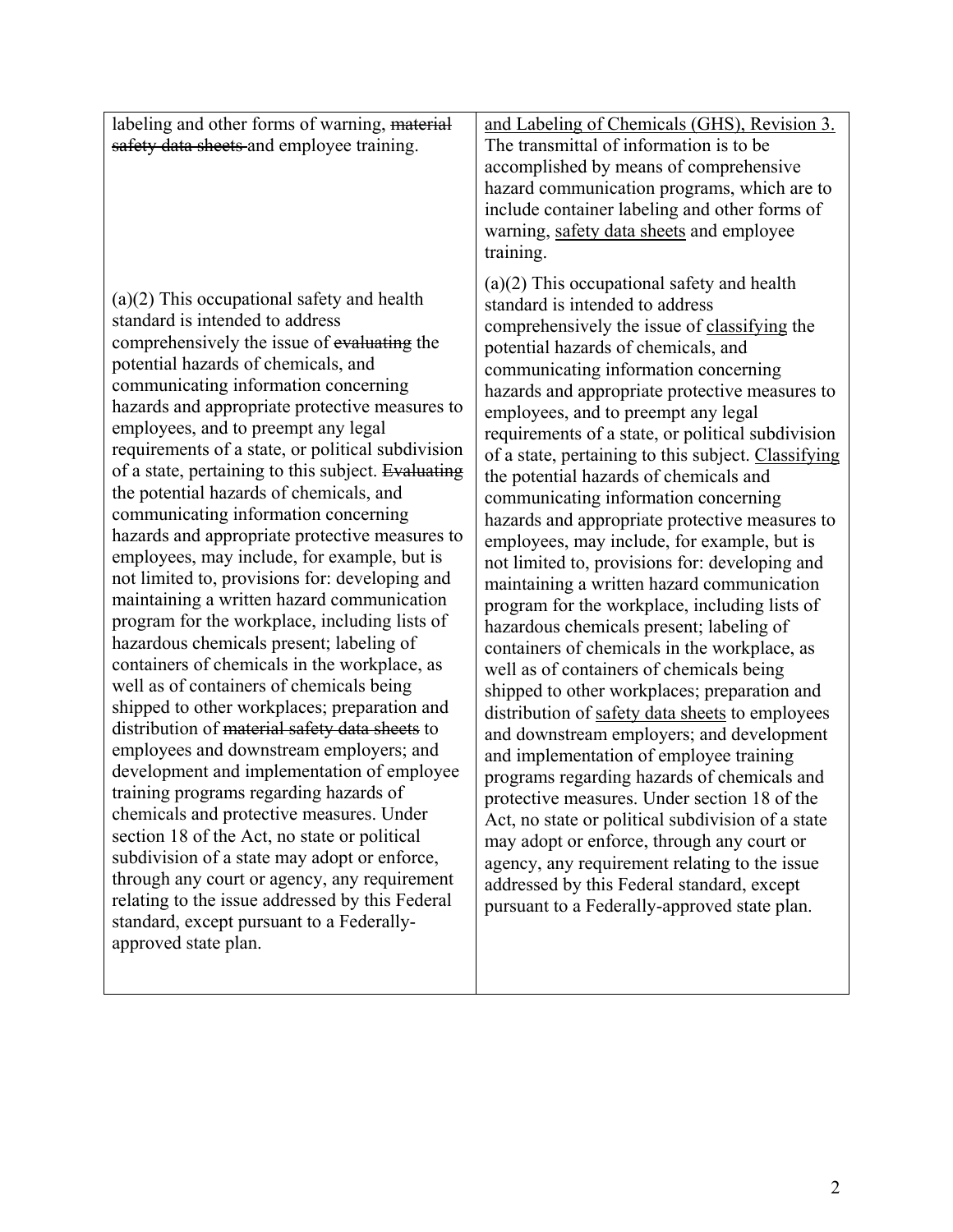### *Scope and Application***.**

This paragraph in the proposed HCS addresses many of the practical accommodations OSHA has made regarding application of the HCS to different types of workplaces, as well as dealing with the interface of the HCS to other Federal laws that address similar areas. No changes in these rules are necessary to incorporate the GHS, so no substantive (only terminology) changes have been made in this paragraph of the HCS.

| <b>Existing OSHA HCS</b>                                                                                                                                                                                                                                                                                                                                                                                                                                                                                                                                                                                                                                                                                                                                                                                                                                                                        | Proposed OSHA HCS (NPRM)                                                                                                                                                                                                                                                                                                                                                                                                                                                                                                                                                                                                                                                                                                                   |
|-------------------------------------------------------------------------------------------------------------------------------------------------------------------------------------------------------------------------------------------------------------------------------------------------------------------------------------------------------------------------------------------------------------------------------------------------------------------------------------------------------------------------------------------------------------------------------------------------------------------------------------------------------------------------------------------------------------------------------------------------------------------------------------------------------------------------------------------------------------------------------------------------|--------------------------------------------------------------------------------------------------------------------------------------------------------------------------------------------------------------------------------------------------------------------------------------------------------------------------------------------------------------------------------------------------------------------------------------------------------------------------------------------------------------------------------------------------------------------------------------------------------------------------------------------------------------------------------------------------------------------------------------------|
| (b) Scope and application.                                                                                                                                                                                                                                                                                                                                                                                                                                                                                                                                                                                                                                                                                                                                                                                                                                                                      | (b) Scope and application.                                                                                                                                                                                                                                                                                                                                                                                                                                                                                                                                                                                                                                                                                                                 |
| $(b)(1)$ This section requires chemical<br>manufacturers or importers to assess the<br>hazards of chemicals which they produce or<br>import, and all employers to provide<br>information to their employees about the<br>hazardous chemicals to which they are<br>exposed, by means of a hazard communication<br>program, labels and other forms of warning,<br>material safety data sheets, and information<br>and training. In addition, this section requires<br>distributors to transmit the required<br>information to employers. (Employers who do<br>not produce or import chemicals need only<br>focus on those parts of this rule that deal with<br>establishing a workplace program and<br>communicating information to their workers.<br>Appendix E of this section is a general guide<br>for such employers to help them determine<br>their compliance obligations under the rule.) | $(b)(1)$ This section requires chemical<br>manufacturers or importers to classify the<br>hazards of chemicals which they produce or<br>import, and all employers to provide<br>information to their employees about the<br>hazardous chemicals to which they are<br>exposed, by means of a hazard communication<br>program, labels and other forms of warning,<br>safety data sheets, and information and<br>training. In addition, this section requires<br>distributors to transmit the required<br>information to employers. (Employers who do<br>not produce or import chemicals need only<br>focus on those parts of this rule that deal with<br>establishing a workplace program and<br>communicating information to their workers.) |
| $(b)(2)$ This section applies to any chemical                                                                                                                                                                                                                                                                                                                                                                                                                                                                                                                                                                                                                                                                                                                                                                                                                                                   | $(b)(2)$ This section applies to any chemical                                                                                                                                                                                                                                                                                                                                                                                                                                                                                                                                                                                                                                                                                              |
| which is known to be present in the workplace                                                                                                                                                                                                                                                                                                                                                                                                                                                                                                                                                                                                                                                                                                                                                                                                                                                   | which is known to be present in the workplace                                                                                                                                                                                                                                                                                                                                                                                                                                                                                                                                                                                                                                                                                              |
| in such a manner that employees may be                                                                                                                                                                                                                                                                                                                                                                                                                                                                                                                                                                                                                                                                                                                                                                                                                                                          | in such a manner that employees may be                                                                                                                                                                                                                                                                                                                                                                                                                                                                                                                                                                                                                                                                                                     |
| exposed under normal conditions of use or in a                                                                                                                                                                                                                                                                                                                                                                                                                                                                                                                                                                                                                                                                                                                                                                                                                                                  | exposed under normal conditions of use or in a                                                                                                                                                                                                                                                                                                                                                                                                                                                                                                                                                                                                                                                                                             |
| foreseeable emergency.                                                                                                                                                                                                                                                                                                                                                                                                                                                                                                                                                                                                                                                                                                                                                                                                                                                                          | foreseeable emergency.                                                                                                                                                                                                                                                                                                                                                                                                                                                                                                                                                                                                                                                                                                                     |
| $(b)(3)$ This section applies to laboratories only                                                                                                                                                                                                                                                                                                                                                                                                                                                                                                                                                                                                                                                                                                                                                                                                                                              | $(b)(3)$ This section applies to laboratories only                                                                                                                                                                                                                                                                                                                                                                                                                                                                                                                                                                                                                                                                                         |
| as follows:                                                                                                                                                                                                                                                                                                                                                                                                                                                                                                                                                                                                                                                                                                                                                                                                                                                                                     | as follows:                                                                                                                                                                                                                                                                                                                                                                                                                                                                                                                                                                                                                                                                                                                                |
| $(b)(3)(i)$ Employers shall ensure that labels on                                                                                                                                                                                                                                                                                                                                                                                                                                                                                                                                                                                                                                                                                                                                                                                                                                               | $(b)(3)(i)$ Employers shall ensure that labels on                                                                                                                                                                                                                                                                                                                                                                                                                                                                                                                                                                                                                                                                                          |
| incoming containers of hazardous chemicals                                                                                                                                                                                                                                                                                                                                                                                                                                                                                                                                                                                                                                                                                                                                                                                                                                                      | incoming containers of hazardous chemicals                                                                                                                                                                                                                                                                                                                                                                                                                                                                                                                                                                                                                                                                                                 |
| are not removed or defaced;                                                                                                                                                                                                                                                                                                                                                                                                                                                                                                                                                                                                                                                                                                                                                                                                                                                                     | are not removed or defaced;                                                                                                                                                                                                                                                                                                                                                                                                                                                                                                                                                                                                                                                                                                                |
| $(b)(3)(ii)$ Employers shall maintain any                                                                                                                                                                                                                                                                                                                                                                                                                                                                                                                                                                                                                                                                                                                                                                                                                                                       | $(b)(3)(ii)$ Employers shall maintain any safety                                                                                                                                                                                                                                                                                                                                                                                                                                                                                                                                                                                                                                                                                           |
| material safety data sheets that are received                                                                                                                                                                                                                                                                                                                                                                                                                                                                                                                                                                                                                                                                                                                                                                                                                                                   | data sheets that are received with incoming                                                                                                                                                                                                                                                                                                                                                                                                                                                                                                                                                                                                                                                                                                |
| with incoming shipments of hazardous                                                                                                                                                                                                                                                                                                                                                                                                                                                                                                                                                                                                                                                                                                                                                                                                                                                            | shipments of hazardous chemicals, and ensure                                                                                                                                                                                                                                                                                                                                                                                                                                                                                                                                                                                                                                                                                               |
| chemicals, and ensure that they are readily                                                                                                                                                                                                                                                                                                                                                                                                                                                                                                                                                                                                                                                                                                                                                                                                                                                     | that they are readily accessible during each                                                                                                                                                                                                                                                                                                                                                                                                                                                                                                                                                                                                                                                                                               |
| accessible during each workshift to laboratory                                                                                                                                                                                                                                                                                                                                                                                                                                                                                                                                                                                                                                                                                                                                                                                                                                                  | workshift to laboratory employees when they                                                                                                                                                                                                                                                                                                                                                                                                                                                                                                                                                                                                                                                                                                |
| employees when they are in their work areas;                                                                                                                                                                                                                                                                                                                                                                                                                                                                                                                                                                                                                                                                                                                                                                                                                                                    | are in their work areas;                                                                                                                                                                                                                                                                                                                                                                                                                                                                                                                                                                                                                                                                                                                   |
| $(b)(3)(iii)$ Employers shall ensure that                                                                                                                                                                                                                                                                                                                                                                                                                                                                                                                                                                                                                                                                                                                                                                                                                                                       | $(b)(3)(iii)$ Employers shall ensure that                                                                                                                                                                                                                                                                                                                                                                                                                                                                                                                                                                                                                                                                                                  |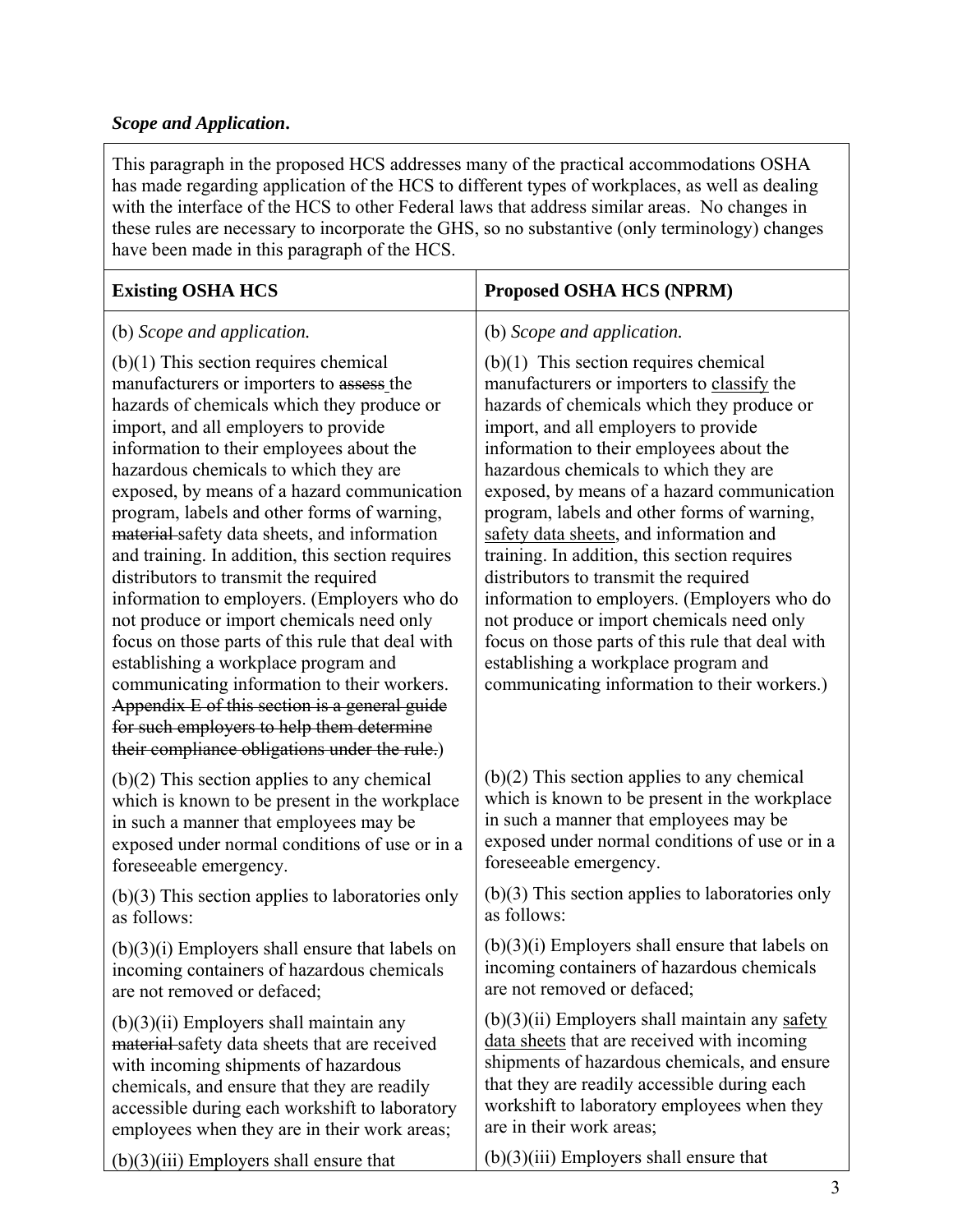| laboratory employees are provided information | laboratory employees are provided information |
|-----------------------------------------------|-----------------------------------------------|
| and training in accordance with paragraph (h) | and training in accordance with paragraph (h) |
| of this section, except for the location and  | of this section, except for the location and  |
| availability of the written hazard            | availability of the written hazard            |
| communication program under paragraph         | communication program under paragraph         |
| $(h)(2)(iii)$ of this section; and,           | $(h)(2)(iii)$ of this section; and,           |

 $(b)(3)(iv)$  Laboratory employers that ship hazardous chemicals are considered to be either a chemical manufacturer or a distributor under this rule, and thus must ensure that any containers of hazardous chemicals leaving the laboratory are labeled in accordance with paragraph  $(f)(1)$  of this section, and that a material safety data sheet is provided to distributors and other employers in accordance with paragraphs  $(g)(6)$  and  $(g)(7)$  of this section.

(b)(4) In work operations where employees only handle chemicals in sealed containers which are not opened under normal conditions of use (such as are found in marine cargo handling, warehousing, or retail sales), this section applies to these operations only as follows:

(b)(4)(i) Employers shall ensure that labels on incoming containers of hazardous chemicals are not removed or defaced;

(b)(4)(ii) Employers shall maintain copies of any material safety data sheets that are received with incoming shipments of the sealed containers of hazardous chemicals, shall obtain a material safety data sheet as soon as possible for sealed containers of hazardous chemicals received without a material safety data sheet if an employee requests the material safety data sheet, and shall ensure that the material safety data sheets are readily accessible during each work shift to employees when they are in their work area(s); and,

 $(b)(4)(iii)$  Employers shall ensure that employees are provided with information and training in accordance with paragraph (h) of this section (except for the location and availability of the written hazard communication program under paragraph  $(h)(2)(iii)$  of this section), to the extent necessary to protect them in the event of a spill

 $(b)(3)(iv)$  Laboratory employers that ship hazardous chemicals are considered to be either a chemical manufacturer or a distributor under this rule, and thus must ensure that any containers of hazardous chemicals leaving the laboratory are labeled in accordance with paragraph  $(f)(1)$  of this section, and that a safety data sheet is provided to distributors and other employers in accordance with paragraphs  $(g)(6)$  and  $(g)(7)$  of this section.

(b)(4) In work operations where employees only handle chemicals in sealed containers which are not opened under normal conditions of use (such as are found in marine cargo handling, warehousing, or retail sales), this section applies to these operations only as follows:

(b)(4)(i) Employers shall ensure that labels on incoming containers of hazardous chemicals are not removed or defaced;

 $(b)(4)(ii)$  Employers shall maintain copies of any safety data sheets that are received with incoming shipments of the sealed containers of hazardous chemicals, shall obtain a safety data sheet as soon as possible for sealed containers of hazardous chemicals received without a safety data sheet if an employee requests the safety data sheet, and shall ensure that the safety data sheets are readily accessible during each work shift to employees when they are in their work area(s); and,

 $(b)(4)(iii)$  Employers shall ensure that employees are provided with information and training in accordance with paragraph (h) of this section (except for the location and availability of the written hazard communication program under paragraph  $(h)(2)(iii)$  of this section), to the extent necessary to protect them in the event of a spill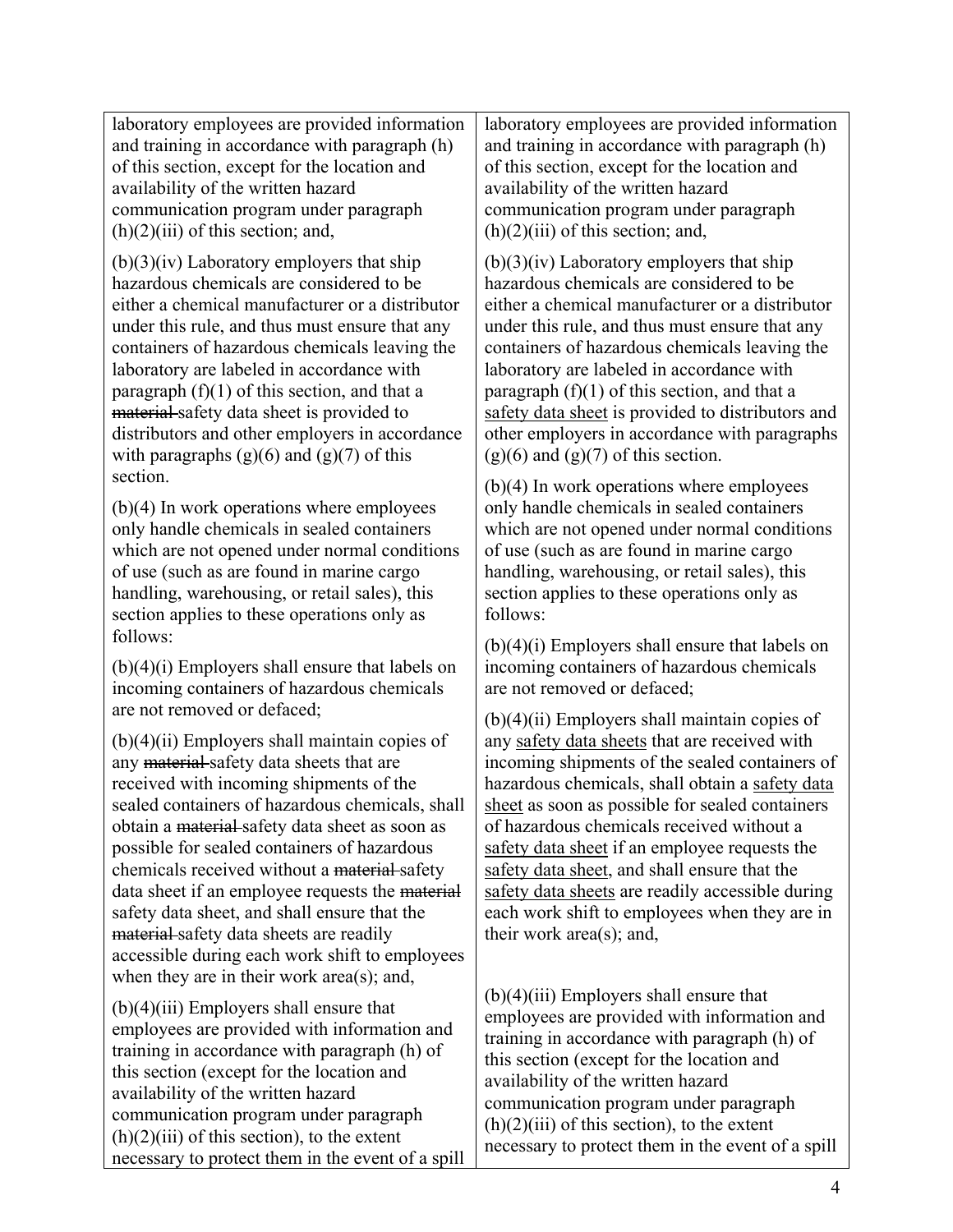| or leak of a hazardous chemical from a sealed                                                                                                                                                                                                                                                                                                                                                               | or leak of a hazardous chemical from a sealed                                                                                                                                                                                                                                                                                                                 |
|-------------------------------------------------------------------------------------------------------------------------------------------------------------------------------------------------------------------------------------------------------------------------------------------------------------------------------------------------------------------------------------------------------------|---------------------------------------------------------------------------------------------------------------------------------------------------------------------------------------------------------------------------------------------------------------------------------------------------------------------------------------------------------------|
| container.                                                                                                                                                                                                                                                                                                                                                                                                  | container.                                                                                                                                                                                                                                                                                                                                                    |
| $(b)(5)$ This section does not require labeling of                                                                                                                                                                                                                                                                                                                                                          | $(b)(5)$ This section does not require labeling of                                                                                                                                                                                                                                                                                                            |
| the following chemicals:                                                                                                                                                                                                                                                                                                                                                                                    | the following chemicals:                                                                                                                                                                                                                                                                                                                                      |
| $(b)(5)(i)$ Any pesticide as such term is defined                                                                                                                                                                                                                                                                                                                                                           | $(b)(5)(i)$ Any pesticide as such term is defined                                                                                                                                                                                                                                                                                                             |
| in the Federal Insecticide, Fungicide, and                                                                                                                                                                                                                                                                                                                                                                  | in the Federal Insecticide, Fungicide, and                                                                                                                                                                                                                                                                                                                    |
| Rodenticide Act (7 U.S.C. 136 et seq.), when                                                                                                                                                                                                                                                                                                                                                                | Rodenticide Act (7 U.S.C. 136 et seq.), when                                                                                                                                                                                                                                                                                                                  |
| subject to the labeling requirements of that Act                                                                                                                                                                                                                                                                                                                                                            | subject to the labeling requirements of that Act                                                                                                                                                                                                                                                                                                              |
| and labeling regulations issued under that Act                                                                                                                                                                                                                                                                                                                                                              | and labeling regulations issued under that Act                                                                                                                                                                                                                                                                                                                |
| by the Environmental Protection Agency;                                                                                                                                                                                                                                                                                                                                                                     | by the Environmental Protection Agency;                                                                                                                                                                                                                                                                                                                       |
| $(b)(5)(ii)$ Any chemical substance or mixture as                                                                                                                                                                                                                                                                                                                                                           | $(b)(5)(ii)$ Any chemical substance or mixture as                                                                                                                                                                                                                                                                                                             |
| such terms are defined in the Toxic Substances                                                                                                                                                                                                                                                                                                                                                              | such terms are defined in the Toxic Substances                                                                                                                                                                                                                                                                                                                |
| Control Act (15 U.S.C. 2601 et seq.), when                                                                                                                                                                                                                                                                                                                                                                  | Control Act (15 U.S.C. 2601 et seq.), when                                                                                                                                                                                                                                                                                                                    |
| subject to the labeling requirements of that Act                                                                                                                                                                                                                                                                                                                                                            | subject to the labeling requirements of that Act                                                                                                                                                                                                                                                                                                              |
| and labeling regulations issued under that Act                                                                                                                                                                                                                                                                                                                                                              | and labeling regulations issued under that Act                                                                                                                                                                                                                                                                                                                |
| by the Environmental Protection Agency;                                                                                                                                                                                                                                                                                                                                                                     | by the Environmental Protection Agency;                                                                                                                                                                                                                                                                                                                       |
| $(b)(5)(iii)$ Any food, food additive, color                                                                                                                                                                                                                                                                                                                                                                | $(b)(5)(iii)$ Any food, food additive, color                                                                                                                                                                                                                                                                                                                  |
| additive, drug, cosmetic, or medical or                                                                                                                                                                                                                                                                                                                                                                     | additive, drug, cosmetic, or medical or                                                                                                                                                                                                                                                                                                                       |
| veterinary device or product, including                                                                                                                                                                                                                                                                                                                                                                     | veterinary device or product, including                                                                                                                                                                                                                                                                                                                       |
| materials intended for use as ingredients in                                                                                                                                                                                                                                                                                                                                                                | materials intended for use as ingredients in                                                                                                                                                                                                                                                                                                                  |
| such products (e.g. flavors and fragrances), as                                                                                                                                                                                                                                                                                                                                                             | such products (e.g. flavors and fragrances), as                                                                                                                                                                                                                                                                                                               |
| such terms are defined in the Federal Food,                                                                                                                                                                                                                                                                                                                                                                 | such terms are defined in the Federal Food,                                                                                                                                                                                                                                                                                                                   |
| Drug, and Cosmetic Act (21 U.S.C. 301 et                                                                                                                                                                                                                                                                                                                                                                    | Drug, and Cosmetic Act (21 U.S.C. 301 et                                                                                                                                                                                                                                                                                                                      |
| seq.) or the Virus-Serum-Toxin Act of 1913                                                                                                                                                                                                                                                                                                                                                                  | seq.) or the Virus-Serum-Toxin Act of 1913                                                                                                                                                                                                                                                                                                                    |
| (21 U.S.C. 151 et seq.), and regulations issued                                                                                                                                                                                                                                                                                                                                                             | (21 U.S.C. 151 et seq.), and regulations issued                                                                                                                                                                                                                                                                                                               |
| under those Acts, when they are subject to the                                                                                                                                                                                                                                                                                                                                                              | under those Acts, when they are subject to the                                                                                                                                                                                                                                                                                                                |
| labeling requirements under those Acts by                                                                                                                                                                                                                                                                                                                                                                   | labeling requirements under those Acts by                                                                                                                                                                                                                                                                                                                     |
| either the Food and Drug Administration or the                                                                                                                                                                                                                                                                                                                                                              | either the Food and Drug Administration or the                                                                                                                                                                                                                                                                                                                |
| Department of Agriculture;                                                                                                                                                                                                                                                                                                                                                                                  | Department of Agriculture;                                                                                                                                                                                                                                                                                                                                    |
| $(b)(5)(iv)$ Any distilled spirits (beverage                                                                                                                                                                                                                                                                                                                                                                | $(b)(5)(iv)$ Any distilled spirits (beverage                                                                                                                                                                                                                                                                                                                  |
| alcohols), wine, or malt beverage intended for                                                                                                                                                                                                                                                                                                                                                              | alcohols), wine, or malt beverage intended for                                                                                                                                                                                                                                                                                                                |
| nonindustrial use, as such terms are defined in                                                                                                                                                                                                                                                                                                                                                             | nonindustrial use, as such terms are defined in                                                                                                                                                                                                                                                                                                               |
| the Federal Alcohol Administration Act (27                                                                                                                                                                                                                                                                                                                                                                  | the Federal Alcohol Administration Act (27                                                                                                                                                                                                                                                                                                                    |
| U.S.C. 201 et seq.) and regulations issued                                                                                                                                                                                                                                                                                                                                                                  | U.S.C. 201 et seq.) and regulations issued                                                                                                                                                                                                                                                                                                                    |
| under that Act, when subject to the labeling                                                                                                                                                                                                                                                                                                                                                                | under that Act, when subject to the labeling                                                                                                                                                                                                                                                                                                                  |
| requirements of that Act and labeling                                                                                                                                                                                                                                                                                                                                                                       | requirements of that Act and labeling                                                                                                                                                                                                                                                                                                                         |
| regulations issued under that Act by the Bureau                                                                                                                                                                                                                                                                                                                                                             | regulations issued under that Act by the Bureau                                                                                                                                                                                                                                                                                                               |
| of Alcohol, Tobacco, and Firearms;                                                                                                                                                                                                                                                                                                                                                                          | of Alcohol, Tobacco, and Firearms;                                                                                                                                                                                                                                                                                                                            |
| $(b)(5)(v)$ Any consumer product or hazardous<br>substance as those terms are defined in the<br>Consumer Product Safety Act (15 U.S.C. 2051)<br>et seq.) and Federal Hazardous Substances Act<br>$(15 \text{ U.S.C. } 1261 \text{ et seq.})$ respectively, when<br>subject to a consumer product safety standard<br>or labeling requirement of those Acts, or<br>regulations issued under those Acts by the | $(b)(5)(v)$ Any consumer product or hazardous<br>substance as those terms are defined in the<br>Consumer Product Safety Act (15 U.S.C. 2051)<br>et seq.) and Federal Hazardous Substances Act<br>$(15 \text{ U.S.C. } 1261 \text{ et seq.})$ respectively, when<br>subject to a consumer product safety standard<br>or labeling requirement of those Acts, or |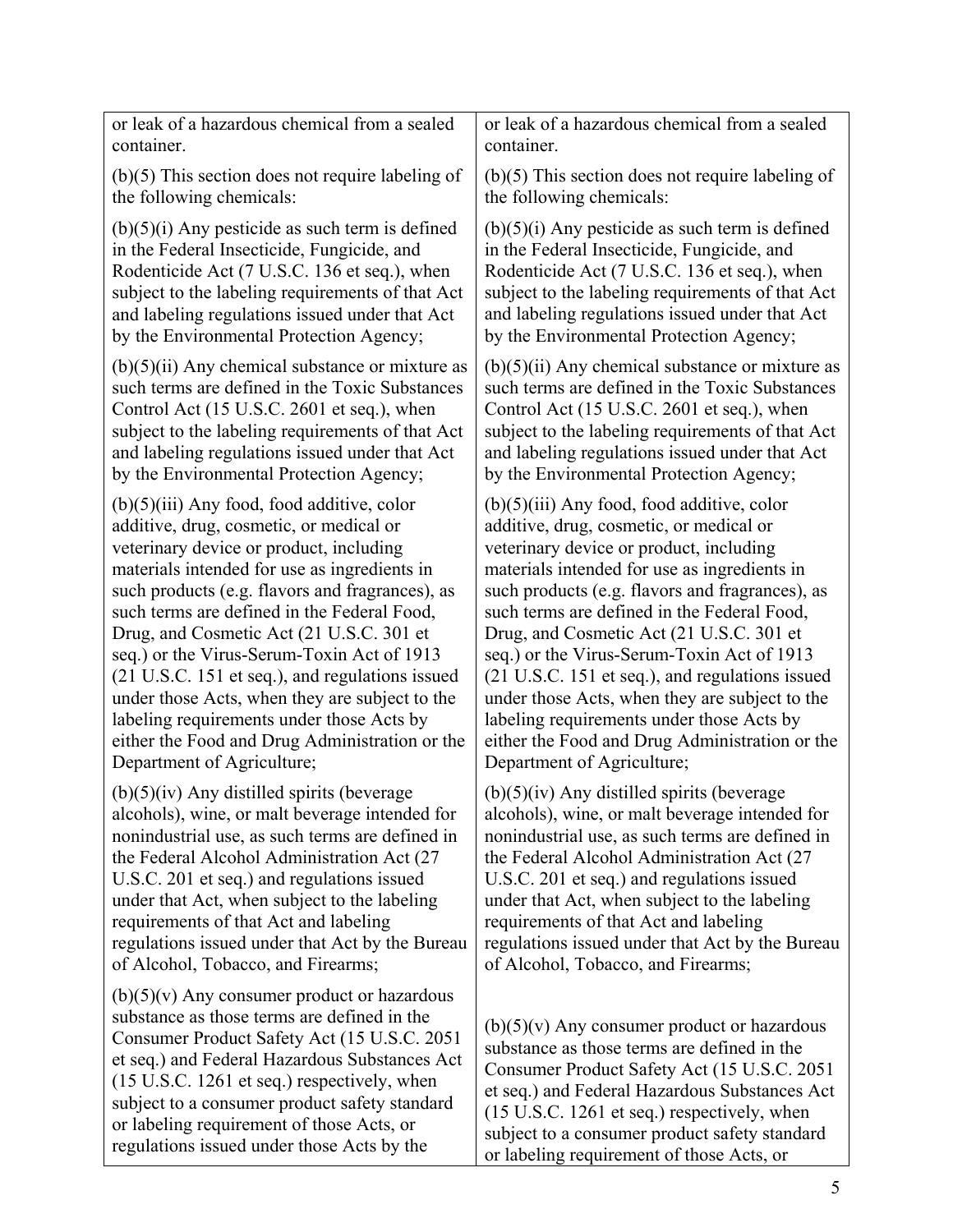| Consumer Product Safety Commission; and,           | regulations issued under those Acts by the<br>Consumer Product Safety Commission; and, |
|----------------------------------------------------|----------------------------------------------------------------------------------------|
| $(b)(5)(vi)$ Agricultural or vegetable seed        | $(b)(5)(vi)$ Agricultural or vegetable seed                                            |
| treated with pesticides and labeled in             | treated with pesticides and labeled in                                                 |
| accordance with the Federal Seed Act (7            | accordance with the Federal Seed Act (7                                                |
| U.S.C. 1551 et seq.) and the labeling              | U.S.C. 1551 et seq.) and the labeling                                                  |
| regulations issued under that Act by the           | regulations issued under that Act by the                                               |
| Department of Agriculture.                         | Department of Agriculture.                                                             |
| $(b)(6)$ This section does not apply to:           | $(b)(6)$ This section does not apply to:                                               |
| $(b)(6)(i)$ Any hazardous waste as such term is    | $(b)(6)(i)$ Any hazardous waste as such term is                                        |
| defined by the Solid Waste Disposal Act, as        | defined by the Solid Waste Disposal Act, as                                            |
| amended by the Resource Conservation and           | amended by the Resource Conservation and                                               |
| Recovery Act of 1976, as amended (42 U.S.C.        | Recovery Act of 1976, as amended (42 U.S.C.                                            |
| 6901 et seq.), when subject to regulations         | 6901 et seq.), when subject to regulations                                             |
| issued under that Act by the Environmental         | issued under that Act by the Environmental                                             |
| Protection Agency;                                 | Protection Agency;                                                                     |
| $(b)(6)(ii)$ Any hazardous substance as such       | $(b)(6)(ii)$ Any hazardous substance as such                                           |
| term is defined by the Comprehensive               | term is defined by the Comprehensive                                                   |
| Environmental Response, Compensation and           | Environmental Response, Compensation and                                               |
| Liability ACT (CERCLA) (42 U.S.C. 9601 et          | Liability ACT (CERCLA) (42 U.S.C. 9601 et                                              |
| seq.) when the hazardous substance is the focus    | seq.) when the hazardous substance is the focus                                        |
| of remedial or removal action being conducted      | of remedial or removal action being conducted                                          |
| under CERCLA in accordance with the                | under CERCLA in accordance with the                                                    |
| Environmental Protection Agency regulations.       | Environmental Protection Agency regulations.                                           |
| $(b)(6)(iii)$ Tobacco or tobacco products;         | $(b)(6)(iii)$ Tobacco or tobacco products;                                             |
| $(b)(6)(iv)$ Wood or wood products, including      | $(b)(6)(iv)$ Wood or wood products, including                                          |
| lumber which will not be processed, where the      | lumber which will not be processed, where the                                          |
| chemical manufacturer or importer can              | chemical manufacturer or importer can                                                  |
| establish that the only hazard they pose to        | establish that the only hazard they pose to                                            |
| employees is the potential for flammability or     | employees is the potential for flammability or                                         |
| combustibility (wood or wood products which        | combustibility (wood or wood products which                                            |
| have been treated with a hazardous chemical        | have been treated with a hazardous chemical                                            |
| covered by this standard, and wood which may       | covered by this standard, and wood which may                                           |
| be subsequently sawed or cut, generating dust,     | be subsequently sawed or cut, generating dust,                                         |
| are not exempted);                                 | are not exempted);                                                                     |
| $(b)(6)(v)$ Articles (as that term is defined in   | $(b)(6)(v)$ Articles (as that term is defined in                                       |
| paragraph (c) of this section);                    | paragraph (c) of this section);                                                        |
| $(b)(6)(vi)$ Food or alcoholic beverages which     | $(b)(6)(vi)$ Food or alcoholic beverages which                                         |
| are sold, used, or prepared in a retail            | are sold, used, or prepared in a retail                                                |
| establishment (such as a grocery store,            | establishment (such as a grocery store,                                                |
| restaurant, or drinking place), and foods          | restaurant, or drinking place), and foods                                              |
| intended for personal consumption by               | intended for personal consumption by                                                   |
| employees while in the workplace;                  | employees while in the workplace;                                                      |
| $(b)(6)(vii)$ Any drug, as that term is defined in | $(b)(6)(vii)$ Any drug, as that term is defined in                                     |
| the Federal Food, Drug, and Cosmetic Act (21)      | the Federal Food, Drug, and Cosmetic Act (21)                                          |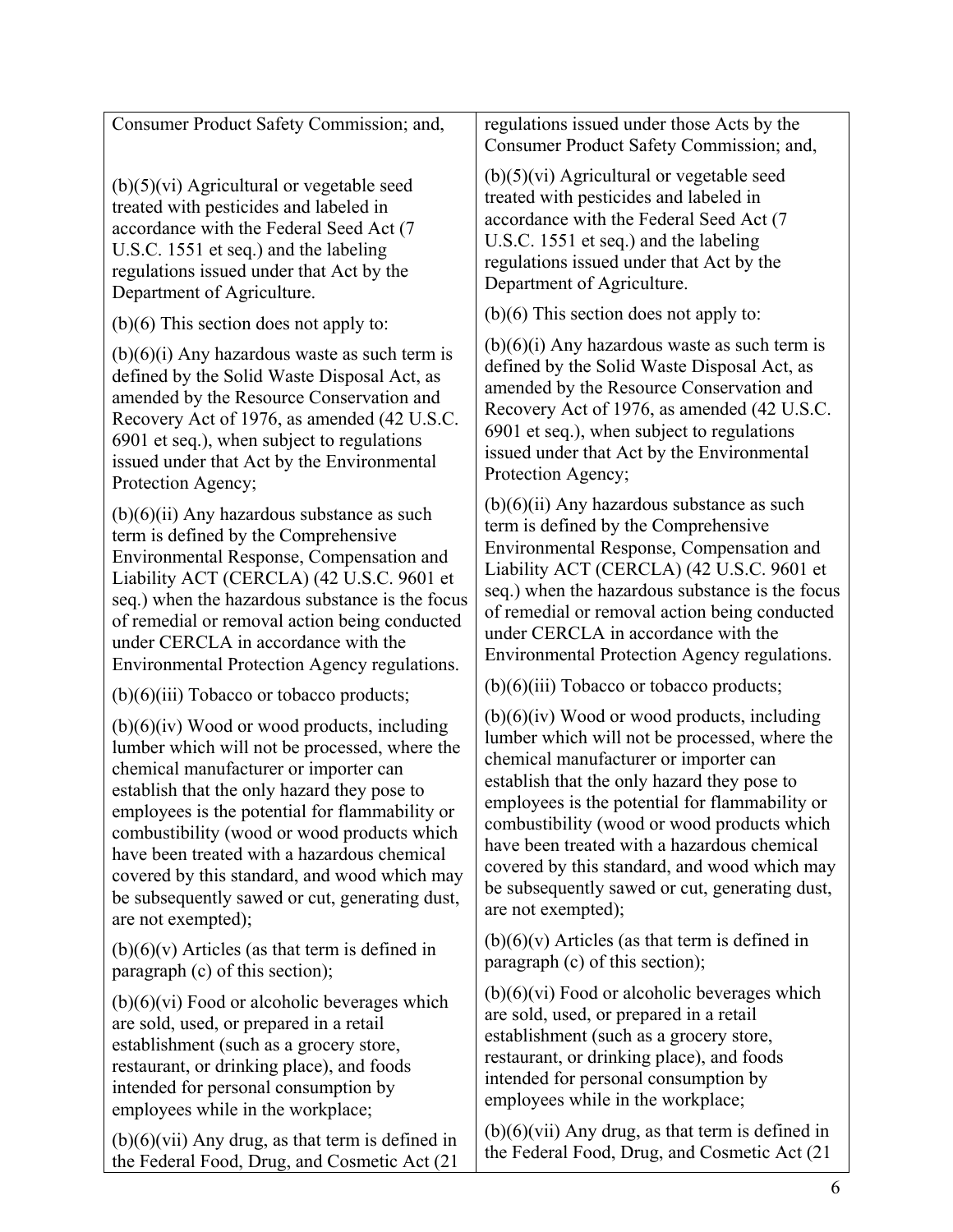| U.S.C. 301 et seq.), when it is in solid, final                 | U.S.C. 301 et seq.), when it is in solid, final                 |
|-----------------------------------------------------------------|-----------------------------------------------------------------|
| form for direct administration to the patient                   | form for direct administration to the patient                   |
| (e.g., tablets or pills); drugs which are                       | (e.g., tablets or pills); drugs which are                       |
| packaged by the chemical manufacturer for                       | packaged by the chemical manufacturer for                       |
| sale to consumers in a retail establishment                     | sale to consumers in a retail establishment                     |
| (e.g., over-the-counter drugs); and drugs                       | (e.g., over-the-counter drugs); and drugs                       |
| intended for personal consumption by                            | intended for personal consumption by                            |
| employees while in the workplace (e.g., first                   | employees while in the workplace (e.g., first                   |
| aid supplies);                                                  | aid supplies);                                                  |
| $(b)(6)(viii)$ Cosmetics which are packaged for                 | $(b)(6)(viii)$ Cosmetics which are packaged for                 |
| sale to consumers in a retail establishment, and                | sale to consumers in a retail establishment, and                |
| cosmetics intended for personal consumption                     | cosmetics intended for personal consumption                     |
| by employees while in the workplace;                            | by employees while in the workplace;                            |
| $(b)(6)(ix)$ Any consumer product or hazardous                  | $(b)(6)(ix)$ Any consumer product or hazardous                  |
| substance, as those terms are defined in the                    | substance, as those terms are defined in the                    |
| Consumer Product Safety Act (15 U.S.C. 2051                     | Consumer Product Safety Act (15 U.S.C. 2051                     |
| et seq.) and Federal Hazardous Substances Act                   | et seq.) and Federal Hazardous Substances Act                   |
| $(15 \text{ U.S.C. } 1261 \text{ et seq.})$ respectively, where | $(15 \text{ U.S.C. } 1261 \text{ et seq.})$ respectively, where |
| the employer can show that it is used in the                    | the employer can show that it is used in the                    |
| workplace for the purpose intended by the                       | workplace for the purpose intended by the                       |
| chemical manufacturer or importer of the                        | chemical manufacturer or importer of the                        |
| product, and the use results in a duration and                  | product, and the use results in a duration and                  |
| frequency of exposure which is not greater                      | frequency of exposure which is not greater                      |
| than the range of exposures that could                          | than the range of exposures that could                          |
| reasonably be experienced by consumers when                     | reasonably be experienced by consumers when                     |
| used for the purpose intended;                                  | used for the purpose intended;                                  |
| $(b)(6)(x)$ Nuisance particulates where the                     | $(b)(6)(x)$ Nuisance particulates where the                     |
| chemical manufacturer or importer can                           | chemical manufacturer or importer can                           |
| establish that they do not pose any physical or                 | establish that they do not pose any physical or                 |
| health hazard covered under this section;                       | health hazard covered under this section;                       |
| $(b)(6)(xi)$ Ionizing and nonionizing radiation;                | $(b)(6)(xi)$ Ionizing and nonionizing radiation;                |
| and.                                                            | and.                                                            |
| (b)(6)(xii) Biological hazards.                                 | (b)(6)(xii) Biological hazards.                                 |

#### *Definitions***.**

This paragraph defines many of the terms used in the proposed HCS. OSHA has changed a number of the definitions, as well as the actual terms used, to be consistent with the GHS. For many of these terms, the changes are simply linguistic and have no impact on the meaning or use of them in the standard, or on the scope of the standard. The terms deleted are generally relevant primarily to the hazard classification process and these terms are now defined in appendices A and B. The HCS proposal made the following definition adjustments:

**Added** the following definitions: Classification, Hazard category, Hazard class, Hazard statement, Label elements, Pictogram, Precautionary statement, Product identifier, Safety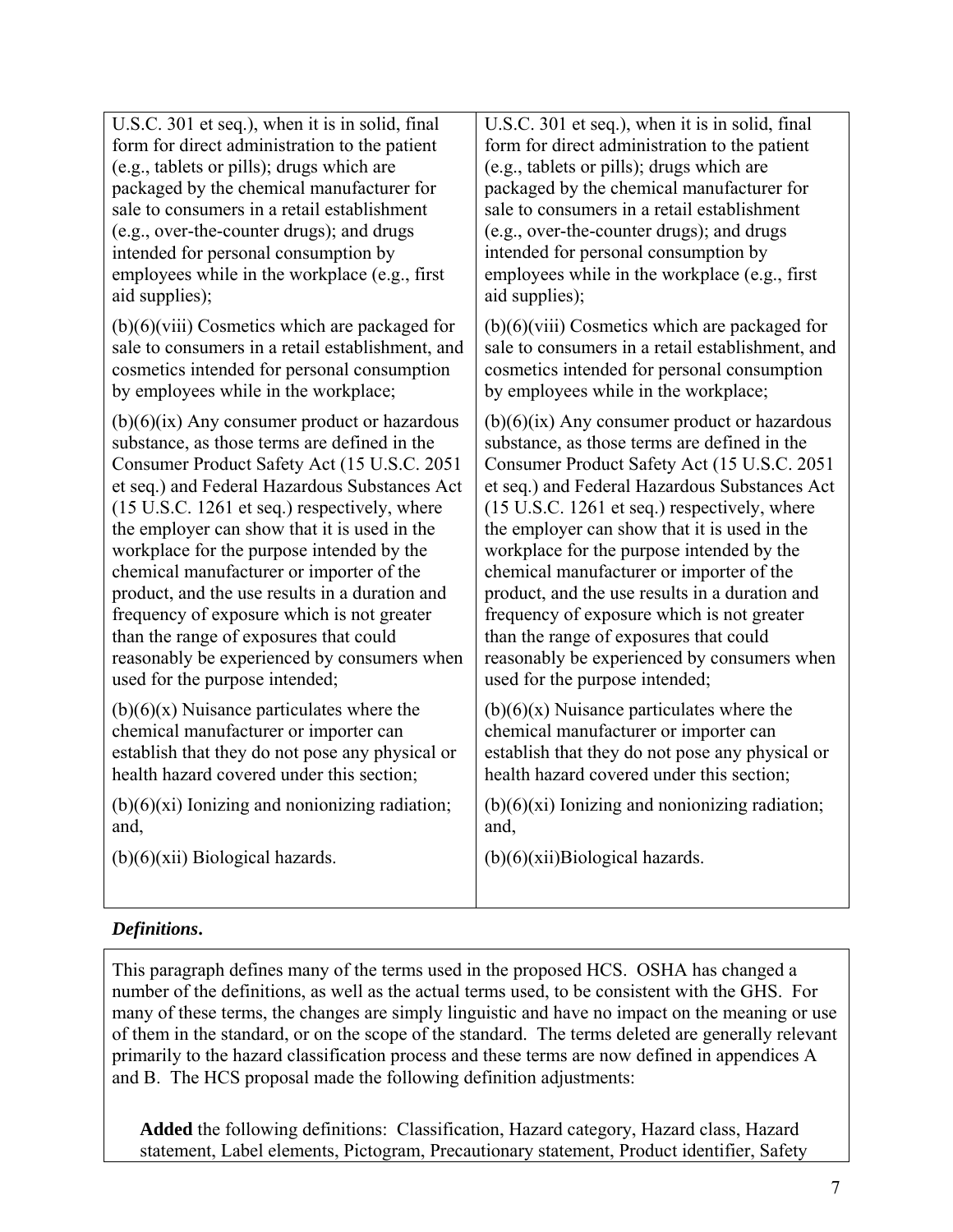data sheet, Signal word, Substance, and Unclassified hazard.

**Deleted** the following definitions: Combustible liquid, Compressed gas, Explosive, Flammable, Flashpoint, Hazard warning, Identity, Material safety data sheet, Organic peroxide, Oxidizer, Pyrophoric, Unstable (reactive), and Water-reactive.

**Revised** the following definitions: Chemical, Chemical name, Hazardous chemical, Health hazard, Label, Mixture, and Physical hazard.

Refer to the Summary and Explanation of the NPRM to gain a better understanding of the proposed changes.

| <b>Existing OSHA HCS</b>                                                                       | Proposed OSHA HCS (NPRM)                                                                                                 |
|------------------------------------------------------------------------------------------------|--------------------------------------------------------------------------------------------------------------------------|
| (c) Definitions.                                                                               | (c) Definitions.                                                                                                         |
| "Article" means a manufactured item other                                                      | "Article" means a manufactured item other                                                                                |
| than a fluid or particle: (i) which is formed to a                                             | than a fluid or particle: (i) which is formed to a                                                                       |
| specific shape or design during manufacture;                                                   | specific shape or design during manufacture;                                                                             |
| (ii) which has end use function(s) dependent in                                                | (ii) which has end use function(s) dependent in                                                                          |
| whole or in part upon its shape or design                                                      | whole or in part upon its shape or design                                                                                |
| during end use; and (iii) which under normal                                                   | during end use; and (iii) which under normal                                                                             |
| conditions of use does not release more than                                                   | conditions of use does not release more than                                                                             |
| very small quantities, e.g., minute or trace                                                   | very small quantities, e.g., minute or trace                                                                             |
| amounts of a hazardous chemical (as                                                            | amounts of a hazardous chemical (as                                                                                      |
| determined under paragraph (d) of this                                                         | determined under paragraph (d) of this                                                                                   |
| section), and does not pose a physical hazard                                                  | section), and does not pose a physical hazard                                                                            |
| or health risk to employees.                                                                   | or health risk to employees.                                                                                             |
| "Assistant Secretary" means the Assistant                                                      | "Assistant Secretary" means the Assistant                                                                                |
| Secretary of Labor for Occupational Safety and                                                 | Secretary of Labor for Occupational Safety and                                                                           |
| Health, U.S. Department of Labor, or designee.                                                 | Health, U.S. Department of Labor, or designee.                                                                           |
| "Chemical" means any element, chemical<br>compound or mixture of elements and/or<br>compounds. | "Chemical" means any substance, or mixture<br>of substances.                                                             |
| "Chemical manufacturer" means an employer<br>with a workplace where chemical(s) are            | "Chemical manufacturer" means an employer<br>with a workplace where chemical(s) are<br>produced for use or distribution. |
| produced for use or distribution.                                                              | "Chemical name" means the scientific                                                                                     |
| "Chemical name" means the scientific                                                           | designation of a chemical in accordance with                                                                             |
| designation of a chemical in accordance with                                                   | the nomenclature system developed by the                                                                                 |
| the nomenclature system developed by the                                                       | International Union of Pure and Applied                                                                                  |
| International Union of Pure and Applied                                                        | Chemistry (IUPAC) or the Chemical Abstracts                                                                              |
| Chemistry (IUPAC) or the Chemical Abstracts                                                    | Service (CAS) rules of nomenclature, or a                                                                                |
| Service (CAS) rules of nomenclature, or a                                                      | name that will clearly identify the chemical for                                                                         |
| name which will clearly identify the chemical                                                  | the purpose of conducting a hazard                                                                                       |
| for the purpose of conducting a hazard                                                         | classification.                                                                                                          |
| evaluation.                                                                                    | "Classification" means to identify the relevant                                                                          |
| "Combustible liquid" means any liquid having                                                   | data regarding the hazards of a chemical;                                                                                |
| a flashpoint at or above 100 deg. F (37.8 deg.                                                 | review those data to ascertain the hazards                                                                               |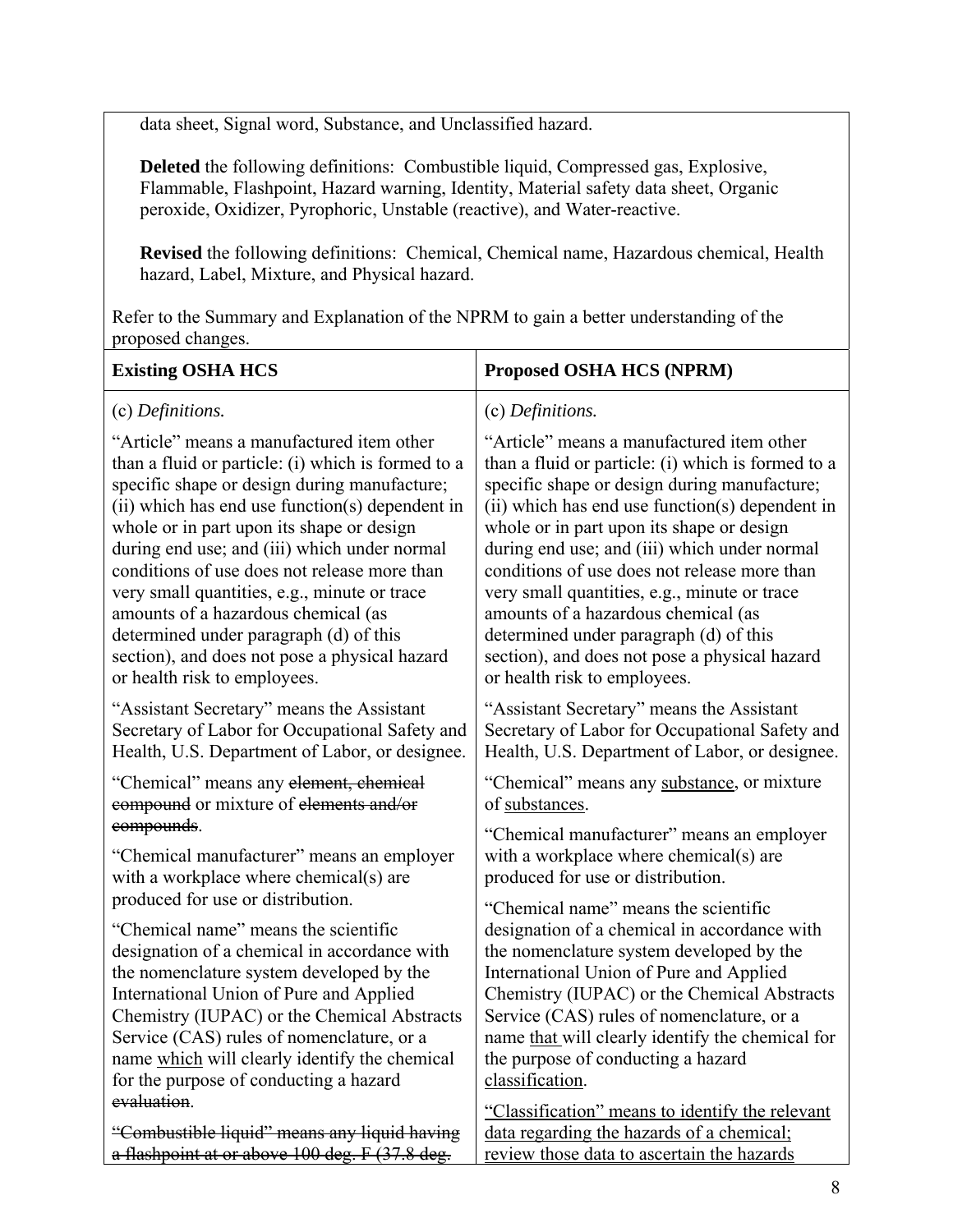| C), but below 200 deg. F (93.3 deg. C), except<br>any mixture having components with                                                                                                                                                                                                                                      | associated with the chemical; and decide<br>whether the chemical will be classified as                                                                                                                                                                                                                                              |
|---------------------------------------------------------------------------------------------------------------------------------------------------------------------------------------------------------------------------------------------------------------------------------------------------------------------------|-------------------------------------------------------------------------------------------------------------------------------------------------------------------------------------------------------------------------------------------------------------------------------------------------------------------------------------|
| flashpoints of 200 deg. $F$ (93.3 deg. C), or                                                                                                                                                                                                                                                                             | hazardous, and the degree of hazard where                                                                                                                                                                                                                                                                                           |
| higher, the total volume of which make up 99                                                                                                                                                                                                                                                                              | appropriate, by comparing the data with the                                                                                                                                                                                                                                                                                         |
| percent or more of the total volume of the                                                                                                                                                                                                                                                                                | criteria for health and physical hazards.                                                                                                                                                                                                                                                                                           |
| mixture.                                                                                                                                                                                                                                                                                                                  |                                                                                                                                                                                                                                                                                                                                     |
| "Commercial account" means an arrangement<br>whereby a retail distributor sells hazardous<br>chemicals to an employer, generally in large<br>quantities over time and/or at costs that are<br>below the regular retail price.<br>"Common name" means any designation or                                                   | "Commercial account" means an arrangement<br>whereby a retail distributor sells hazardous<br>chemicals to an employer, generally in large<br>quantities over time and/or at costs that are<br>below the regular retail price.<br>"Common name" means any designation or<br>identification such as code name, code number,           |
| identification such as code name, code number,<br>trade name, brand name or generic name used<br>to identify a chemical other than by its<br>chemical name.                                                                                                                                                               | trade name, brand name or generic name used<br>to identify a chemical other than by its<br>chemical name.                                                                                                                                                                                                                           |
| "Compressed gas" means:                                                                                                                                                                                                                                                                                                   |                                                                                                                                                                                                                                                                                                                                     |
| $(i)$ A gas or mixture of gases having, in a<br>container, an absolute pressure exceeding 40<br>psi at 70 deg. $F$ (21.1 deg. C); or                                                                                                                                                                                      |                                                                                                                                                                                                                                                                                                                                     |
| $(ii)$ A gas or mixture of gases having, in a<br>container, an absolute pressure exceeding 104<br>psi at 130 deg. F (54.4 deg. C) regardless of the<br>pressure at 70 deg. $F$ (21.1 deg. C); or                                                                                                                          |                                                                                                                                                                                                                                                                                                                                     |
| (iii) A liquid having a vapor pressure<br>exceeding 40 psi at 100 deg. F (37.8 deg. C) as<br>determined by ASTM D-323-72.                                                                                                                                                                                                 |                                                                                                                                                                                                                                                                                                                                     |
| "Container" means any bag, barrel, bottle, box,<br>can, cylinder, drum, reaction vessel, storage<br>tank, or the like that contains a hazardous<br>chemical. For purposes of this section, pipes or<br>piping systems, and engines, fuel tanks, or<br>other operating systems in a vehicle, are not                       | "Container" means any bag, barrel, bottle, box,<br>can, cylinder, drum, reaction vessel, storage<br>tank, or the like that contains a hazardous<br>chemical. For purposes of this section, pipes or<br>piping systems, and engines, fuel tanks, or<br>other operating systems in a vehicle, are not<br>considered to be containers. |
| considered to be containers.<br>"Designated representative" means any                                                                                                                                                                                                                                                     | "Designated representative" means any<br>individual or organization to whom an                                                                                                                                                                                                                                                      |
| individual or organization to whom an<br>employee gives written authorization to<br>exercise such employee's rights under this<br>section. A recognized or certified collective<br>bargaining agent shall be treated automatically<br>as a designated representative without regard to<br>written employee authorization. | employee gives written authorization to<br>exercise such employee's rights under this<br>section. A recognized or certified collective<br>bargaining agent shall be treated automatically<br>as a designated representative without regard to<br>written employee authorization.<br>"Director" means the Director, National         |
| "Director" means the Director, National<br>Institute for Occupational Safety and Health,<br>U.S. Department of Health and Human                                                                                                                                                                                           | Institute for Occupational Safety and Health,<br>U.S. Department of Health and Human                                                                                                                                                                                                                                                |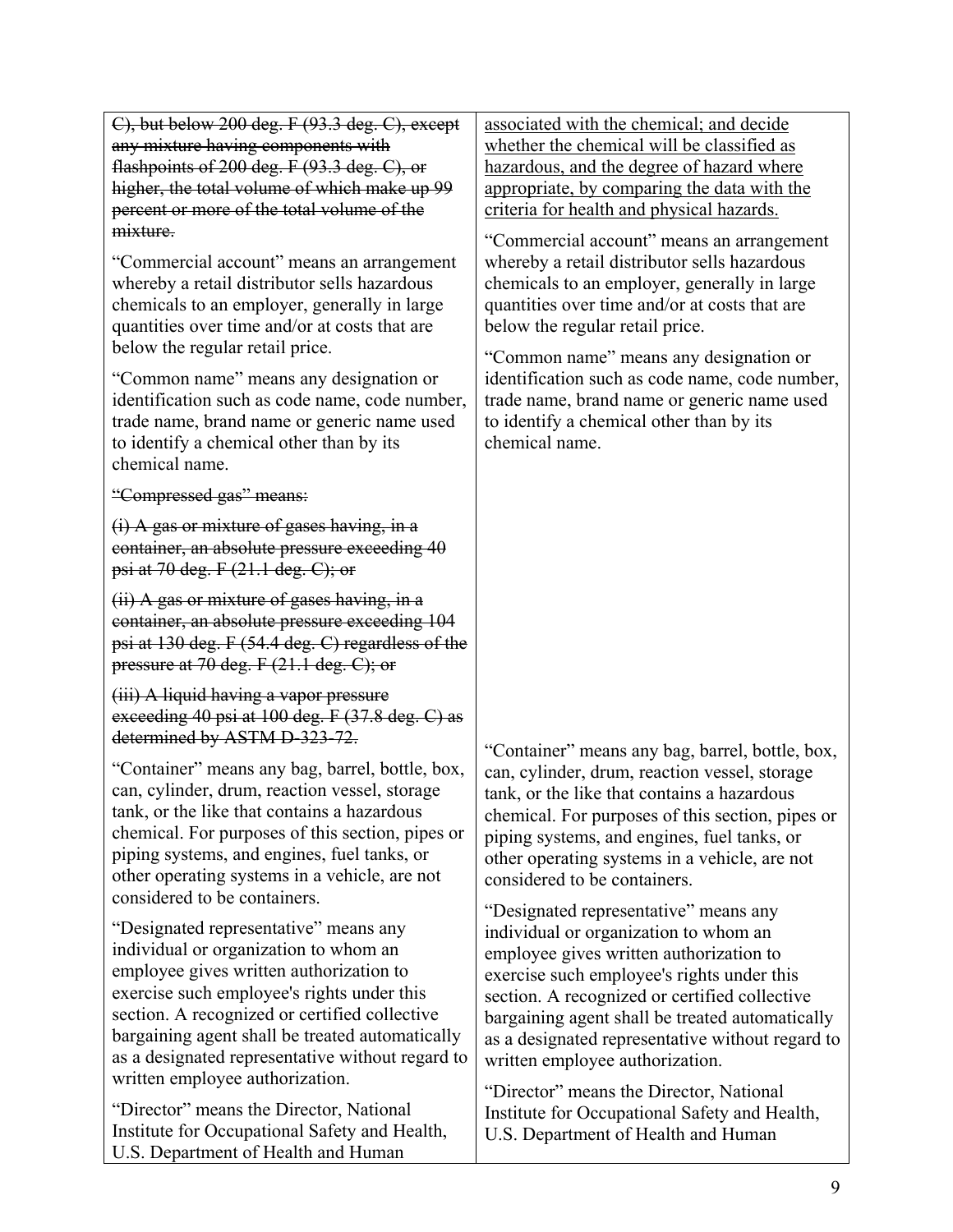| Services, or designee.                                                                                                                                                                                                                                                                                                                                    | Services, or designee.                                                                                                                                                                                                                                                                                                                                    |
|-----------------------------------------------------------------------------------------------------------------------------------------------------------------------------------------------------------------------------------------------------------------------------------------------------------------------------------------------------------|-----------------------------------------------------------------------------------------------------------------------------------------------------------------------------------------------------------------------------------------------------------------------------------------------------------------------------------------------------------|
| "Distributor" means a business, other than a<br>chemical manufacturer or importer, which<br>supplies hazardous chemicals to other<br>distributors or to employers.                                                                                                                                                                                        | "Distributor" means a business, other than a<br>chemical manufacturer or importer, which<br>supplies hazardous chemicals to other<br>distributors or to employers.                                                                                                                                                                                        |
| "Employee" means a worker who may be<br>exposed to hazardous chemicals under normal<br>operating conditions or in foreseeable<br>emergencies. Workers such as office workers<br>or bank tellers who encounter hazardous<br>chemicals only in non-routine, isolated<br>instances are not covered.                                                          | "Employee" means a worker who may be<br>exposed to hazardous chemicals under normal<br>operating conditions or in foreseeable<br>emergencies. Workers such as office workers<br>or bank tellers who encounter hazardous<br>chemicals only in non-routine, isolated<br>instances are not covered.                                                          |
| "Employer" means a person engaged in a<br>business where chemicals are either used,<br>distributed, or are produced for use or<br>distribution, including a contractor or<br>subcontractor.                                                                                                                                                               | "Employer" means a person engaged in a<br>business where chemicals are either used,<br>distributed, or are produced for use or<br>distribution, including a contractor or<br>subcontractor.                                                                                                                                                               |
| "Explosive" means a chemical that causes a<br>sudden, almost instantaneous release of<br>pressure, gas, and heat when subjected to<br>sudden shock, pressure, or high temperature.                                                                                                                                                                        |                                                                                                                                                                                                                                                                                                                                                           |
| "Exposure or exposed" means that an<br>employee is subjected in the course of<br>employment to a chemical that is a physical or<br>health hazard, and includes potential (e.g.<br>accidental or possible) exposure. "Subjected"<br>in terms of health hazards includes any route of<br>entry (e.g. inhalation, ingestion, skin contact or<br>absorption.) | "Exposure or exposed" means that an<br>employee is subjected in the course of<br>employment to a chemical that is a physical or<br>health hazard, and includes potential (e.g.<br>accidental or possible) exposure. "Subjected"<br>in terms of health hazards includes any route of<br>entry (e.g. inhalation, ingestion, skin contact or<br>absorption.) |
| "Flammable" means a chemical that falls into<br>one of the following categories:                                                                                                                                                                                                                                                                          |                                                                                                                                                                                                                                                                                                                                                           |
| (i) "Aerosol, flammable" means an aerosol<br>that, when tested by the method described in<br>16 CFR 1500.45, yields a flame projection<br>exceeding 18 inches at full valve opening, or a<br>flashback (a flame extending back to the valve)<br>at any degree of valve opening;                                                                           |                                                                                                                                                                                                                                                                                                                                                           |
| (ii) "Gas, flammable" means: $(A)$ A gas that, at<br>ambient temperature and pressure, forms a<br>flammable mixture with air at a concentration<br>of thirteen (13) percent by volume or less; or                                                                                                                                                         |                                                                                                                                                                                                                                                                                                                                                           |
| (B) A gas that, at ambient temperature and<br>pressure, forms a range of flammable mixtures<br>with air wider than twelve (12) percent by<br>volume, regardless of the lower limit;                                                                                                                                                                       |                                                                                                                                                                                                                                                                                                                                                           |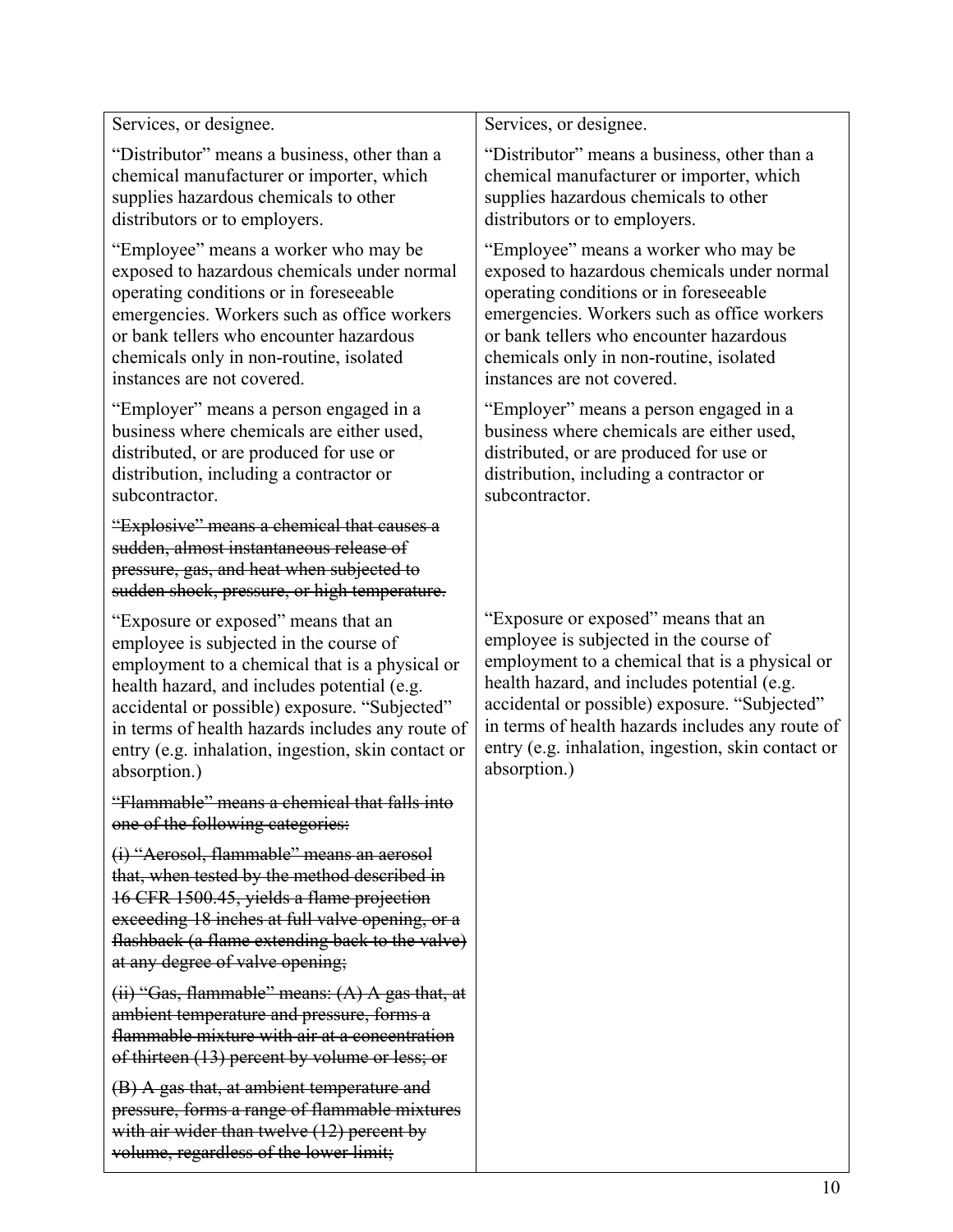(iii) "Liquid, flammable " means any liquid having a flashpoint below 100 deg. F (37.8) deg. C), except any mixture having components with flashpoints of 100 deg. F (37.8 deg. C) or higher, the total of which make up 99 percent or more of the total volume of the mixture.

(iv) "Solid, flammable " means a solid, other than a blasting agent or explosive as defined in  $1910.109(a)$ , that is liable to cause fire through friction, absorption of moisture, spontaneous chemical change, or retained heat from manufacturing or processing, or which can be ignited readily and when ignited burns so vigorously and persistently as to create a serious hazard. A chemical shall be considered to be a flammable solid if, when tested by the method described in 16 CFR 1500.44, it ignites and burns with a self-sustained flame at a rate greater than on e -tenth of an inch per second along its major axis.

"Flashpoint" means the minimum temperature at which a liquid gives off a vapor in sufficient concentration to ignite when tested as follows:

(i) Tagliabue Closed Tester (See American National Standard Method of Test for Flash Point by Tag Closed Tester, Z11.24-1979 (ASTM D 56 -79)) for liquids with a viscosity of less than 45 Saybolt Universal Seconds (SUS) at 100 deg. F (37.8 deg. C), that do not contain suspended solids and do not have a tendency to form a surface film under test; or

(ii) Pensky -Martens Closed Tester (see American National Standard Method of Test for Flash Point by Pensky -Martens Closed Tester, Z11.7 -1979 (ASTM D 93 -79)) for liquids with a viscosity equal to or greater than 45 SUS at 100 deg. F (37.8 deg. C), or that contain suspended solids, or that have a tendency to form a surface film under test; or

(iii) Setaflash Closed Tester (see American National Standard Method of Test for Flash Point by Setaflash Closed Tester (ASTM D 3278-78)).

Organic peroxides, which undergo autoaccelerating thermal decomposition, are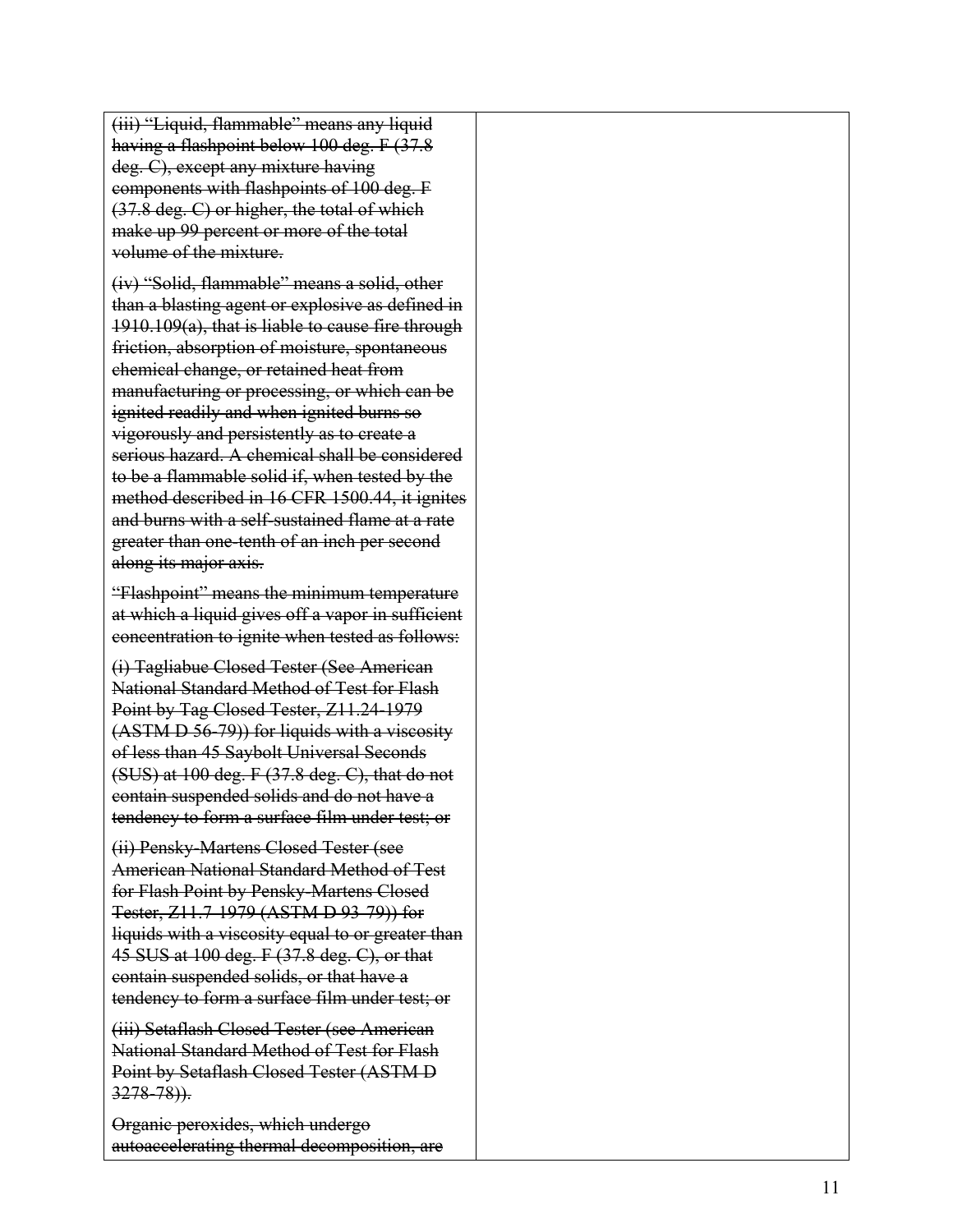#### excluded from any of the flashpoint determination methods specified above.

"Foreseeable emergency" means any potential occurrence such as, but not limited to, equipment failure, rupture of containers, or failure of control equipment which could result in an uncontrolled release of a hazardous chemical into the workplace.

"Hazardous chemical" means any chemical which is a physical hazard or a health hazard.

"Hazard warning" means any words, pictures, symbols, or combination thereof appearing on a label or other appropriate form of warning which convey the specific physical and health hazard(s), including target organ effects, of the chemical(s) in the container(s). (See the definitions for "physical hazard" and "health hazard" to determine the hazards which must be covered.)

"Health hazard" means a chemical for which there is statistically significant evidence based on at least one study conducted in accordance with established scientific principles that acute or chronic health effects may occur in exposed employees. The term "health hazard" includes chemicals which are carcinogens, toxic or highly toxic agents, reproductive toxins, irritants, corrosives, sensitizers, hepatotoxins, nephrotoxins, neurotoxins, agents which act on the hematopoietic system, and agents which damage the lungs, skin, eyes, or mucous membranes. Appendix A provides further definitions and explanations of the scope of health hazards covered by this section, and Appendix B describes the criteria to be used to determine whether or not a chemical is to be considered hazardous for purposes of this standard.

"Foreseeable emergency" means any potential occurrence such as, but not limited to, equipment failure, rupture of containers, or failure of control equipment which could result in an uncontrolled release of a hazardous chemical into the workplace.

"Hazard category" means the division of criteria within each hazard class, e.g., oral acute toxicity and flammable liquids include 4 hazard categories. These categories compare hazard severity within a hazard class and should not be taken as a comparison of hazard categories more generally.

"Hazard class" means the nature of the physical or health hazards, e.g., flammable solid, carcinogen, oral acute toxicity.

"Hazard statement" means a statement assigned to a hazard class and category that describes the nature of the hazard(s) of a chemical, including, where appropriate, the degree of hazard.

"Hazardous chemical" means any chemical which is classified as a physical hazard or a health hazard, or an unclassified hazard as defined in this section.

"Health hazard" means a chemical which is classified as posing one of the following hazardous effects: acute toxicity (any route of exposure); skin corrosion or irritation; serious eye damage or eye irritation; respiratory or skin sensitization; germ cell mutagenicity; carcinogenicity; reproductive toxicity; specific target organ toxicity (single or repeated exposure); or aspiration hazard. The criteria for determining whether a chemical is classified as a health hazard are detailed in Appendix A to §1910.1200 -- Health Hazard Criteria.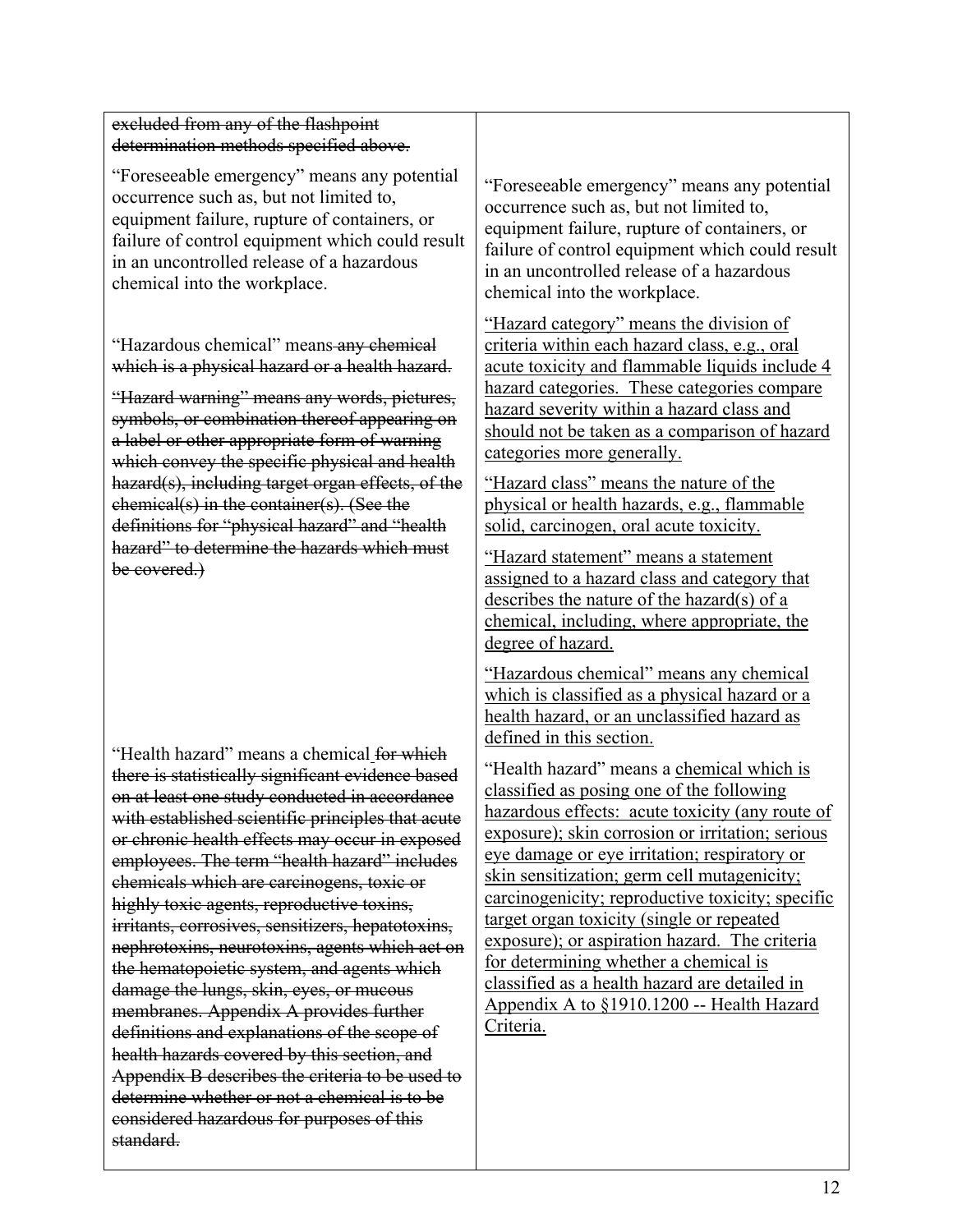"Identity" means any chemical or common name which is indicated on the material safety data sheet (MSDS) for the chemical. The identity used shall permit cross-references to be made among the required list of hazardous chemicals, the label and the MSDS.

"Immediate use" means that the hazardous chemical will be under the control of and used only by the person who transfers it from a labeled container and only within the work shift in which it is transferred.

"Importer" means the first business with employees within the Customs Territory of the United States which receives hazardous chemicals produced in other countries for the purpose of supplying them to distributors or employers within the United States.

"Label" means any written, printed, or graphic material displayed on or affixed to containers of hazardous chemicals.

"Material safety data sheet (MSDS)" means written or printed material concerning a hazardous chemical which is prepared in accordance with paragraph (g) of this section.

"Mixture" means any combination of two or more chemicals if the combination is not, in whole or in part, the result of a chemical reaction.

"Organic peroxide" means an organic compound that contains the bivalent -O-Ostructure and which may be considered to be a structural derivative of hydrogen peroxide where one or both of the hydrogen atoms has been replaced by an organic radical.

"Oxidizer" means a chemical other than a blasting agent or explosive as defined in 1910.109(a), that initiates or promotes combustion in other materials, thereby causing fire either of itself or through the release of oxygen or other gases.

"Physical hazard" means a chemical for which there is scientifically valid evidence that it is a combustible liquid, a compressed gas, explosive, flammable, an organic peroxide, an oxidizer, pyrophoric, unstable (reactive) or

"Immediate use" means that the hazardous chemical will be under the control of and used only by the person who transfers it from a labeled container and only within the work shift in which it is transferred.

"Importer" means the first business with employees within the Customs Territory of the United States which receives hazardous chemicals produced in other countries for the purpose of supplying them to distributors or employers within the United States.

"Label" means an appropriate group of written, printed or graphic information elements concerning a hazardous chemical, that is affixed to, printed on, or attached to the immediate container of a hazardous chemical, or to the outside packaging.

"Label elements" means the specified pictogram, hazard statement, signal word and precautionary statement for each hazard class and category.

"Mixture" means a combination or a solution composed of two or more substances in which they do not react.

"Physical hazard" means a chemical that is classified as posing one of the following hazardous effects: explosive; flammable (gases, aerosols, liquids, or solids); oxidizer (liquid, solid or gas); self-reactive; pyrophoric (liquid or solid); self-heating; organic peroxide; corrosive to metal; gas under pressure; or in contact with water emits flammable gas. See Appendix B to §1910.1200 -- Physical Hazard Criteria.

"Pictogram" means a composition that may include a symbol plus other graphic elements, such as a border, background pattern, or color, that is intended to convey specific information about the hazards of a chemical. Eight pictograms are designated under this standard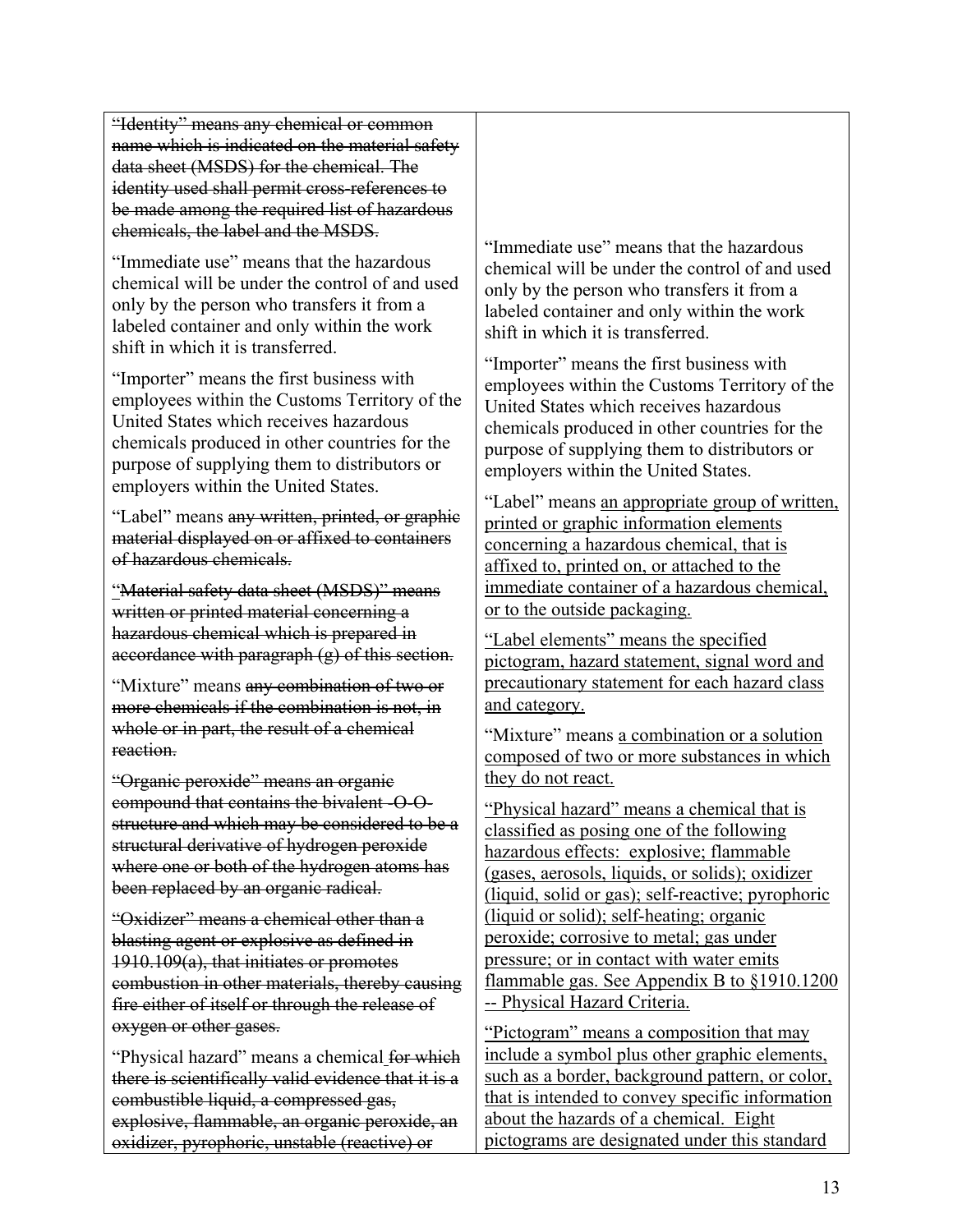| water-reactive.                                                                                                                                                                                              | for application to a hazard category.                                                                                                                                                                                                                                                                                                       |
|--------------------------------------------------------------------------------------------------------------------------------------------------------------------------------------------------------------|---------------------------------------------------------------------------------------------------------------------------------------------------------------------------------------------------------------------------------------------------------------------------------------------------------------------------------------------|
|                                                                                                                                                                                                              | "Precautionary statement" means a phrase that<br>describes recommended measures that should<br>be taken to minimize or prevent adverse effects<br>resulting from exposure to a hazardous<br>chemical, or improper storage or handling.                                                                                                      |
|                                                                                                                                                                                                              | "Product identifier" means the name or number<br>used for a hazardous chemical on a label or in<br>the SDS. It provides a unique means by which<br>the user can identify the chemical. The product<br>identifier used shall permit cross-references to<br>be made among the required list of hazardous<br>chemicals, the label and the SDS. |
| "Produce" means to manufacture, process,<br>formulate, blend, extract, generate, emit, or<br>repackage.                                                                                                      | "Produce" means to manufacture, process,<br>formulate, blend, extract, generate, emit, or<br>repackage.                                                                                                                                                                                                                                     |
| "Pyrophoric" means a chemical that will ignite<br>spontaneously in air at a temperature of 130<br>deg. $F$ (54.4 deg. C) or below.                                                                           |                                                                                                                                                                                                                                                                                                                                             |
| "Responsible party" means someone who can<br>provide additional information on the<br>hazardous chemical and appropriate emergency<br>procedures, if necessary.                                              | "Responsible party" means someone who can<br>provide additional information on the<br>hazardous chemical and appropriate emergency<br>procedures, if necessary.                                                                                                                                                                             |
|                                                                                                                                                                                                              | "Safety data sheet (SDS)" means written or<br>printed material concerning a hazardous<br>chemical that is prepared in accordance with<br>paragraph $(g)$ of this section.                                                                                                                                                                   |
|                                                                                                                                                                                                              | "Signal word" means a word used to indicate<br>the relative level of severity of hazard and alert<br>the reader to a potential hazard on the label.<br>The signal words used in this section are<br>"danger" and "warning." "Danger" is used for<br>the more severe hazards, while "warning" is<br>used for the less severe.                |
| "Specific chemical identity" means the<br>chemical name, Chemical Abstracts Service<br>(CAS) Registry Number, or any other<br>information that reveals the precise chemical<br>designation of the substance. | "Specific chemical identity" means the<br>chemical name, Chemical Abstracts Service<br>(CAS) Registry Number, or any other<br>information that reveals the precise chemical<br>designation of the substance.                                                                                                                                |
|                                                                                                                                                                                                              | "Substance" means chemical elements and<br>their compounds in the natural state or<br>obtained by any production process, including<br>any additive necessary to preserve the stability<br>of the product and any impurities deriving<br>from the process used, but excluding any<br>solvent which may be separated without                 |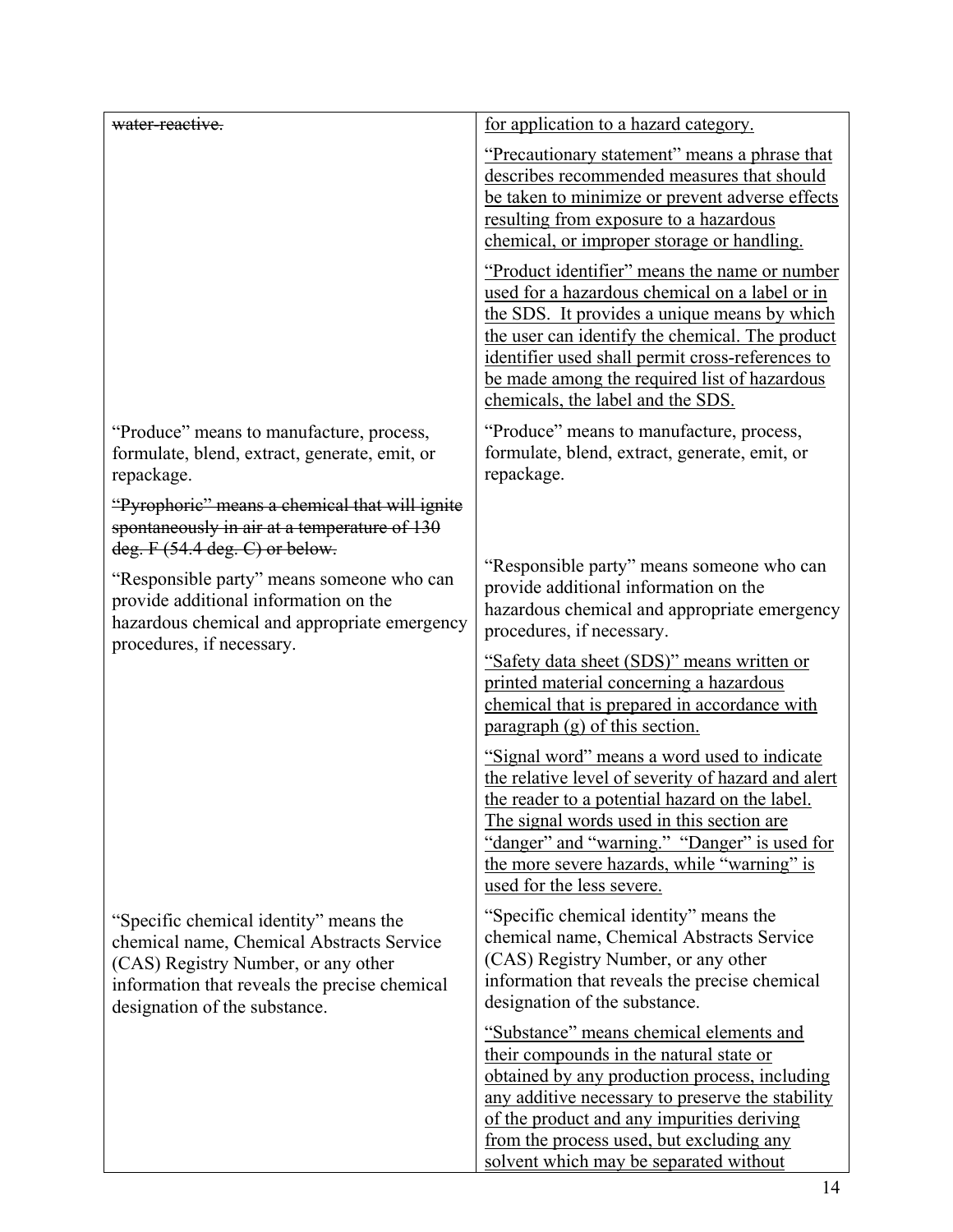|                                                                                                                                                                                                                                                                                                                                                                          | affecting the stability of the substance or<br>changing its composition.                                                                                                                                                                                                                                                                                                                                                                                                                                                                                         |
|--------------------------------------------------------------------------------------------------------------------------------------------------------------------------------------------------------------------------------------------------------------------------------------------------------------------------------------------------------------------------|------------------------------------------------------------------------------------------------------------------------------------------------------------------------------------------------------------------------------------------------------------------------------------------------------------------------------------------------------------------------------------------------------------------------------------------------------------------------------------------------------------------------------------------------------------------|
| "Trade secret" means any confidential formula,<br>pattern, process, device, information or<br>compilation of information that is used in an<br>employer's business, and that gives the<br>employer an opportunity to obtain an<br>advantage over competitors who do not know<br>or use it. Appendix $D$ sets out the criteria to be<br>used in evaluating trade secrets. | "Trade secret" means any confidential formula,<br>pattern, process, device, information or<br>compilation of information that is used in an<br>employer's business, and that gives the<br>employer an opportunity to obtain an<br>advantage over competitors who do not know<br>or use it. Appendix E to $$1910.1200$ —<br>Definition of Trade Secret, sets out the criteria<br>to be used in evaluating trade secrets.                                                                                                                                          |
| "Unstable (reactive)" means a chemical which<br>in the pure state, or as produced or transported,<br>will vigorously polymerize, decompose,<br>condense, or will become self-reactive under<br>conditions of shocks, pressure or temperature.                                                                                                                            | "Unclassified hazard" means a chemical for<br>which there is scientific evidence identified<br>during the classification process that it may<br>pose an adverse physical or health effect when<br>present in a workplace under normal conditions<br>of use or in a foreseeable emergency, but the<br>evidence does not currently meet the specified<br>criteria for physical or health hazard<br>classification in this section. This does not<br>include adverse physical and health effects for<br>which there is a hazard class addressed in this<br>section. |
| "Use" means to package, handle, react, emit,<br>extract, generate as a byproduct, or transfer.                                                                                                                                                                                                                                                                           | "Use" means to package, handle, react, emit,<br>extract, generate as a byproduct, or transfer.                                                                                                                                                                                                                                                                                                                                                                                                                                                                   |
| "Water-reactive" means a chemical that reacts<br>with water to release a gas that is either<br>flammable or presents a health hazard.                                                                                                                                                                                                                                    |                                                                                                                                                                                                                                                                                                                                                                                                                                                                                                                                                                  |
| "Work area" means a room or defined space in<br>a workplace where hazardous chemicals are<br>produced or used, and where employees are<br>present.                                                                                                                                                                                                                       | "Work area" means a room or defined space in<br>a workplace where hazardous chemicals are<br>produced or used, and where employees are<br>present.                                                                                                                                                                                                                                                                                                                                                                                                               |
| "Workplace" means an establishment, job site,<br>or project, at one geographical location<br>containing one or more work areas.                                                                                                                                                                                                                                          | "Workplace" means an establishment, job site,<br>or project, at one geographical location<br>containing one or more work areas.                                                                                                                                                                                                                                                                                                                                                                                                                                  |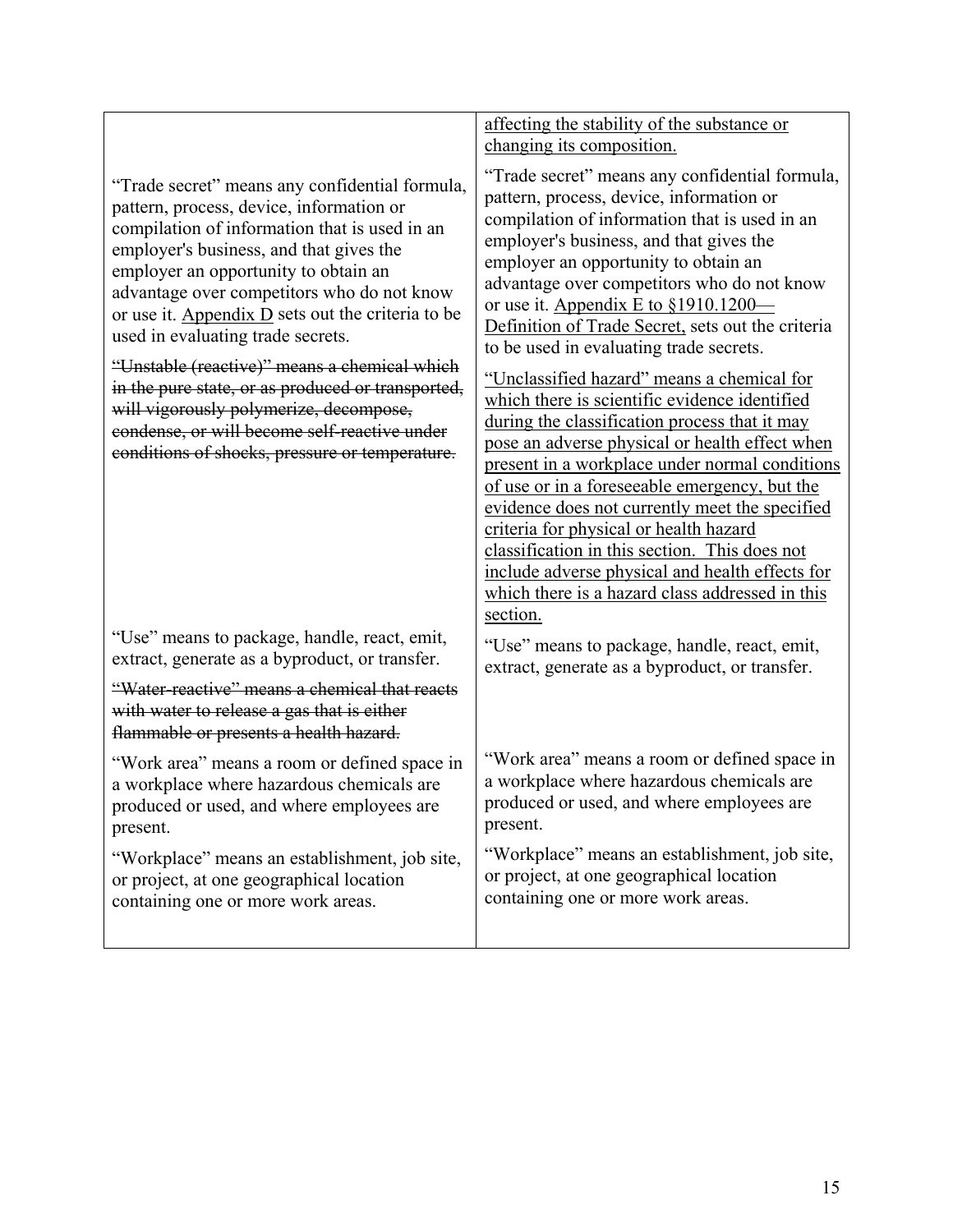### *Hazard classification***.**

The hazard classification approach in the GHS is quite different from the performance-oriented approach in the HCS. The GHS has specific criteria for each health and physical hazard, along with detailed instructions for hazard evaluation and determinations as to whether mixtures of the substance are covered. OSHA has included the general provisions for hazard classification in paragraph (d) of the revised rule, and added extensive appendixes that address the criteria for each health or physical effect. Mandatory Appendices A and B provide classification guidance for Health Hazards and Physical Hazards, respectively. The hazard classification criteria contained in the HCS proposal is test method-neutral. That is, the person classifying a chemical or substance should use available data and no additional testing is required to classify a chemical.

Please refer to the Summary and Explanation of the NPRM to gain a better understanding of the proposed changes.

| <b>Existing OSHA HCS</b>                                                                                                                                                                                                                                                                                                                                                                                                                                                                                                                                                                                                                                                                                                                       | Proposed OSHA HCS (NPRM)                                                                                                                                                                                                                                                                                                                                                                                                                                                                                                                                                                                                                                                                                                    |
|------------------------------------------------------------------------------------------------------------------------------------------------------------------------------------------------------------------------------------------------------------------------------------------------------------------------------------------------------------------------------------------------------------------------------------------------------------------------------------------------------------------------------------------------------------------------------------------------------------------------------------------------------------------------------------------------------------------------------------------------|-----------------------------------------------------------------------------------------------------------------------------------------------------------------------------------------------------------------------------------------------------------------------------------------------------------------------------------------------------------------------------------------------------------------------------------------------------------------------------------------------------------------------------------------------------------------------------------------------------------------------------------------------------------------------------------------------------------------------------|
| (d) Hazard determination.                                                                                                                                                                                                                                                                                                                                                                                                                                                                                                                                                                                                                                                                                                                      | (d) Hazard classification.                                                                                                                                                                                                                                                                                                                                                                                                                                                                                                                                                                                                                                                                                                  |
| $(d)(1)$ Chemical manufacturers and importers<br>shall evaluate chemicals produced in their<br>workplaces or imported by them to determine<br>if they are hazardous. Employers are not<br>required to evaluate chemicals unless they<br>choose not to rely on the evaluation performed<br>by the chemical manufacturer or importer for<br>the chemical to satisfy this requirement.                                                                                                                                                                                                                                                                                                                                                            | $(d)(1)$ Chemical manufacturers and importers<br>shall evaluate chemicals produced in their<br>workplaces or imported by them to classify<br>their health and physical hazards in accordance<br>with this section. For each chemical, the<br>chemical manufacturer or importer shall<br>determine the hazard classes, and the category<br>of each class that apply to the chemical being<br>classified. Employers are not required to<br>classify chemicals unless they choose not to<br>rely on the classification performed by the                                                                                                                                                                                        |
| $(d)(2)$ Chemical manufacturers, importers or<br>employers evaluating chemicals shall identify<br>and consider the available scientific evidence<br>concerning such hazards. For health hazards,<br>evidence which is statistically significant and<br>which is based on at least one positive study<br>conducted in accordance with established<br>scientific principles is considered to be<br>sufficient to establish a hazardous effect if the<br>results of the study meet the definitions of<br>health hazards in this section. Appendix A<br>shall be consulted for the scope of health<br>hazards eovered, and Appendix B shall be<br>consulted for the eriteria to be followed with<br>respect to the completeness of the evaluation, | chemical manufacturer or importer for the<br>chemical to satisfy this requirement.<br>$(d)(2)$ Chemical manufacturers, importers or<br>employers classifying chemicals shall identify<br>and consider the full range of available<br>scientific literature and other evidence<br>concerning the potential hazards. There is no<br>requirement to test the chemical to determine<br>how to classify its hazards. Appendix A to<br>§1910.1200 shall be consulted for<br>classification of health hazards, and Appendix<br>B to §1910.1200 shall be consulted for the<br>classification of physical hazards.<br>$(d)(3)$ Mixtures.<br>(i) Chemical manufacturers, importers, or<br>employers evaluating chemicals shall follow |
| and the data to be reported.<br>$(d)(3)$ The chemical manufacturer, importer or<br>employer evaluating chemicals shall treat the                                                                                                                                                                                                                                                                                                                                                                                                                                                                                                                                                                                                               | the procedures described in Appendices A and<br>$\overline{B}$ to §1910.1200 to classify the hazards of the<br>chemicals, including determinations regarding                                                                                                                                                                                                                                                                                                                                                                                                                                                                                                                                                                |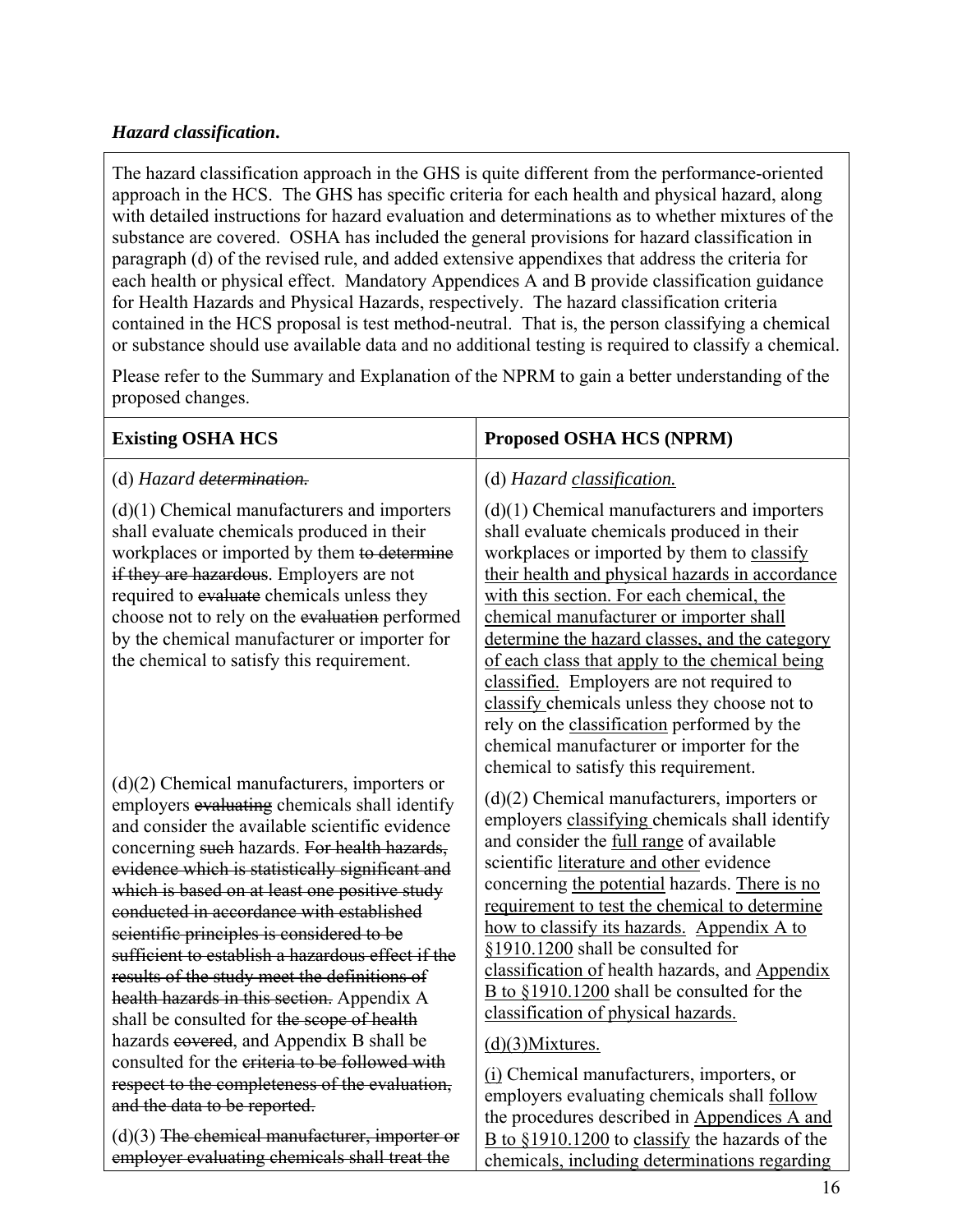| following sources as establishing that the<br>chemicals listed in them are hazardous:                                                                                                                                                                                                                                                                                                                                                       | when mixtures of the classified chemicals are<br>covered by this section.                                                                          |
|---------------------------------------------------------------------------------------------------------------------------------------------------------------------------------------------------------------------------------------------------------------------------------------------------------------------------------------------------------------------------------------------------------------------------------------------|----------------------------------------------------------------------------------------------------------------------------------------------------|
| $(d)(3)(i)$ 29 CFR part 1910, subpart Z, Toxie<br>and Hazardous Substances, Occupational<br>Safety and Health Administration (OSHA); or,                                                                                                                                                                                                                                                                                                    | (ii) A chemical manufacturer or importer of a<br>mixture is responsible for the accuracy of the<br>classification of the mixture even when relying |
| $(d)(3)(ii)$ "Threshold Limit Values for<br><b>Chemical Substances and Physical Agents in</b><br>the Work Environment," American Conference<br>of Governmental Industrial Hygienists<br>(ACGIH) (latest edition). The chemical<br>manufacturer, importer, or employer is still<br>responsible for evaluating the hazards<br>associated with the chemicals in these source<br>lists in accordance with the requirements of<br>this standard. | on the classifications for individual ingredients<br>received from the ingredient manufacturers or<br>importers on the safety data sheets.         |
| (d)(4) Chemical manufacturers, importers and<br>employers evaluating chemicals shall treat the<br>following sources as establishing that a<br>chemical is a carcinogen or potential<br>carcinogen for hazard communication<br>purposes:                                                                                                                                                                                                     |                                                                                                                                                    |
| (d)(4)(i) National Toxicology Program (NTP),<br>"Annual Report on Carcinogens" (latest<br>edition);                                                                                                                                                                                                                                                                                                                                         |                                                                                                                                                    |
| (d)(4)(ii) International Agency for Research on<br>Cancer (IARC) "Monographs" (latest<br>editions); or                                                                                                                                                                                                                                                                                                                                      |                                                                                                                                                    |
| $(d)(4)(iii)$ 29 CFR part 1910, subpart Z, Toxic<br>and Hazardous Substances, Occupational<br>Safety and Health Administration.                                                                                                                                                                                                                                                                                                             |                                                                                                                                                    |
| Note: The "Registry of Toxic Effects of<br>Chemical Substances" published by the<br>National Institute for Occupational Safety and<br>Health indicates whether a chemical has been<br>found by NTP or IARC to be a potential<br>earemogen.                                                                                                                                                                                                  |                                                                                                                                                    |
| $(d)(5)$ The chemical manufacturer, importer or<br>employer shall determine the hazards of<br>mixtures of chemicals as follows:                                                                                                                                                                                                                                                                                                             |                                                                                                                                                    |
| $(d)(5)(i)$ If a mixture has been tested as a whole<br>to determine its hazards, the results of such<br>testing shall be used to determine whether the<br>mixture is hazardous;                                                                                                                                                                                                                                                             |                                                                                                                                                    |
| $(d)(5)(ii)$ If a mixture has not been tested as a                                                                                                                                                                                                                                                                                                                                                                                          |                                                                                                                                                    |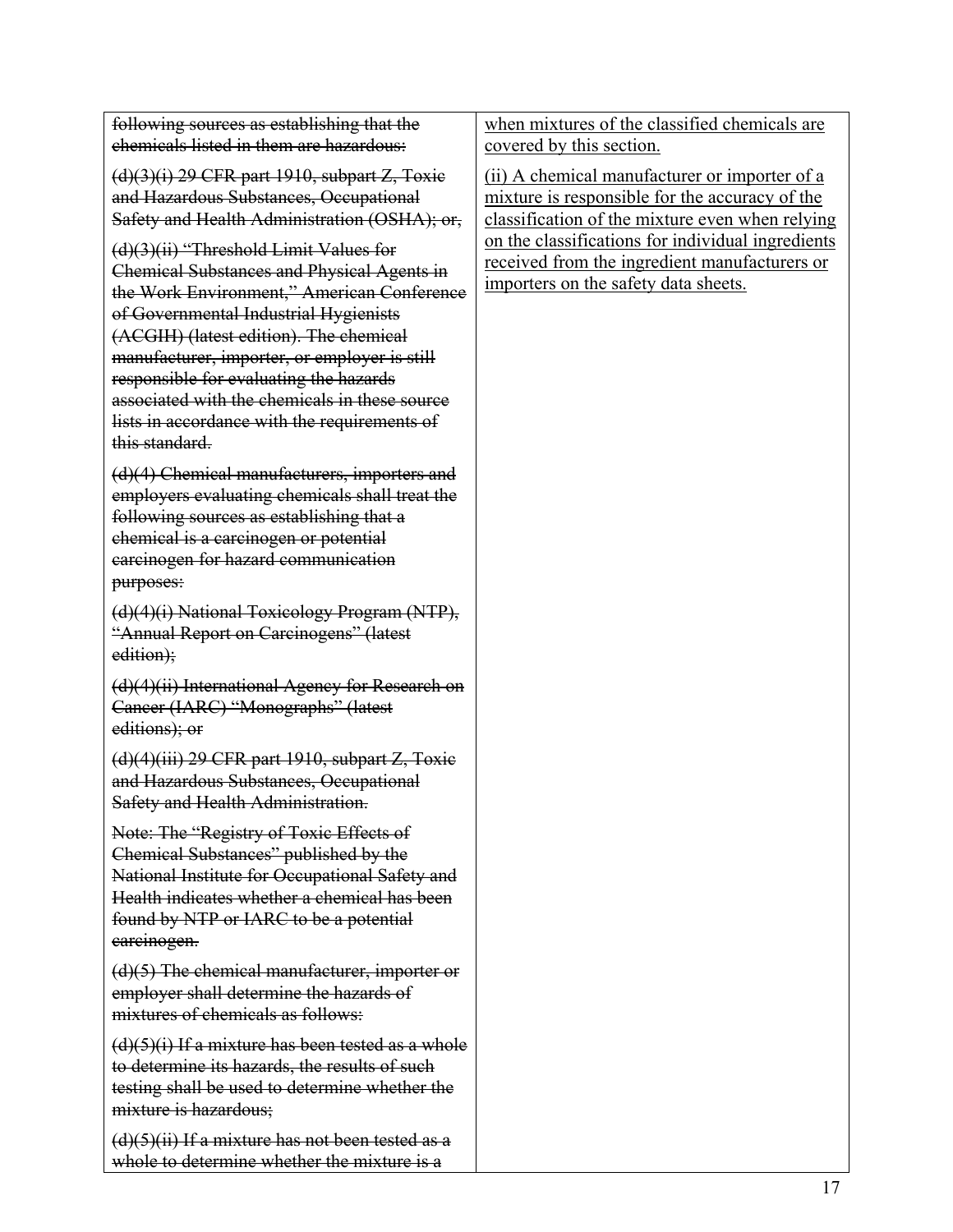health hazard, the mixture shall be assumed to present the same health hazards as do the components which comprise one percent (by weight or volume) or greater of the mixture, except that the mixture shall be assumed to present a carcinogenic hazard if it contains a component in concentrations of 0.1 percent or greater which is considered to be a carcinogen under paragraph (d)(4) of this section;

(d)(5)(iii) If a mixture has not been tested as a whole to determine whether the mixture is a physical hazard, the chemical manufacturer, importer, or employer may use whatever scientifically valid data is available to evaluate the physical hazard potential of the mixture; and,

 $(d)(5)(iv)$  If the chemical manufacturer, importer, or employer has evidence to indicate that a component present in the mixture in concentrations of less than one percent (or in the case of carcinogens, less than 0.1 percent) could be released in concentrations which would exceed an established OSHA permissible exposure limit or ACGIH Threshold Limit Value, or could present a health risk to employees in those concentrations, the mixture shall be assumed to present the same hazard.

(d)(6) Chemical manufacturers, importers, or employers evaluating chemicals shall describe in writing the procedures they use to determine the hazards of the chemical they evaluate. The written procedures are to be made available, upon request, to employees, their designated representatives, the Assistant Secretary and the Director. The written description may be incorporated into the written hazard communication program required under paragraph (e) of this section.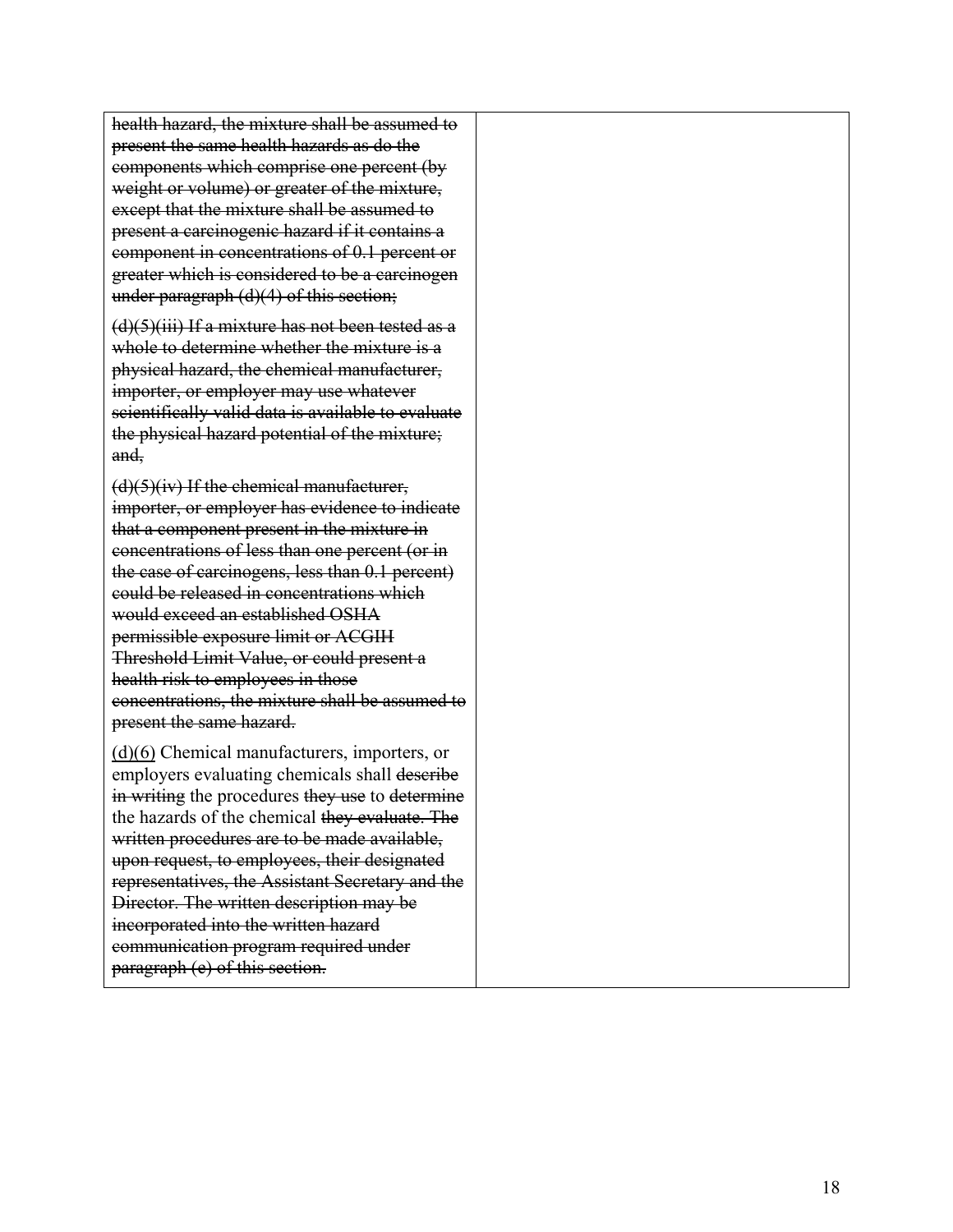### *Hazard communication program***.**

The GHS does not have provisions regarding hazard communication programs, and thus this paragraph is essentially the same as in the current HCS. No substantive (only terminology) changes have been made in this paragraph of the HCS.

| <b>Existing OSHA HCS</b>                                                                                                                                                                                                                                                                                                                                                                                                                            | Proposed OSHA HCS (NPRM)                                                                                                                                                                                                                                                                                                                                                                                                       |
|-----------------------------------------------------------------------------------------------------------------------------------------------------------------------------------------------------------------------------------------------------------------------------------------------------------------------------------------------------------------------------------------------------------------------------------------------------|--------------------------------------------------------------------------------------------------------------------------------------------------------------------------------------------------------------------------------------------------------------------------------------------------------------------------------------------------------------------------------------------------------------------------------|
| (e) Written hazard communication program.                                                                                                                                                                                                                                                                                                                                                                                                           | (e) Written hazard communication program.                                                                                                                                                                                                                                                                                                                                                                                      |
| $(e)(1)$ Employers shall develop, implement,<br>and maintain at each workplace, a written<br>hazard communication program which at least<br>describes how the criteria specified in<br>paragraphs $(f)$ , $(g)$ , and $(h)$ of this section for<br>labels and other forms of warning, material<br>safety data sheets, and employee information<br>and training will be met, and which also<br>includes the following:                               | $(e)(1)$ Employers shall develop, implement,<br>and maintain at each workplace, a written<br>hazard communication program which at least<br>describes how the criteria specified in<br>paragraphs $(f)$ , $(g)$ , and $(h)$ of this section for<br>labels and other forms of warning, safety data<br>sheets, and employee information and training<br>will be met, and which also includes the<br>following:                   |
| $(e)(1)(i)$ A list of the hazardous chemicals<br>known to be present using an identity that is<br>referenced on the appropriate material safety<br>data sheet (the list may be compiled for the<br>workplace as a whole or for individual work                                                                                                                                                                                                      | $(e)(1)(i)$ A list of the hazardous chemicals<br>known to be present using an identity that is<br>referenced on the appropriate safety data sheet<br>(the list may be compiled for the workplace as<br>a whole or for individual work areas); and,                                                                                                                                                                             |
| areas); and,<br>$(e)(1)(ii)$ The methods the employer will use to<br>inform employees of the hazards of non-<br>routine tasks (for example, the cleaning of<br>reactor vessels), and the hazards associated<br>with chemicals contained in unlabeled pipes in                                                                                                                                                                                       | $(e)(1)(ii)$ The methods the employer will use to<br>inform employees of the hazards of non-<br>routine tasks (for example, the cleaning of<br>reactor vessels), and the hazards associated<br>with chemicals contained in unlabeled pipes in<br>their work areas.                                                                                                                                                             |
| their work areas.<br>$(e)(2)$ "Multi-employer workplaces."<br>Employers who produce, use, or store<br>hazardous chemicals at a workplace in such a<br>way that the employees of other employer(s)<br>may be exposed (for example, employees of a<br>construction contractor working on-site) shall<br>additionally ensure that the hazard<br>communication programs developed and<br>implemented under this paragraph (e) include<br>the following: | $(e)(2)$ "Multi-employer workplaces."<br>Employers who produce, use, or store<br>hazardous chemicals at a workplace in such a<br>way that the employees of other employer(s)<br>may be exposed (for example, employees of a<br>construction contractor working on-site) shall<br>additionally ensure that the hazard<br>communication programs developed and<br>implemented under this paragraph (e) include<br>the following: |
| $(e)(2)(i)$ The methods the employer will use to<br>provide the other employer(s) on-site access to<br>material-safety data sheets for each hazardous<br>chemical the other employer(s)' employees<br>may be exposed to while working;                                                                                                                                                                                                              | $(e)(2)(i)$ The methods the employer will use to<br>provide the other employer(s) on-site access to<br>safety data sheets for each hazardous chemical<br>the other employer(s)' employees may be<br>exposed to while working;<br>$\alpha$ (2)(ii) The methods the employer will use to                                                                                                                                         |

 $\vert$  (e)(2)(ii) The methods the employer will use to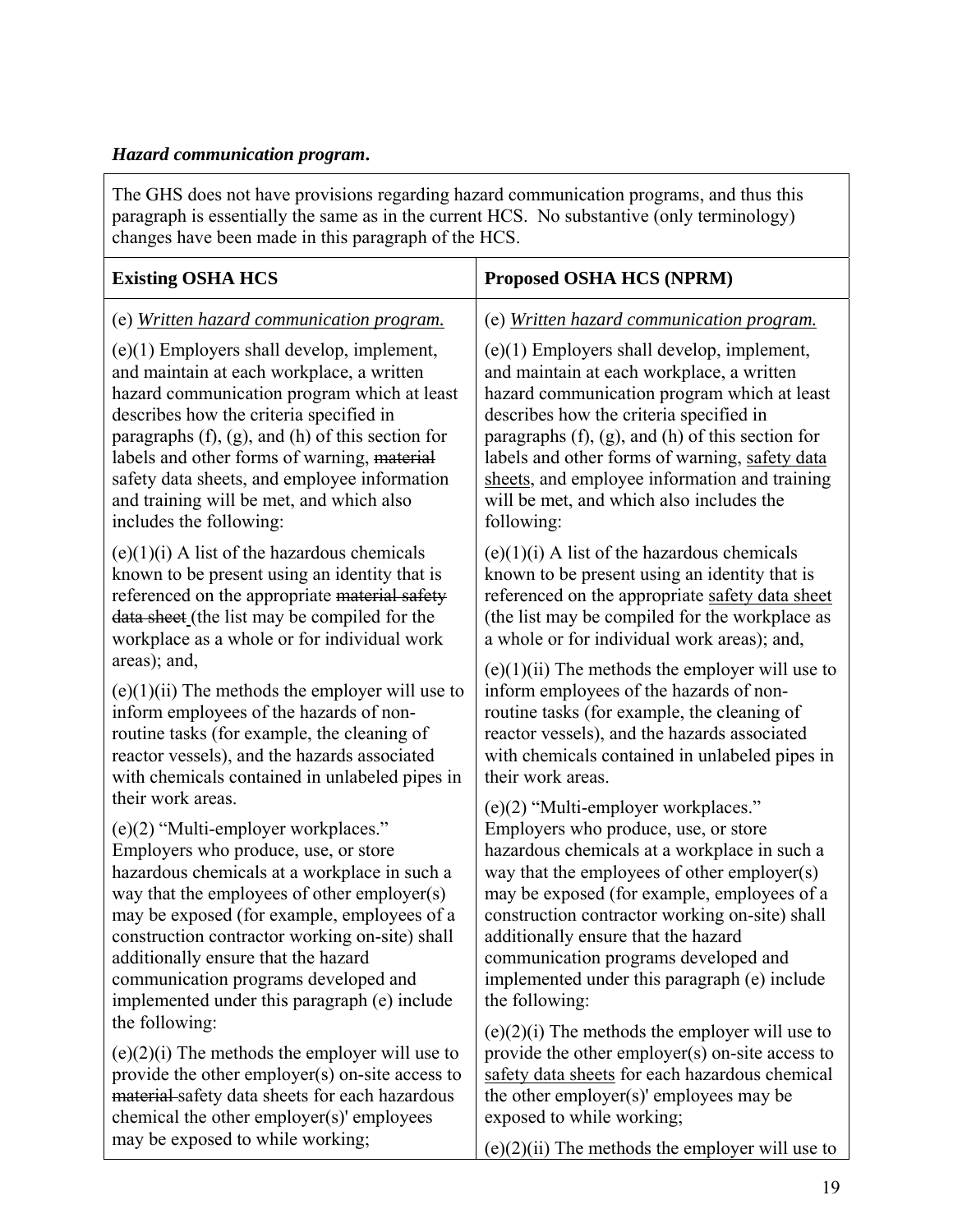| $(e)(2)(ii)$ The methods the employer will use to<br>inform the other employer(s) of any<br>precautionary measures that need to be taken to<br>protect employees during the workplace's<br>normal operating conditions and in foreseeable                                | inform the other employer(s) of any<br>precautionary measures that need to be taken to<br>protect employees during the workplace's<br>normal operating conditions and in foreseeable<br>emergencies; and,                                                  |
|--------------------------------------------------------------------------------------------------------------------------------------------------------------------------------------------------------------------------------------------------------------------------|------------------------------------------------------------------------------------------------------------------------------------------------------------------------------------------------------------------------------------------------------------|
| emergencies; and,<br>$(e)(2)(iii)$ The methods the employer will use<br>to inform the other employer(s) of the labeling<br>system used in the workplace.                                                                                                                 | $(e)(2)(iii)$ The methods the employer will use<br>to inform the other employer(s) of the labeling<br>system used in the workplace.                                                                                                                        |
| $(e)(3)$ The employer may rely on an existing<br>hazard communication program to comply<br>with these requirements, provided that it meets<br>the criteria established in this paragraph (e).                                                                            | $(e)(3)$ The employer may rely on an existing<br>hazard communication program to comply<br>with these requirements, provided that it meets<br>the criteria established in this paragraph (e).<br>$(e)(4)$ The employer shall make the written              |
| $(e)(4)$ The employer shall make the written<br>hazard communication program available,<br>upon request, to employees, their designated<br>representatives, the Assistant Secretary and the<br>Director, in accordance with the requirements<br>of 29 CFR 1910.1020 (e). | hazard communication program available,<br>upon request, to employees, their designated<br>representatives, the Assistant Secretary and the<br>Director, in accordance with the requirements<br>of 29 CFR 1910.1020 (e).                                   |
| $(e)(5)$ Where employees must travel between<br>workplaces during a workshift, i.e., their work<br>is carried out at more than one geographical<br>location, the written hazard communication<br>program may be kept at the primary workplace<br>facility.               | $(e)(5)$ Where employees must travel between<br>workplaces during a workshift, i.e., their work<br>is carried out at more than one geographical<br>location, the written hazard communication<br>program may be kept at the primary workplace<br>facility. |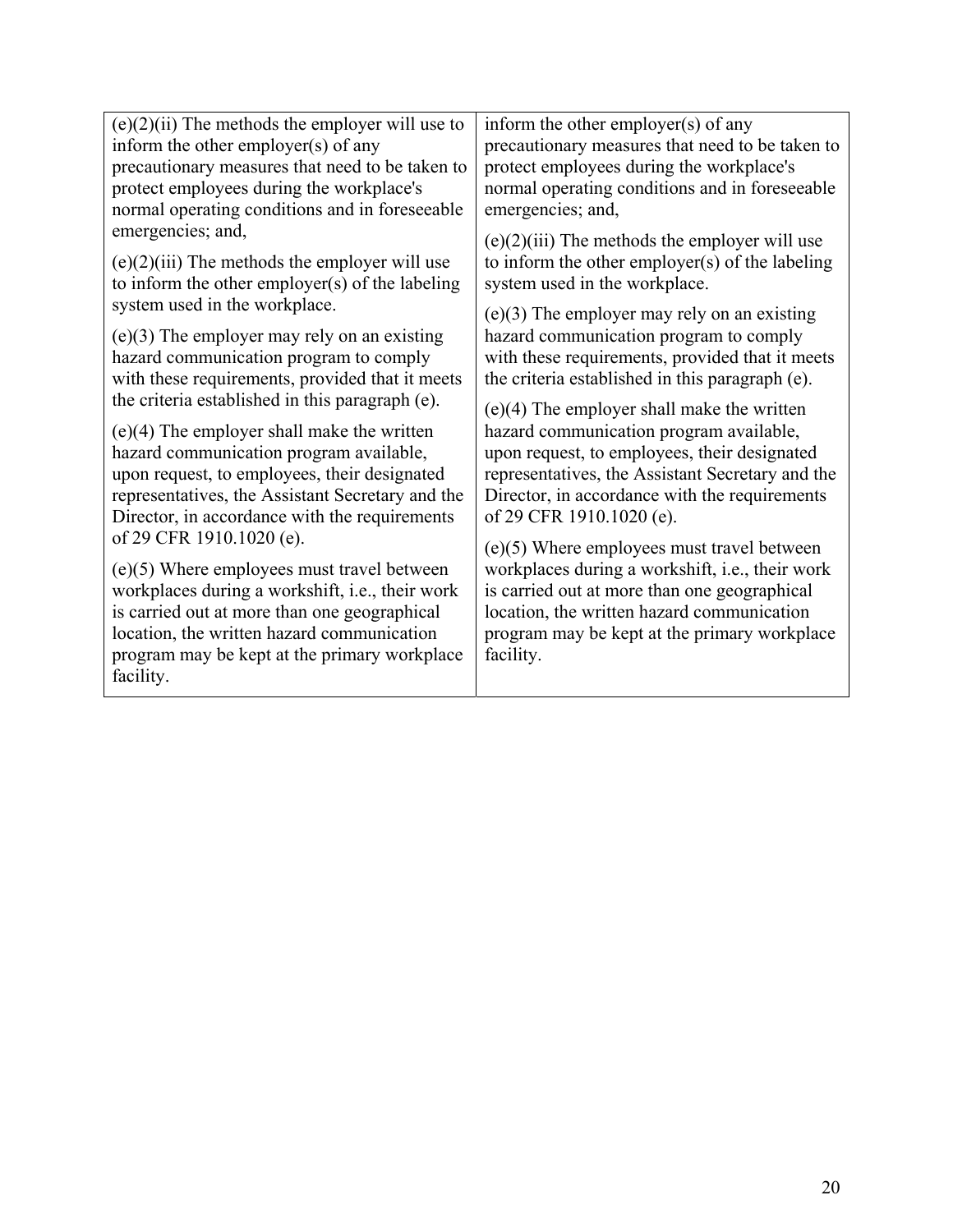#### *Labels.*

Under this paragraph, chemical manufacturers and importers must provide a label that includes a harmonized signal word, pictogram, and hazard statement for each hazard class and category. In addition, precautionary statements must also be provided, as well as product identifier and supplier information. A new mandatory Appendix C indicates what specific information is to be provided for each hazard class and category once a chemical is classified. These proposed requirements are significantly different from the existing HCS, which allows chemical manufacturers to use whatever language they believe is appropriate to convey hazards. The existing HCS does not require the use of pictograms, specific signal words, or precautionary statements. The proposal's approach will both improve communication aspects of the label, and facilitate compliance by providing the specific information to be included based on the hazard classification.

The GHS uses nine pictograms to convey the health, physical, and environmental hazards. The proposed HCS requires eight of these pictograms, the exception being the environmental pictogram, since environmental hazards are not within OSHA's jurisdiction. The hazard pictograms and their corresponding hazards are shown below.

A review of the Summary and Explanation of the NPRM will provide a better understanding of the proposed changes.

| <b>Existing OSHA HCS</b>                                                                                                                                                                                                                                                  | Proposed OSHA HCS (NPRM)                                                                                                                                                                                                                                                                                                     |
|---------------------------------------------------------------------------------------------------------------------------------------------------------------------------------------------------------------------------------------------------------------------------|------------------------------------------------------------------------------------------------------------------------------------------------------------------------------------------------------------------------------------------------------------------------------------------------------------------------------|
| (f) Labels and other forms of warning.                                                                                                                                                                                                                                    | (f) Labels and other forms of warning.                                                                                                                                                                                                                                                                                       |
| $(f)(1)$ The chemical manufacturer, importer, or<br>distributor shall ensure that each container of<br>hazardous chemicals leaving the workplace is<br>labeled, tagged or marked with the following<br>information:<br>$(f)(1)(i)$ Identity of the hazardous chemical(s); | $(f)(1)$ Labels on shipped containers. The<br>chemical manufacturer, importer, or distributor<br>shall ensure that each container of classified<br>hazardous chemicals leaving the workplace is<br>labeled, tagged or marked with the following<br>information:                                                              |
| $(f)(1)(ii)$ Appropriate hazard warnings; and<br>$(f)(1)(iii)$ Name and address of the chemical<br>manufacturer, importer, or other responsible<br>party.                                                                                                                 | (i) Product identifier;                                                                                                                                                                                                                                                                                                      |
|                                                                                                                                                                                                                                                                           | (ii) Signal word;                                                                                                                                                                                                                                                                                                            |
|                                                                                                                                                                                                                                                                           | (iii) Hazard statement(s);                                                                                                                                                                                                                                                                                                   |
|                                                                                                                                                                                                                                                                           | $(iv)$ Pictogram $(s)$ ;                                                                                                                                                                                                                                                                                                     |
|                                                                                                                                                                                                                                                                           | (v) Precautionary statement(s); and,                                                                                                                                                                                                                                                                                         |
|                                                                                                                                                                                                                                                                           | (vi) Name, address, and telephone number of<br>the chemical manufacturer, importer, or other<br>responsible party.                                                                                                                                                                                                           |
|                                                                                                                                                                                                                                                                           | $(f)(2)$ For unclassified hazards, the label shall<br>include the name of the chemical, the name,<br>address, and telephone number of the<br>manufacturer, importer, or other responsible<br>party, and, provide as supplementary<br>information, a description of the unclassified<br>hazards and appropriate precautionary |
|                                                                                                                                                                                                                                                                           | measures to ensure the safe handling and use of                                                                                                                                                                                                                                                                              |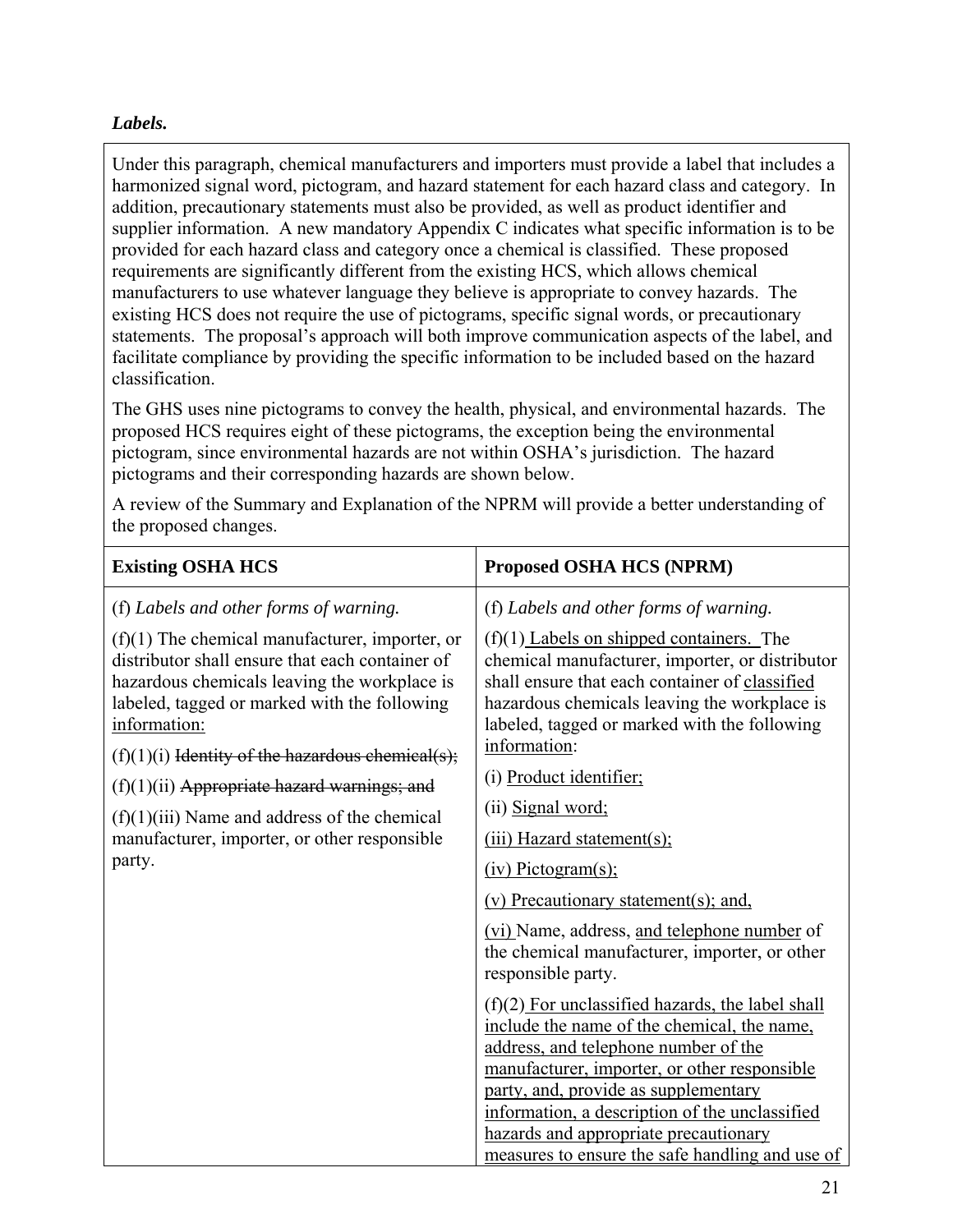|                                                                                                                                                                                                                                                                                                                                                                                                                                         | the chemical.                                                                                                                                                                                                                                                                                                                                                                                                                           |
|-----------------------------------------------------------------------------------------------------------------------------------------------------------------------------------------------------------------------------------------------------------------------------------------------------------------------------------------------------------------------------------------------------------------------------------------|-----------------------------------------------------------------------------------------------------------------------------------------------------------------------------------------------------------------------------------------------------------------------------------------------------------------------------------------------------------------------------------------------------------------------------------------|
|                                                                                                                                                                                                                                                                                                                                                                                                                                         | $(f)(3)$ The chemical manufacturer, importer, or<br>distributor shall ensure that the information<br>provided under $(f)(1)(i)$ through $(v)$ is in<br>accordance with Appendix C, Allocation of<br>Label Elements, for each hazard class and<br>associated hazard category for the hazardous<br>chemical, prominently displayed, and in<br>English (other languages may also be included<br>if appropriate).                           |
| (f)(2)                                                                                                                                                                                                                                                                                                                                                                                                                                  | $(f)(4)$ The chemical manufacturer, importer, or<br>distributor shall ensure that the information<br>provided under $(f)(1)(ii)$ through (iv) is located<br>together on the label, tag, or mark.                                                                                                                                                                                                                                        |
| $(f)(2)(i)$ For solid metal (such as a steel beam<br>or a metal casting), solid wood, or plastic items<br>that are not exempted as articles due to their<br>downstream use, or shipments of whole grain,<br>the required label may be transmitted to the<br>customer at the time of the initial shipment,<br>and need not be included with subsequent<br>shipments to the same employer unless the<br>information on the label changes; | $(f)(5)(i)$ For solid metal (such as a steel beam<br>or a metal casting), solid wood, or plastic items<br>that are not exempted as articles due to their<br>downstream use, or shipments of whole grain,<br>the required label may be transmitted to the<br>customer at the time of the initial shipment,<br>and need not be included with subsequent<br>shipments to the same employer unless the<br>information on the label changes; |
| $(f)(2)(ii)$ The label may be transmitted with the<br>initial shipment itself, or with the material<br>safety data sheet that is to be provided prior to<br>or at the time of the first shipment; and,                                                                                                                                                                                                                                  | (ii) The label may be transmitted with the<br>initial shipment itself, or with the safety data<br>sheet that is to be provided prior to or at the<br>time of the first shipment; and,                                                                                                                                                                                                                                                   |
| $(f)(2)(iii)$ This exception to requiring labels on<br>every container of hazardous chemicals is only<br>for the solid material itself, and does not apply<br>to hazardous chemicals used in conjunction<br>with, or known to be present with, the material<br>and to which employees handling the items in<br>transit may be exposed (for example, cutting<br>fluids or pesticides in grains).                                         | (iii) This exception to requiring labels on every<br>container of hazardous chemicals is only for<br>the solid material itself, and does not apply to<br>hazardous chemicals used in conjunction with,<br>or known to be present with, the material and<br>to which employees handling the items in<br>transit may be exposed (for example, cutting<br>fluids or pesticides in grains).                                                 |
| $(f)(3)$ Chemical manufacturers, importers, or<br>distributors shall ensure that each container of<br>hazardous chemicals leaving the workplace is<br>labeled, tagged, or marked in accordance with<br>this section in a manner which does not<br>conflict with the requirements of the<br>Hazardous Materials Transportation Act (49)<br>U.S.C. 1801 et seq.) and regulations issued<br>under that Act by the Department of            | $(f)(6)$ Chemical manufacturers, importers, or<br>distributors shall ensure that each container of<br>hazardous chemicals leaving the workplace is<br>labeled, tagged, or marked in accordance with<br>this section in a manner which does not<br>conflict with the requirements of the<br>Hazardous Materials Transportation Act (49)<br>U.S.C. 1801 et seq.) and regulations issued<br>under that Act by the Department of            |

Transportation.

Transportation.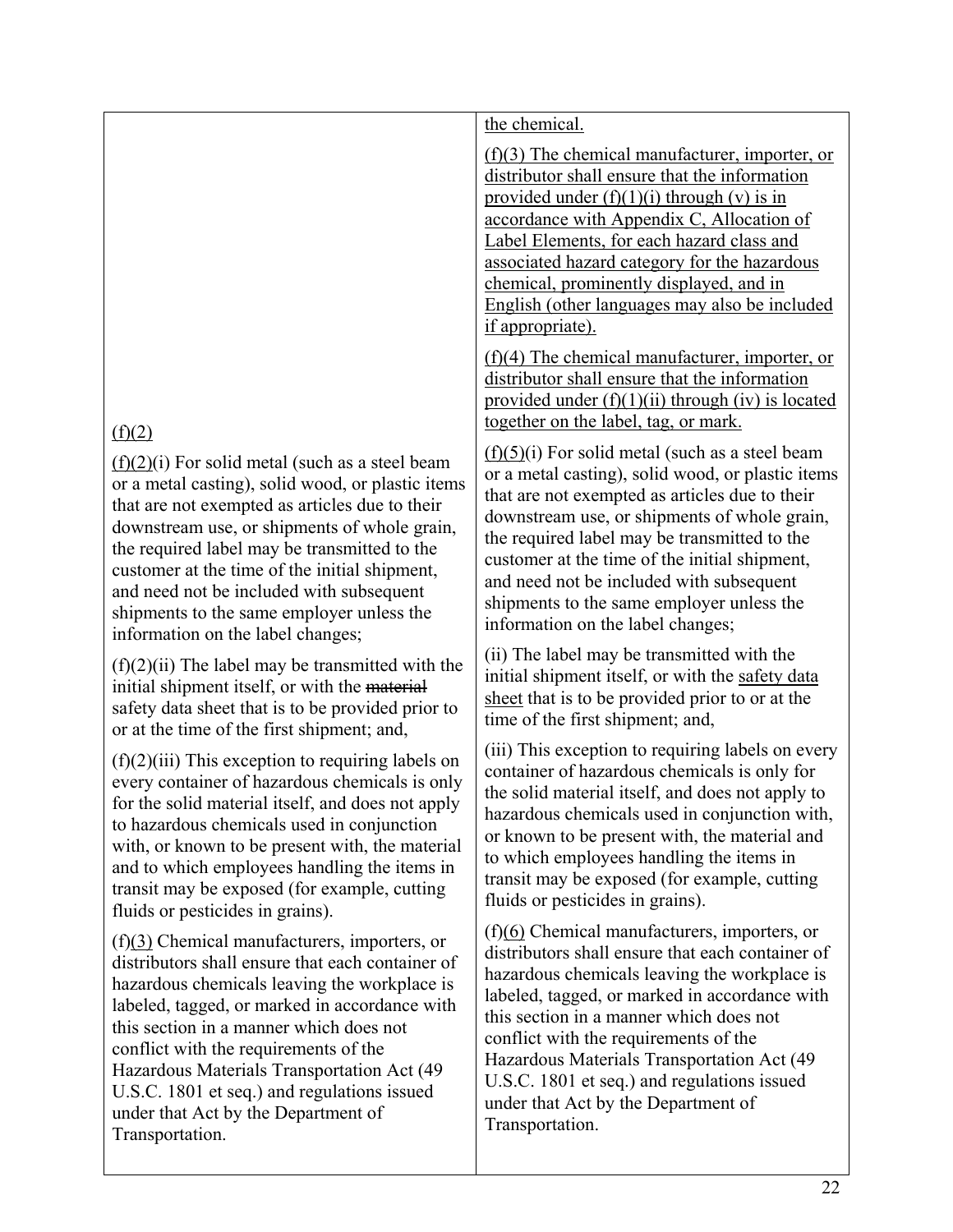(f)(4) If the hazardous chemical is regulated by OSHA in a substance-specific health standard, the chemical manufacturer, importer, distributor or employer shall ensure that the labels or other forms of warning used are in accordance with the requirements of that standard.

 $(f)(5)$  Except as provided in paragraphs  $(f)(6)$ and  $(f)(7)$  of this section, the employer shall ensure that each container of hazardous chemicals in the workplace is labeled, tagged or marked with the following information:

 $(f)(5)(i)$  Identity of the hazardous chemical(s) contained therein; and,

 $(f)(5)(ii)$  Appropriate hazard warnings, or alternatively, words, pictures, symbols, or combination thereof, which provide at least general information regarding the hazards of the chemicals, and which, in conjunction with the other information immediately available to employees under the hazard communication program, will provide employees with the specific information regarding the physical and health hazards of the hazardous chemical.

(f)(6) The employer may use signs, placards, process sheets, batch tickets, operating procedures, or other such written materials in lieu of affixing labels to individual stationary process containers, as long as the alternative method identifies the containers to which it is applicable and conveys the information required by paragraph  $(f)(5)$  of this section to be on a label. The written materials shall be readily accessible to the employees in their work area throughout each work shift.

(f)(7) The employer is not required to label portable containers into which hazardous chemicals are transferred from labeled containers, and which are intended only for the immediate use of the employee who performs the transfer. For purposes of this section, drugs which are dispensed by a pharmacy to a health care provider for direct administration to a patient are exempted from labeling.

(f)(8) The employer shall not remove or deface

(f)(7) Workplace labeling. Except as provided in paragraphs  $(f)(8)$  and  $(f)(9)$  of this section, the employer shall ensure that each container of hazardous chemicals in the workplace is labeled, tagged or marked with either:

(i) The information specified under  $(f)(1)(i)$ through (v) for labels on shipped containers; or,

(ii) Product identifier and words, pictures, symbols, or combination thereof, which provide at least general information regarding the hazards of the chemicals, and which, in conjunction with the other information immediately available to employees under the hazard communication program, will provide employees with the specific information regarding the physical and health hazards of the hazardous chemical.

(f)(8) The employer may use signs, placards, process sheets, batch tickets, operating procedures, or other such written materials in lieu of affixing labels to individual stationary process containers, as long as the alternative method identifies the containers to which it is applicable and conveys the information required by paragraph (f)(7) of this section to be on a label. The employer shall ensure the written materials are readily accessible to the employees in their work area throughout each work shift

(f)(9) The employer is not required to label portable containers into which hazardous chemicals are transferred from labeled containers, and which are intended only for the immediate use of the employee who performs the transfer. For purposes of this section, drugs which are dispensed by a pharmacy to a health care provider for direct administration to a patient are exempted from labeling.

 $(f)(10)$  The employer shall not remove or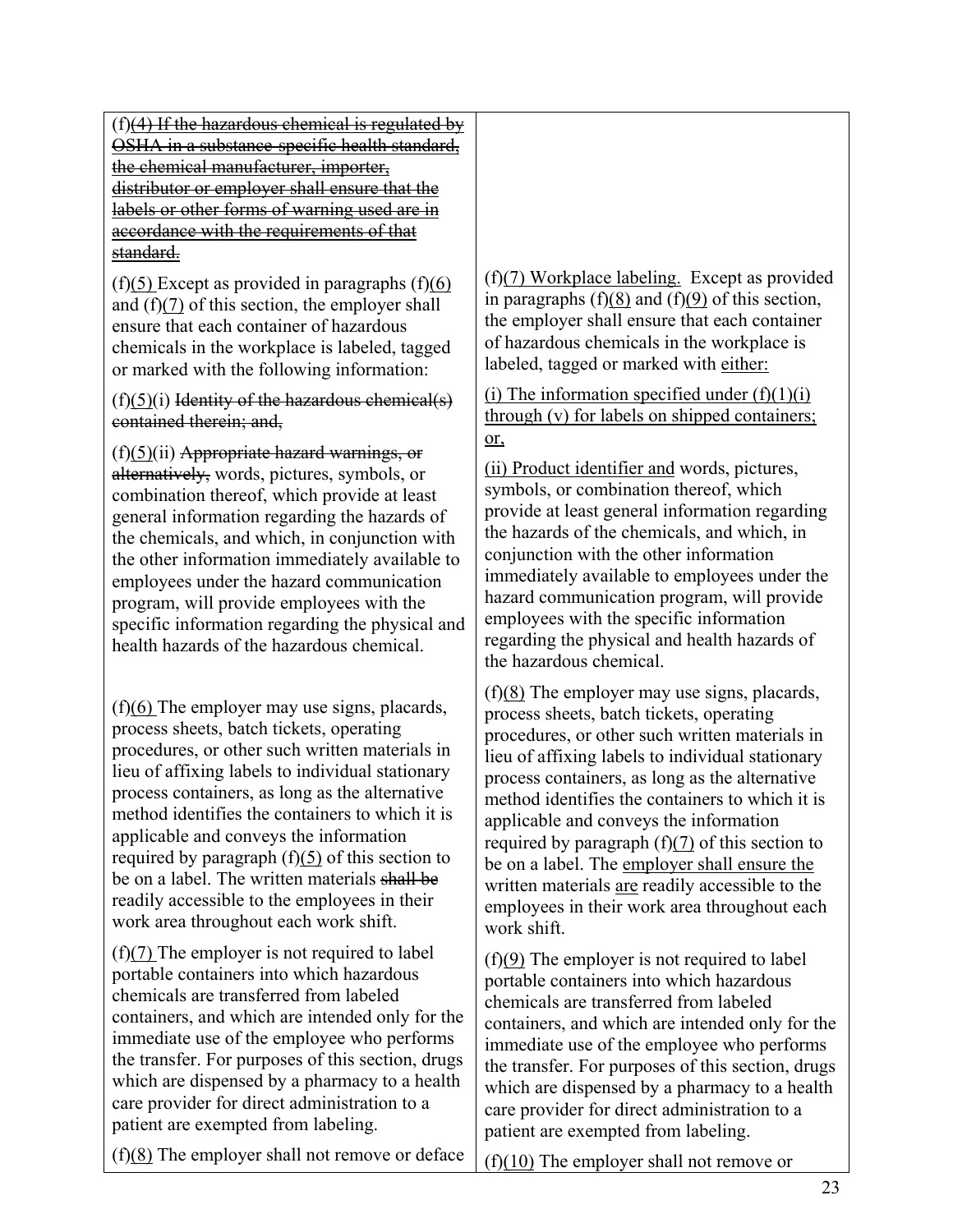existing labels on incoming containers of hazardous chemicals, unless the container is immediately marked with the required information.

(f)(9) The employer shall ensure that labels or other forms of warning are legible, in English, and prominently displayed on the container, or readily available in the work area throughout each work shift. Employers having employees who speak other languages may add the information in their language to the material presented, as long as the information is presented in English as well.

(f)(10) The chemical manufacturer, importer, distributor or employer need not affix new labels to comply with this section if existing labels already convey the required information.

(f)(11) Chemical manufacturers, importers, distributors, or employers who become newly aware of any significant information regarding the hazards of a chemical shall revise the labels for the chemical within three months of becoming aware of the new information. Labels on containers of hazardous chemicals shipped after that time shall contain the new information. If the chemical is not currently produced or imported, the chemical manufacturer, importers, distributor, or employer shall add the information to the label before the chemical is shipped or introduced into the workplace again.

deface existing labels on incoming containers of hazardous chemicals, unless the container is immediately marked with the required information.

 $(f)(11)$  The employer shall ensure that workplace labels or other forms of warning are legible, in English, and prominently displayed on the container, or readily available in the work area throughout each work shift. Employers having employees who speak other languages may add the information in their language to the material presented, as long as the information is presented in English as well.

(f)(12) Chemical manufacturers, importers, distributors, or employers who become newly aware of any significant information regarding the hazards of a chemical shall revise the labels for the chemical within three months of becoming aware of the new information, and shall ensure that labels on containers of hazardous chemicals shipped after that time contain the new information. If the chemical is not currently produced or imported, the chemical manufacturer, importer, distributor, or employer shall add the information to the label before the chemical is shipped or introduced into the workplace again.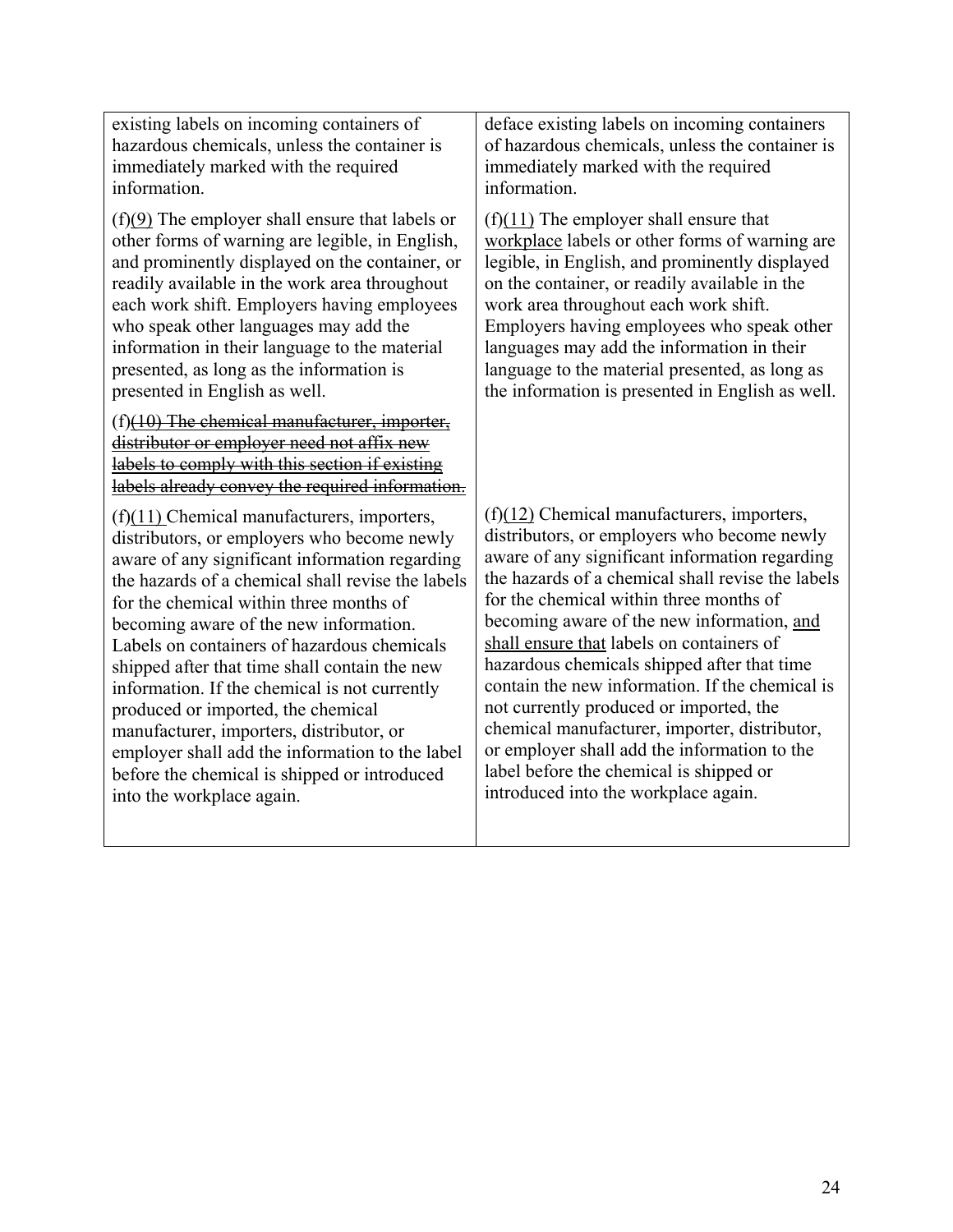| Flame over circle                                   | Flame                                                                                                               | <b>Exploding bomb</b>                                   |
|-----------------------------------------------------|---------------------------------------------------------------------------------------------------------------------|---------------------------------------------------------|
|                                                     |                                                                                                                     |                                                         |
| • Oxidizers                                         | • Flammables<br>• Pyrophorics<br>• Self-Heating<br>• Emits Flammable Gas<br>• Self Reactives<br>• Organic Peroxides | • Explosives<br>• Self Reactives<br>• Organic Peroxides |
| <b>Skull and crossbones</b>                         | Corrosion                                                                                                           | <b>Gas cylinder</b>                                     |
|                                                     |                                                                                                                     |                                                         |
| • Acute toxicity (severe)                           | • Corrosives                                                                                                        | • Gases under pressure                                  |
| <b>Health Hazard</b>                                | Environment                                                                                                         | <b>Exclamation mark</b>                                 |
|                                                     |                                                                                                                     |                                                         |
| • Carcinogen                                        | • Aquatic Toxicity                                                                                                  | $\bullet$ Irritant                                      |
| • Mutagenicity                                      |                                                                                                                     | • Skin Sensitizer                                       |
| • Reproductive Toxicity<br>• Respiratory Sensitizer |                                                                                                                     | • Acute Toxicity (harmful)<br>• Narcotic effects        |
| • Target Organ Toxicity                             |                                                                                                                     | • Respiratory Tract Irritation                          |
| • Aspiration Toxicity                               |                                                                                                                     | • Hazardous to Ozone Layer                              |

### *Safety data sheets***.**

Paragraph (g) indicates the headings of information to be included on the safety data sheet and the order in which they are to be provided. This is supplemented by new mandatory Appendix D, which indicates what information is to be included under each heading. This format is the same as the ANSI standard on safety data sheets, which is already familiar to U.S. employers. The current HCS requires similar information, but allows any format to be used. A uniform approach will improve the effectiveness of the safety data sheet, as well as making it easier for employers to comply.

A section-by-section comparison of the proposed changes to safety data sheets is provided in the appendix of this document.

| <b>Existing OSHA HCS</b>                                                                                                                                                               | <b>Proposed OSHA HCS (NPRM)</b>                                                                                                                                                           |
|----------------------------------------------------------------------------------------------------------------------------------------------------------------------------------------|-------------------------------------------------------------------------------------------------------------------------------------------------------------------------------------------|
| (g) <i>Material-safety data sheets.</i>                                                                                                                                                | (g) Safety data sheets.                                                                                                                                                                   |
| $(g)(1)$ Chemical manufacturers and importers<br>shall obtain or develop a material-safety data<br>sheet for each hazardous chemical they<br>produce or import. Employers shall have a | $(g)(1)$ Chemical manufacturers and importers<br>shall obtain or develop a safety data sheet for<br>each hazardous chemical they produce or<br>import. Employers shall have a safety data |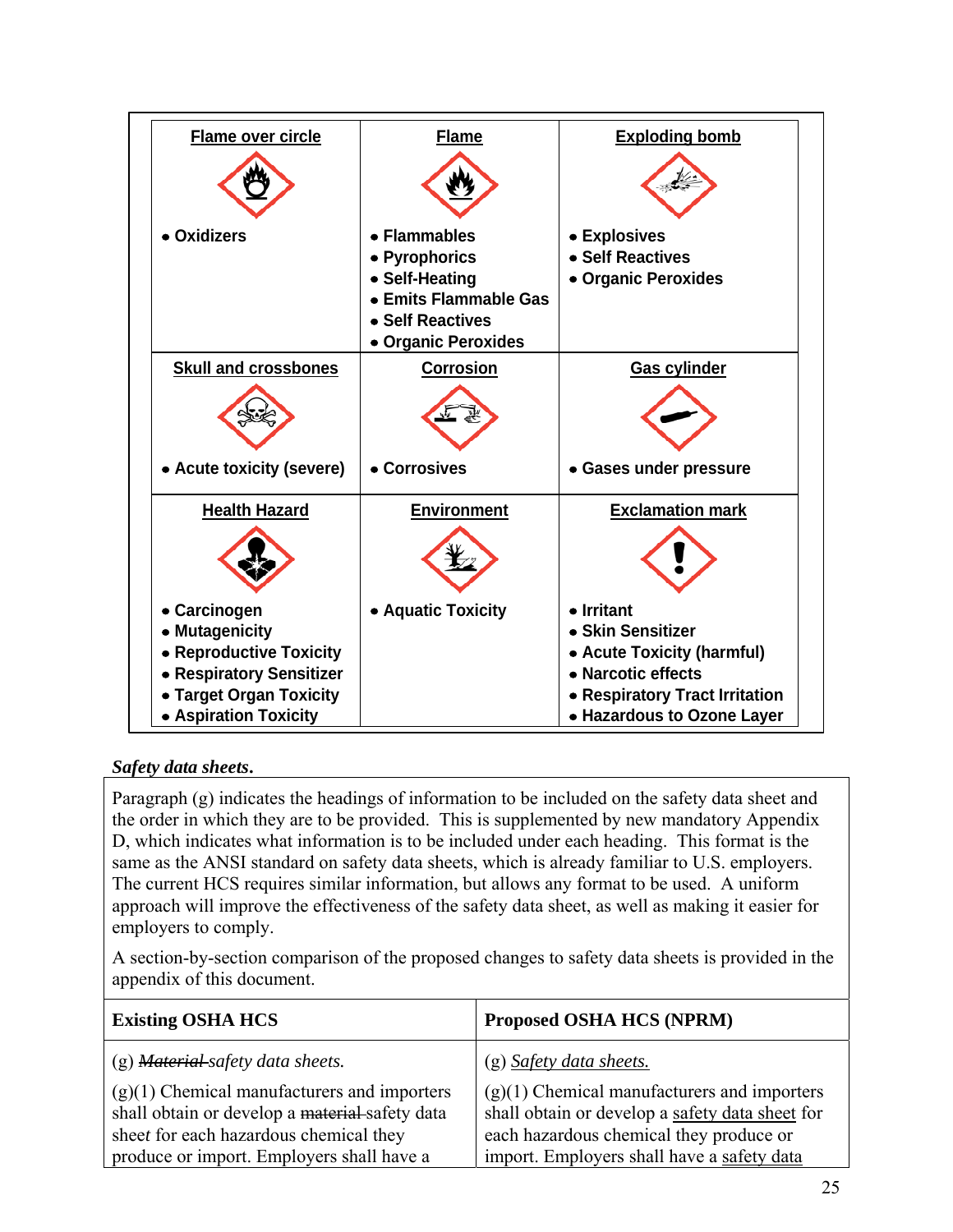| material safety data sheet in the workplace for<br>each hazardous chemical which they use.                                                                                                             | sheet in the workplace for each hazardous<br>chemical which they use.                                                                                                                                                                             |
|--------------------------------------------------------------------------------------------------------------------------------------------------------------------------------------------------------|---------------------------------------------------------------------------------------------------------------------------------------------------------------------------------------------------------------------------------------------------|
| $(g)(2)$ Each material safety data sheet shall be<br>in English (although the employer may<br>maintain copies in other languages as well),<br>and shall contain at least the following<br>information: | $(g)(2)$ The chemical manufacturer or importer<br>preparing the safety data sheet shall ensure that<br>it is in English (although the employer may<br>maintain copies in other languages as well),<br>and includes at least the following section |
| $(g)(2)(i)$ The identity used on the label, and,<br>except as provided for in paragraph (i) of this<br>section on trade secrets:                                                                       | numbers and headings, and associated<br>information under each heading, in the order<br>listed (See Appendix Dto §1910.1200--Safety<br>Data Sheets, for the specific content of each                                                              |
| $(g)(2)(i)(A)$ If the hazardous chemical is a<br>single substance, its chemical and common                                                                                                             | section of the safety data sheet):<br>(i) Section 1, Identification;                                                                                                                                                                              |
| name(s);                                                                                                                                                                                               | (ii) Section 2, Hazard(s) identification;                                                                                                                                                                                                         |
| $(g)(2)(i)(B)$ If the hazardous chemical is a<br>mixture which has been tested as a whole to<br>determine its hazards, the chemical and                                                                | (iii) Section 3, Composition/information on<br>ingredients;                                                                                                                                                                                       |
| common name(s) of the ingredients which                                                                                                                                                                | (iv) Section 4, First-aid measures:                                                                                                                                                                                                               |
| contribute to these known hazards, and the<br>common name(s) of the mixture itself; or,                                                                                                                | (v) Section 5, Fire-fighting measures;                                                                                                                                                                                                            |
| $(g)(2)(i)(C)$ If the hazardous chemical is a                                                                                                                                                          | (vi) Section 6, Accidental release measures;                                                                                                                                                                                                      |
| mixture which has not been tested as a whole:                                                                                                                                                          | (vii) Section 7, Handling and storage;                                                                                                                                                                                                            |
| $(g)(2)(i)(C)(1)$ The chemical and common<br>name(s) of all ingredients which have been                                                                                                                | (viii) Section 8, Exposure controls/personal<br>protection;                                                                                                                                                                                       |
| determined to be health hazards, and which<br>comprise 1% or greater of the composition,<br>except that chemicals identified as carcinogens                                                            | (ix) Section 9, Physical and chemical<br>properties;                                                                                                                                                                                              |
| under paragraph (d) of this section shall be                                                                                                                                                           | (x) Section 10, Stability and reactivity;                                                                                                                                                                                                         |
| listed if the concentrations are 0.1% or greater;<br>and,                                                                                                                                              | (xi) Section 11, Toxicological information.                                                                                                                                                                                                       |
| $(g)(2)(i)(C)(2)$ The chemical and common<br>name(s) of all ingredients which have been<br>determined to be health hazards, and which                                                                  | Note 1 to paragraph $(g)(2)$ : To be consistent<br>with the GHS, an SDS must also include the<br>following headings in this order:                                                                                                                |
| comprise less than $1\%$ (0.1% for carcinogens)                                                                                                                                                        | Section 12, Ecological information;                                                                                                                                                                                                               |
| of the mixture, if there is evidence that the<br>ingredient(s) could be released from the                                                                                                              | Section 13, Disposal considerations;                                                                                                                                                                                                              |
| mixture in concentrations which would exceed                                                                                                                                                           | Section 14, Transport information; and                                                                                                                                                                                                            |
| an established OSHA permissible exposure                                                                                                                                                               | Section 15, Regulatory information.                                                                                                                                                                                                               |
| limit or ACGIH Threshold Limit Value, or<br>eould present a health risk to employees; and,                                                                                                             | Note 2 to paragraph $(g)(2)$ : OSHA will not be                                                                                                                                                                                                   |
| $(g)(2)(i)(C)(3)$ The chemical and common<br>name(s) of all ingredients which have been                                                                                                                | enforcing information requirements in sections<br>12 through 15, as these areas are not under its<br>jurisdiction.                                                                                                                                |
| determined to present a physical hazard when                                                                                                                                                           | (xii) Section 16, Other information, including                                                                                                                                                                                                    |
| present in the mixture;                                                                                                                                                                                | date of preparation or last revision.                                                                                                                                                                                                             |
| $(g)(2)(ii)$ Physical and chemical characteristics<br>of the hazardous chemical (such as vapor                                                                                                         |                                                                                                                                                                                                                                                   |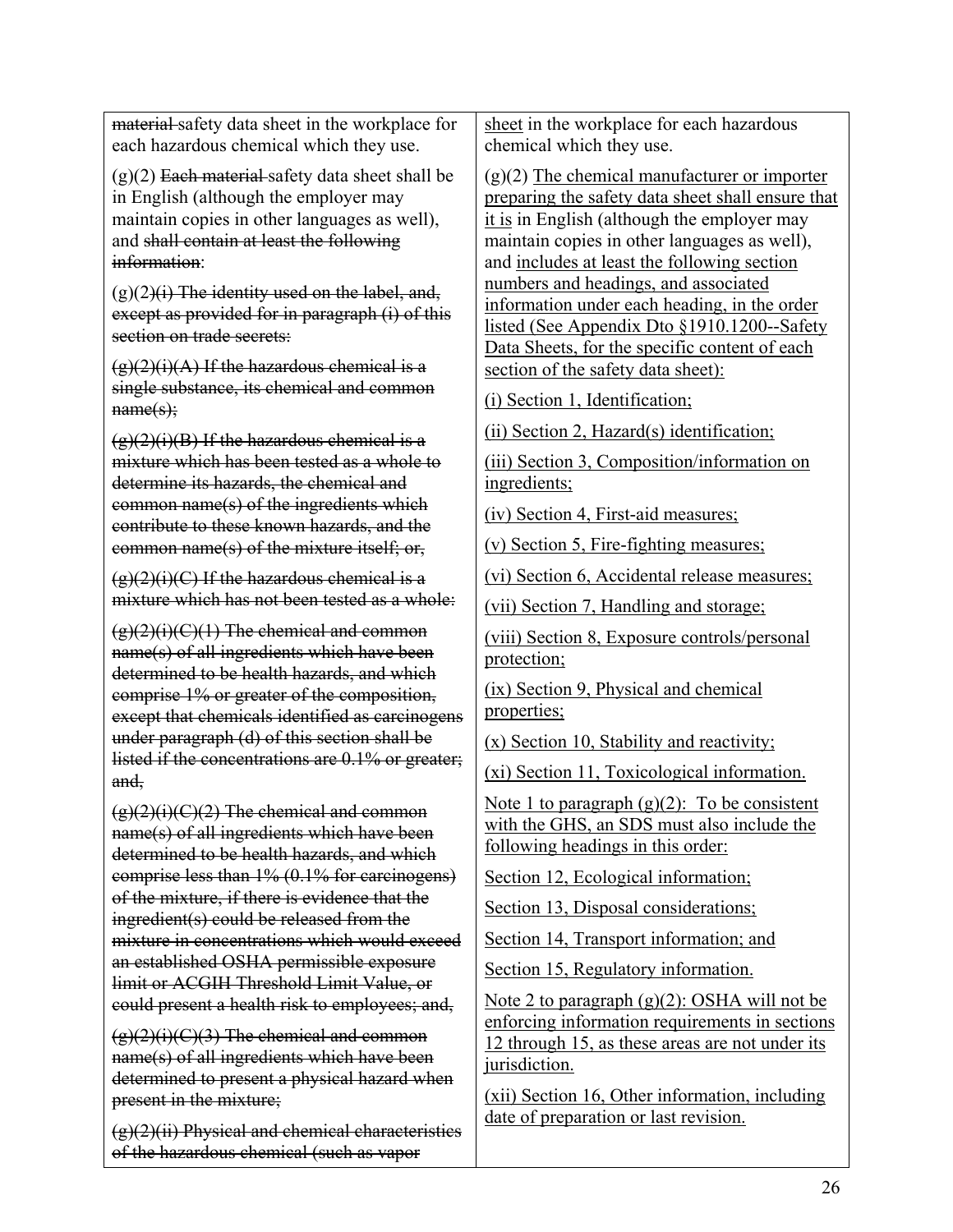pressure, flash point);

 $(g)(2)(iii)$  The physical hazards of the hazardous chemical, including the potential for fire, explosion, and reactivity;

 $(g)(2)(iv)$  The health hazards of the hazardous chemical, including signs and symptoms of exposure, and any medical conditions which are generally recognized as being aggravated by exposure to the chemical;

 $(g)(2)(v)$  The primary route(s) of entry;

(g)(2)(vi) The OSHA permissible exposure limit, ACGIH Threshold Limit Value, and any other exposure limit used or recommended by the chemical manufacturer, importer, or employer preparing the material safety data sheet, where available;

 $(g)(2)(vii)$  Whether the hazardous chemical is listed in the National Toxicology Program (NTP) Annual Report on Carcinogens (latest edition) or has been found to be a potential carcinogen in the International Agency for Research on Cancer (IARC) Monographs (latest editions), or by OSHA;

(g)(2)(viii) Any generally applicable precautions for safe handling and use which are known to the chemical manufacturer, importer or employer preparing the material safety data sheet, including appropriate hygienic practices, protective measures during repair and maintenance of contaminated equipment, and procedures for clean -up of spills and leaks;

 $(g)(2)(ix)$  Any generally applicable control measures which are known to the chemical manufacturer, importer or employer preparing the material safety data sheet, such as appropriate engineering controls, work practices, or personal protective equipment;

 $(g)(2)(x)$  Emergency and first aid procedures;

 $(g)(2)(xi)$  The date of preparation of the material safety data sheet or the last change to it; and,

 $(g)(2)(xii)$  The name, address and telephone number of the chemical manufacturer, importer, employer or other responsible party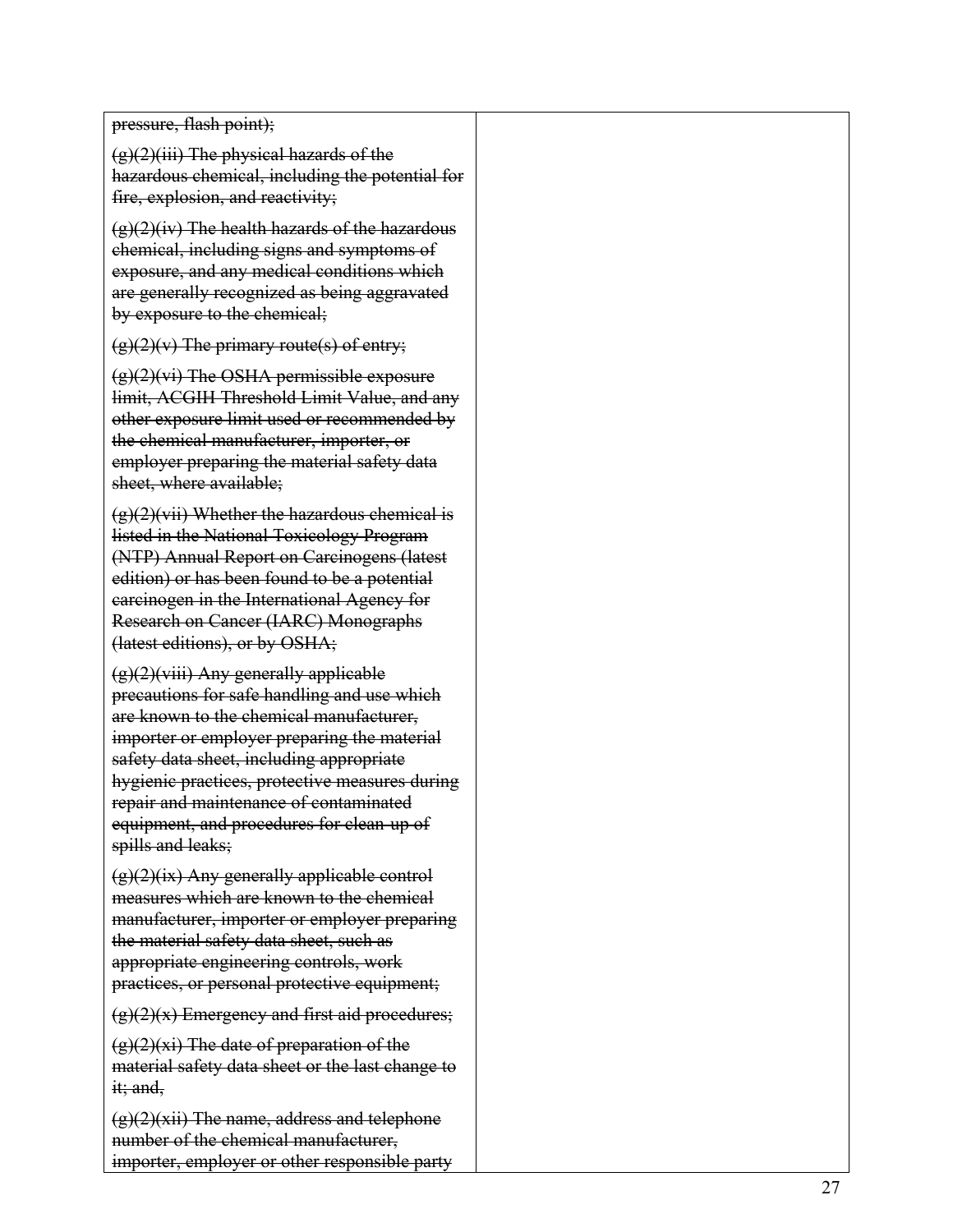preparing or distributing the material safety data sheet, who can provide additional information on the hazardous chemical and appropriate emergency procedures, if necessary.

(g)(3) If no relevant information is found for any given category on the material safety data sheet, the chemical manufacturer, importer or employer preparing the material safety data sheet shall mark it to indicate that no applicable information was found.

(g)(4) Where complex mixtures have similar hazards and contents (i.e. the chemical ingredients are essentially the same, but the specific composition varies from mixture to mixture), the chemical manufacturer, importer or employer may prepare one material safety data sheet to apply to all of these similar mixtures.

(g)(5) The chemical manufacturer, importer or employer preparing the material safety data sheet shall ensure that the information recorded accurately reflects the scientific evidence used in making the hazard determination. If the chemical manufacturer, importer or employer preparing the material safety data sheet becomes newly aware of any significant information regarding the hazards of a chemical, or ways to protect against the hazards, this new information shall be added to the material safety data sheet within three months. If the chemical is not currently being produced or imported the chemical manufacturer or importer shall add the information to the material safety data sheet before the chemical is introduced into the workplace again.

(g)(6)(i) Chemical manufacturers or importers shall ensure that distributors and employers are provided an appropriate material safety data sheet with their initial shipment, and with the first shipment after a material safety data sheet is updated;

 $(g)(6)(ii)$  The chemical manufacturer or importer shall either provide material safety data sheets with the shipped containers or send them to the distributor or employer prior to or

(g)(3) If no relevant information is found for any sub-heading within a section on the safety data sheet, the chemical manufacturer, importer or employer preparing the safety data sheet shall mark it to indicate that no applicable information was found.

(g)(4) Where complex mixtures have similar hazards and contents (i.e. the chemical ingredients are essentially the same, but the specific composition varies from mixture to mixture), the chemical manufacturer, importer or employer may prepare one safety data sheet to apply to all of these similar mixtures.

(g)(5) The chemical manufacturer, importer or employer preparing the safety data sheet shall ensure that the information provided accurately reflects the scientific evidence used in making the hazard classification. If the chemical manufacturer, importer or employer preparing the safety data sheet becomes newly aware of any significant information regarding the hazards of a chemical, or ways to protect against the hazards, this new information shall be added to the safety data sheet within three months. If the chemical is not currently being produced or imported the chemical manufacturer or importer shall add the information to the safety data sheet before the chemical is introduced into the workplace again.

(g)(6)(i) Chemical manufacturers or importers shall ensure that distributors and employers are provided an appropriate safety data sheet with their initial shipment, and with the first shipment after a safety data sheet is updated;

 $(g)(6)(ii)$  The chemical manufacturer or importer shall either provide safety data sheets with the shipped containers or send them to the distributor or employer prior to or at the time of the shipment;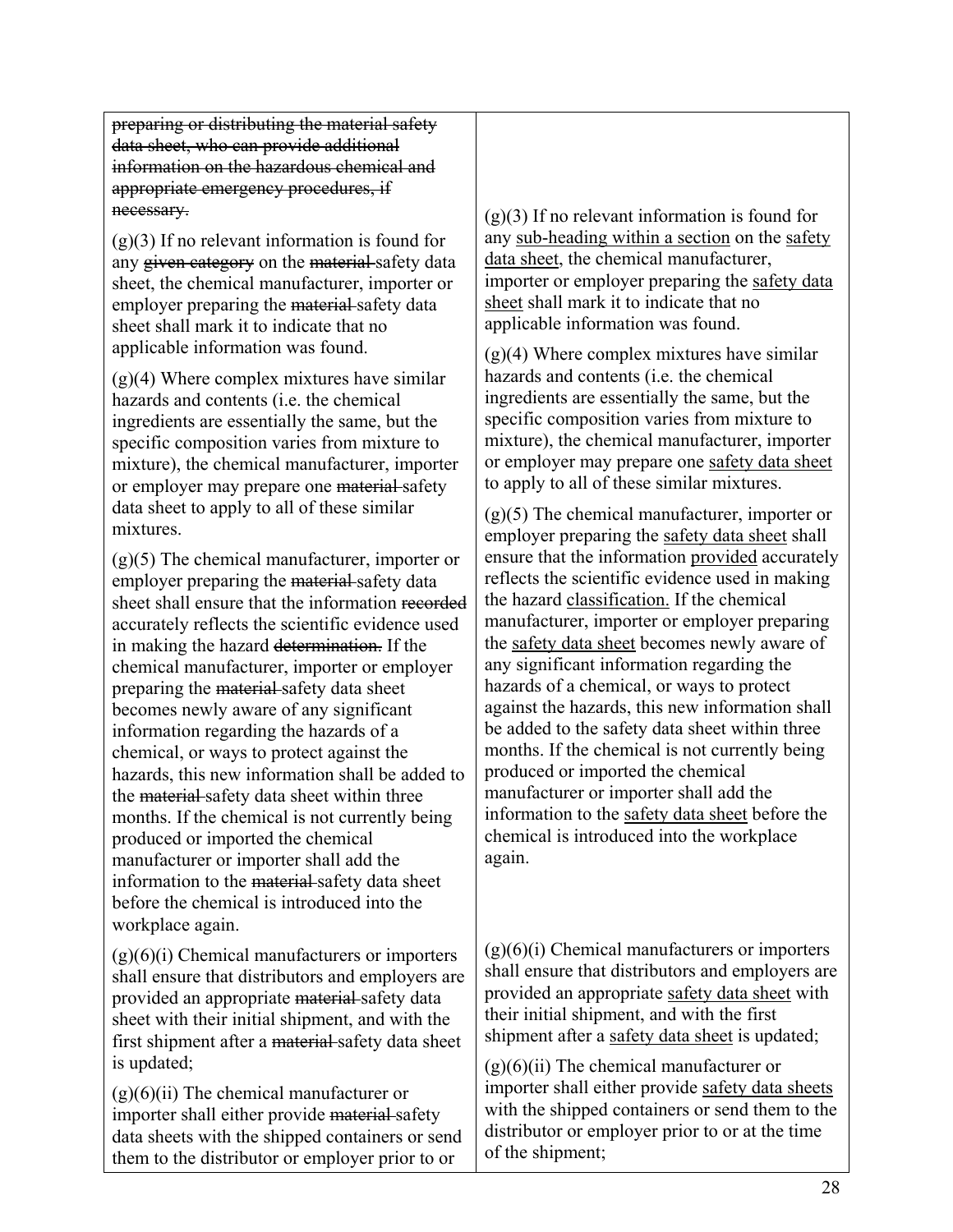| at the time of the shipment;                                                                                                                                                                                                            | $(g)(6)(iii)$ If the safety data sheet is not                                                                                                           |
|-----------------------------------------------------------------------------------------------------------------------------------------------------------------------------------------------------------------------------------------|---------------------------------------------------------------------------------------------------------------------------------------------------------|
| $(g)(6)(iii)$ If the <del>material</del> safety data sheet is not                                                                                                                                                                       | provided with a shipment that has been labeled                                                                                                          |
| provided with a shipment that has been labeled                                                                                                                                                                                          | as a hazardous chemical, the distributor or                                                                                                             |
| as a hazardous chemical, the distributor or                                                                                                                                                                                             | employer shall obtain one from the chemical                                                                                                             |
| employer shall obtain one from the chemical                                                                                                                                                                                             | manufacturer or importer as soon as possible;                                                                                                           |
| manufacturer or importer as soon as possible;                                                                                                                                                                                           | and,                                                                                                                                                    |
| and,                                                                                                                                                                                                                                    | $(g)(6)(iv)$ The chemical manufacturer or                                                                                                               |
| $(g)(6)(iv)$ The chemical manufacturer or                                                                                                                                                                                               | importer shall also provide distributors or                                                                                                             |
| importer shall also provide distributors or                                                                                                                                                                                             | employers with a safety data sheet upon                                                                                                                 |
| employers with a material-safety data sheet                                                                                                                                                                                             | request.                                                                                                                                                |
| upon request.                                                                                                                                                                                                                           | $(g)(7)(i)$ Distributors shall ensure that safety                                                                                                       |
| $(g)(7)(i)$ Distributors shall ensure that material                                                                                                                                                                                     | data sheets, and updated information, are                                                                                                               |
| safety data sheets, and updated information, are                                                                                                                                                                                        | provided to other distributors and employers                                                                                                            |
| provided to other distributors and employers                                                                                                                                                                                            | with their initial shipment and with the first                                                                                                          |
| with their initial shipment and with the first                                                                                                                                                                                          | shipment after a safety data sheet is updated;                                                                                                          |
| shipment after a material-safety data sheet is                                                                                                                                                                                          | $(g)(7)(ii)$ The distributor shall either provide                                                                                                       |
| updated;                                                                                                                                                                                                                                | safety data sheets with the shipped containers,                                                                                                         |
| $(g)(7)(ii)$ The distributor shall either provide                                                                                                                                                                                       | or send them to the other distributor or                                                                                                                |
| material safety data sheets with the shipped                                                                                                                                                                                            | employer prior to or at the time of the                                                                                                                 |
| containers, or send them to the other distributor                                                                                                                                                                                       | shipment;                                                                                                                                               |
| or employer prior to or at the time of the                                                                                                                                                                                              | $(g)(7)(iii)$ Retail distributors selling hazardous                                                                                                     |
| shipment;                                                                                                                                                                                                                               | chemicals to employers having a commercial                                                                                                              |
| $(g)(7)(iii)$ Retail distributors selling hazardous                                                                                                                                                                                     | account shall provide a safety data sheet to                                                                                                            |
| chemicals to employers having a commercial                                                                                                                                                                                              | such employers upon request, and shall post a                                                                                                           |
| account shall provide a material safety data                                                                                                                                                                                            | sign or otherwise inform them that a safety                                                                                                             |
| sheet to such employers upon request, and                                                                                                                                                                                               | data sheet is available;                                                                                                                                |
| shall post a sign or otherwise inform them that                                                                                                                                                                                         | $(g)(7)(iv)$ Wholesale distributors selling                                                                                                             |
| a material safety data sheet is available;                                                                                                                                                                                              | hazardous chemicals to employers over-the-                                                                                                              |
| $(g)(7)(iv)$ Wholesale distributors selling                                                                                                                                                                                             | counter may also provide safety data sheets                                                                                                             |
| hazardous chemicals to employers over-the-                                                                                                                                                                                              | upon the request of the employer at the time of                                                                                                         |
| counter may also provide material safety data                                                                                                                                                                                           | the over-the-counter purchase, and shall post a                                                                                                         |
| sheets upon the request of the employer at the                                                                                                                                                                                          | sign or otherwise inform such employers that a                                                                                                          |
| time of the over-the-counter purchase, and                                                                                                                                                                                              | safety data sheet is available;                                                                                                                         |
| shall post a sign or otherwise inform such<br>employers that a material safety data sheet is<br>available;                                                                                                                              | $(g)(7)(v)$ If an employer without a commercial<br>account purchases a hazardous chemical from a                                                        |
| $(g)(7)(v)$ If an employer without a commercial                                                                                                                                                                                         | retail distributor not required to have safety                                                                                                          |
| account purchases a hazardous chemical from a                                                                                                                                                                                           | data sheets on file (i.e., the retail distributor                                                                                                       |
| retail distributor not required to have material                                                                                                                                                                                        | does not have commercial accounts and does                                                                                                              |
| safety data sheets on file (i.e., the retail                                                                                                                                                                                            | not use the materials), the retail distributor                                                                                                          |
| distributor does not have commercial accounts                                                                                                                                                                                           | shall provide the employer, upon request, with                                                                                                          |
| and does not use the materials), the retail<br>distributor shall provide the employer, upon<br>request, with the name, address, and telephone<br>number of the chemical manufacturer,<br>importer, or distributor from which a material | the name, address, and telephone number of<br>the chemical manufacturer, importer, or<br>distributor from which a safety data sheet can<br>be obtained; |
|                                                                                                                                                                                                                                         | $(g)(7)(vi)$ Wholesale distributors shall also                                                                                                          |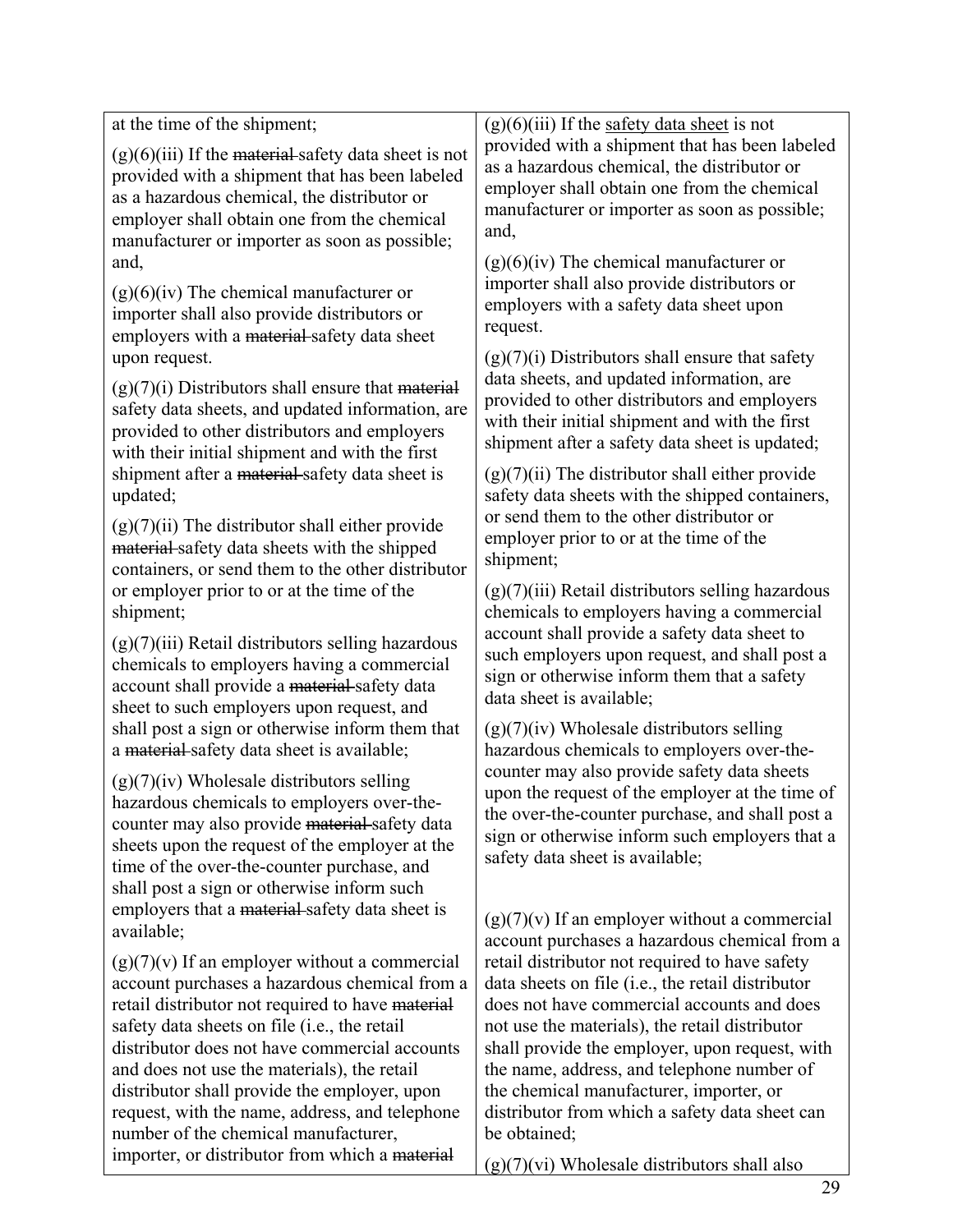safety data sheet can be obtained;

 $(g)(7)(vi)$  Wholesale distributors shall also provide material safety data sheets to employers or other distributors upon request; and,

(g)(7)(vii) Chemical manufacturers, importers, and distributors need not provide material safety data sheets to retail distributors that have informed them that the retail distributor does not sell the product to commercial accounts or open the sealed container to use it in their own workplaces.

(g)(8) The employer shall maintain in the workplace copies of the required material safety data sheets for each hazardous chemical, and shall ensure that they are readily accessible during each work shift to employees when they are in their work area(s). (Electronic access, microfiche, and other alternatives to maintaining paper copies of the material safety data sheets are permitted as long as no barriers to immediate employee access in each workplace are created by such options.)

(g)(9) Where employees must travel between workplaces during a workshift, i.e., their work is carried out at more than one geographical location, the material safety data sheets may be kept at the primary workplace facility. In this situation, the employer shall ensure that employees can immediately obtain the required information in an emergency.

 $(g)(10)$  Material safety data sheets may be kept in any form, including operating procedures, and may be designed to cover groups of hazardous chemicals in a work area where it may be more appropriate to address the hazards of a process rather than individual hazardous chemicals. However, the employer shall ensure that in all cases the required information is provided for each hazardous chemical, and is readily accessible during each work shift to employees when they are in in their work area(s).

 $(g)(11)$  Material-safety data sheets shall also be made readily available, upon request, to designated representatives and to the Assistant

provide safety data sheets to employers or other distributors upon request; and,

(g)(7)(vii) Chemical manufacturers, importers, and distributors need not provide safety data sheets to retail distributors that have informed them that the retail distributor does not sell the product to commercial accounts or open the sealed container to use it in their own workplaces.

(g)(8) The employer shall maintain in the workplace copies of the required safety data sheets for each hazardous chemical, and shall ensure that they are readily accessible during each work shift to employees when they are in their work area(s). (Electronic access, microfiche, and other alternatives to maintaining paper copies of the safety data sheets are permitted as long as no barriers to immediate employee access in each workplace are created by such options.)

(g)(9) Where employees must travel between workplaces during a workshift, i.e., their work is carried out at more than one geographical location, the safety data sheets may be kept at the primary workplace facility. In this situation, the employer shall ensure that employees can immediately obtain the required information in an emergency.

 $(g)(10)$  Safety data sheets may be kept in any form, including operating procedures, and may be designed to cover groups of hazardous chemicals in a work area where it may be more appropriate to address the hazards of a process rather than individual hazardous chemicals. However, the employer shall ensure that in all cases the required information is provided for each hazardous chemical, and is readily accessible during each work shift to employees when they are in their work area(s).

 $(g)(11)$  Safety data sheets shall also be made readily available, upon request, to designated representatives, the Assistant Secretary, and the Director, in accordance with the requirements of 29 CFR 1910.1020(e).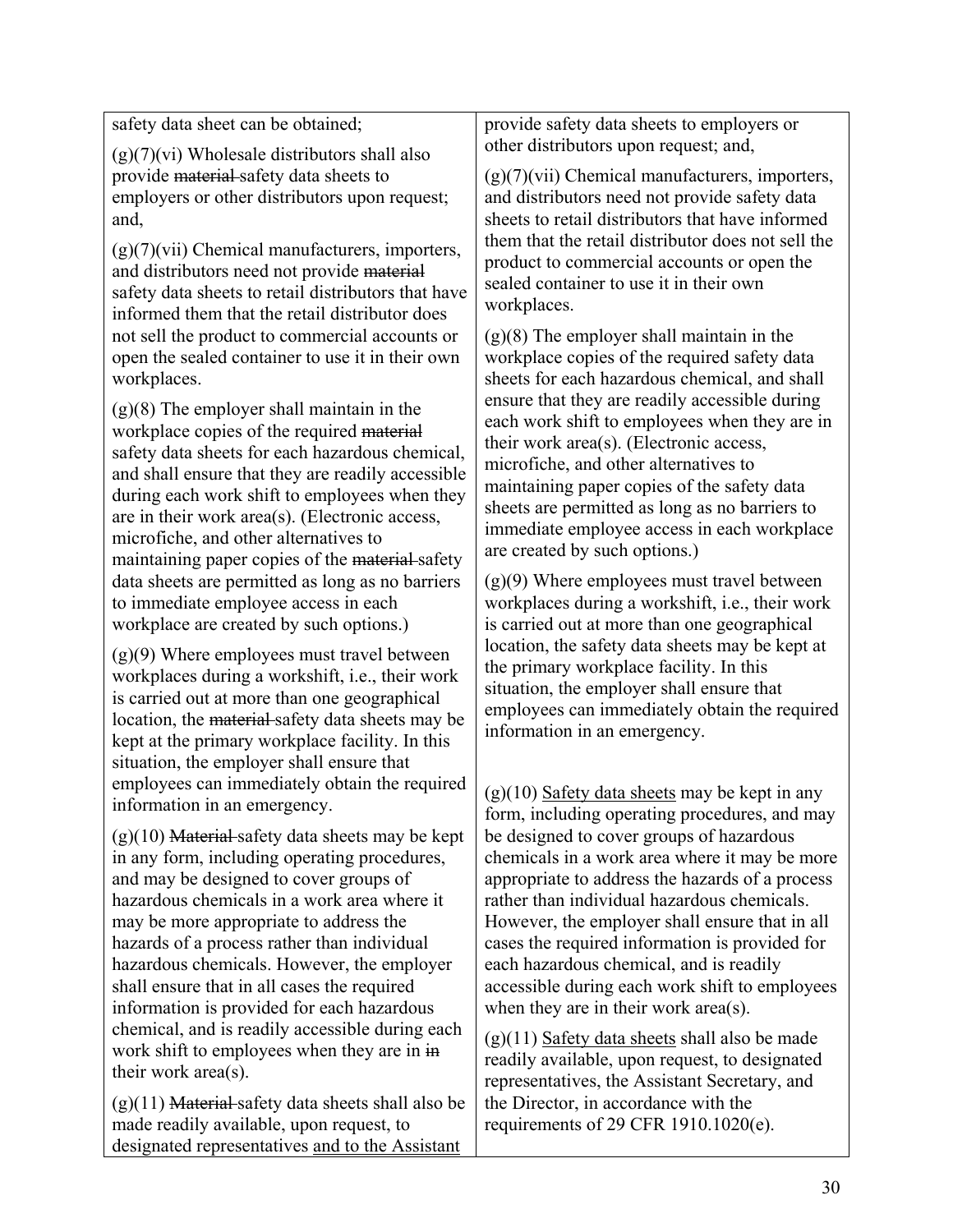| Secretary, in accordance with the requirements<br>of 29 CFR 1910.1020(e). The Director shall |  |
|----------------------------------------------------------------------------------------------|--|
| also be given access to material safety data                                                 |  |
| sheets in the same manner.                                                                   |  |

## *Training and information***.**

The provisions in paragraph (h) have been clarified in the NPRM to indicate that the new label and data sheet formats and presentation of information must be discussed in training. All employers will be required to conduct additional training to ensure that their employees are familiar with the standardized labels and safety data sheets. Otherwise, the training provisions remain the same as the existing HCS.

| <b>Existing OSHA HCS</b>                                                                                                                                                                                                                                                                                                                                                                                                                                                                                                                                                                    | Proposed OSHA HCS (NPRM)                                                                                                                                                                                                                                                                                                                                                                                                                                                                                                                                                        |
|---------------------------------------------------------------------------------------------------------------------------------------------------------------------------------------------------------------------------------------------------------------------------------------------------------------------------------------------------------------------------------------------------------------------------------------------------------------------------------------------------------------------------------------------------------------------------------------------|---------------------------------------------------------------------------------------------------------------------------------------------------------------------------------------------------------------------------------------------------------------------------------------------------------------------------------------------------------------------------------------------------------------------------------------------------------------------------------------------------------------------------------------------------------------------------------|
| (h) Employee information and training.                                                                                                                                                                                                                                                                                                                                                                                                                                                                                                                                                      | (h) Employee information and training.                                                                                                                                                                                                                                                                                                                                                                                                                                                                                                                                          |
| $(h)(1)$ Employers shall provide employees with<br>effective information and training on<br>hazardous chemicals in their work area at the<br>time of their initial assignment, and whenever a<br>new physical or health hazard the employees<br>have not previously been trained about is<br>introduced into their work area. Information<br>and training may be designed to cover<br>categories of hazards (e.g., flammability,<br>carcinogenicity) or specific chemicals.<br>Chemical-specific information must always be<br>available through labels and material-safety<br>data sheets. | $(h)(1)$ Employers shall provide employees with<br>effective information and training on<br>hazardous chemicals in their work area at the<br>time of their initial assignment, and whenever a<br>new physical or health hazard the employees<br>have not previously been trained about is<br>introduced into their work area. Information<br>and training may be designed to cover<br>categories of hazards (e.g., flammability,<br>carcinogenicity) or specific chemicals.<br>Chemical-specific information must always be<br>available through labels and safety data sheets. |
| $(h)(2)$ Information. Employees shall be<br>informed of:                                                                                                                                                                                                                                                                                                                                                                                                                                                                                                                                    | $(h)(2)$ Information. Employees shall be<br>informed of:                                                                                                                                                                                                                                                                                                                                                                                                                                                                                                                        |
| $(h)(2)(i)$ The requirements of this section;                                                                                                                                                                                                                                                                                                                                                                                                                                                                                                                                               | $(h)(2)(i)$ The requirements of this section;<br>$(h)(2)(ii)$ Any operations in their work area                                                                                                                                                                                                                                                                                                                                                                                                                                                                                 |
| $(h)(2)(ii)$ Any operations in their work area<br>where hazardous chemicals are present; and,                                                                                                                                                                                                                                                                                                                                                                                                                                                                                               | where hazardous chemicals are present; and,                                                                                                                                                                                                                                                                                                                                                                                                                                                                                                                                     |
| $(h)(2)(iii)$ The location and availability of the<br>written hazard communication program,<br>including the required list(s) of hazardous<br>chemicals, and material safety data sheets<br>required by this section.                                                                                                                                                                                                                                                                                                                                                                       | $(h)(2)(iii)$ The location and availability of the<br>written hazard communication program,<br>including the required list(s) of hazardous<br>chemicals, and safety data sheets required by<br>this section.                                                                                                                                                                                                                                                                                                                                                                    |
| $(h)(3)$ Training. Employee training shall                                                                                                                                                                                                                                                                                                                                                                                                                                                                                                                                                  | $(h)(3)$ Training. Employee training shall<br>include at least:                                                                                                                                                                                                                                                                                                                                                                                                                                                                                                                 |
| include at least:<br>$(h)(3)(i)$ Methods and observations that may be<br>used to detect the presence or release of a<br>hazardous chemical in the work area (such as<br>monitoring conducted by the employer,                                                                                                                                                                                                                                                                                                                                                                               | $(h)(3)(i)$ Methods and observations that may be<br>used to detect the presence or release of a<br>hazardous chemical in the work area (such as<br>monitoring conducted by the employer,<br>continuous monitoring devices, visual                                                                                                                                                                                                                                                                                                                                               |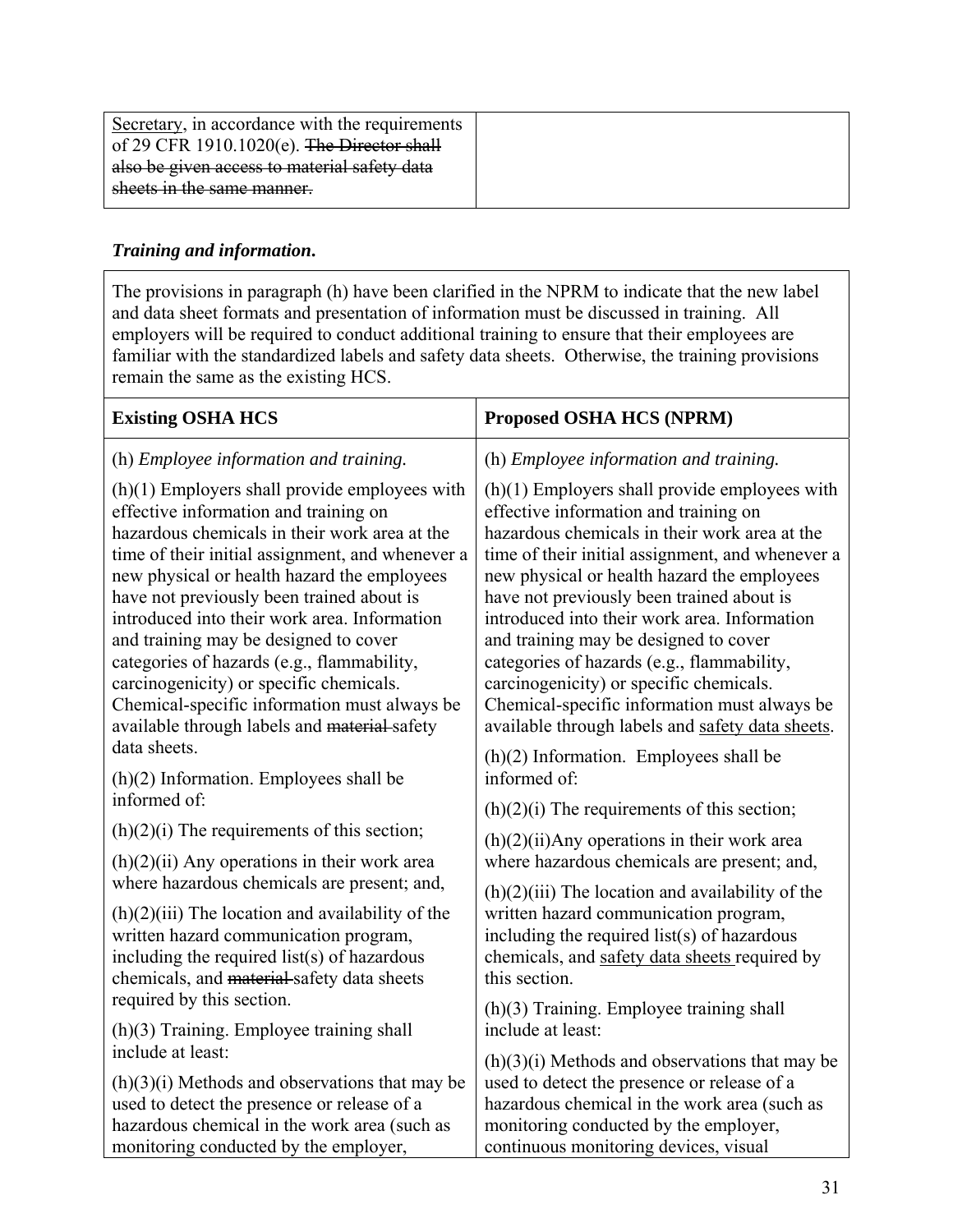| continuous monitoring devices, visual            | appearance or odor of hazardous chemicals        |
|--------------------------------------------------|--------------------------------------------------|
| appearance or odor of hazardous chemicals        | when being released, etc.);                      |
| when being released, etc.);                      | $(h)(3)(ii)$ The physical and health hazards of  |
| $(h)(3)(ii)$ The physical and health hazards of  | the chemicals in the work area;                  |
| the chemicals in the work area;                  |                                                  |
|                                                  | $(h)(3)(iii)$ The measures employees can take to |
| $(h)(3)(iii)$ The measures employees can take to | protect themselves from these hazards,           |
| protect themselves from these hazards,           | including specific procedures the employer has   |
| including specific procedures the employer has   | implemented to protect employees from            |
| implemented to protect employees from            | exposure to hazardous chemicals, such as         |
| exposure to hazardous chemicals, such as         | appropriate work practices, emergency            |
| appropriate work practices, emergency            | procedures, and personal protective equipment    |
| procedures, and personal protective equipment    | to be used; and,                                 |
| to be used; and,                                 | $(h)(3)(iv)$ The details of the hazard           |
| $(h)(3)(iv)$ The details of the hazard           | communication program developed by the           |
| communication program developed by the           | employer, including an explanation of the        |
| employer, including an explanation of the        | labels received on shipped containers and the    |
| labeling system and the material safety data     | workplace labeling system used by their          |
| sheet, and how employees can obtain and use      | employer; the safety data sheet, including the   |
| the appropriate hazard information.              | order of information and how employees can       |
|                                                  | obtain and use the appropriate hazard            |
|                                                  | information.                                     |

#### *Trade secrets***.**

The trade secret provisions of the GHS are consistent with the HCS and therefore the proposal includes few changes from the existing standard. The GHS, unlike the current HCS, requires disclosure of the percentage composition of mixtures on the SDS. The proposal adopts this requirement, but allows the manufacturer to claim trade secret protection for this requirement. This is the only substantive change to the existing standard's trade secret protections.

| <b>Existing OSHA HCS</b>                                                                                                                                                                                                                                                                                                                                                                                                                                                                                                                          | <b>Proposed OSHA HCS (NPRM)</b>                                                                                                                                                                                                                                                                                                                                                                                                                                                                                                                                                       |
|---------------------------------------------------------------------------------------------------------------------------------------------------------------------------------------------------------------------------------------------------------------------------------------------------------------------------------------------------------------------------------------------------------------------------------------------------------------------------------------------------------------------------------------------------|---------------------------------------------------------------------------------------------------------------------------------------------------------------------------------------------------------------------------------------------------------------------------------------------------------------------------------------------------------------------------------------------------------------------------------------------------------------------------------------------------------------------------------------------------------------------------------------|
| (i) Trade secrets.<br>$(i)(1)$ The chemical manufacturer, importer, or<br>employer may withhold the specific chemical<br>identity, including the chemical name and<br>other specific identification of a hazardous<br>chemical, from the material-safety data sheet,<br>provided that:<br>$(i)(1)(i)$ The claim that the information<br>with held is a trade secret can be supported;<br>$(i)(1)(ii)$ Information contained in the material<br>safety data sheet concerning the properties and<br>effects of the hazardous chemical is disclosed; | (i) Trade secrets.<br>$(i)(1)$ The chemical manufacturer, importer, or<br>employer may withhold the specific chemical<br>identity, including the chemical name, other<br>specific identification of a hazardous chemical,<br>or the exact percentage of the substance in a<br>mixture, from the safety data sheet, provided<br>that:<br>$(i)(1)(i)$ The claim that the information<br>withheld is a trade secret can be supported;<br>$(i)(1)(ii)$ Information contained in the safety<br>data sheet concerning the properties and effects<br>of the hazardous chemical is disclosed; |
|                                                                                                                                                                                                                                                                                                                                                                                                                                                                                                                                                   |                                                                                                                                                                                                                                                                                                                                                                                                                                                                                                                                                                                       |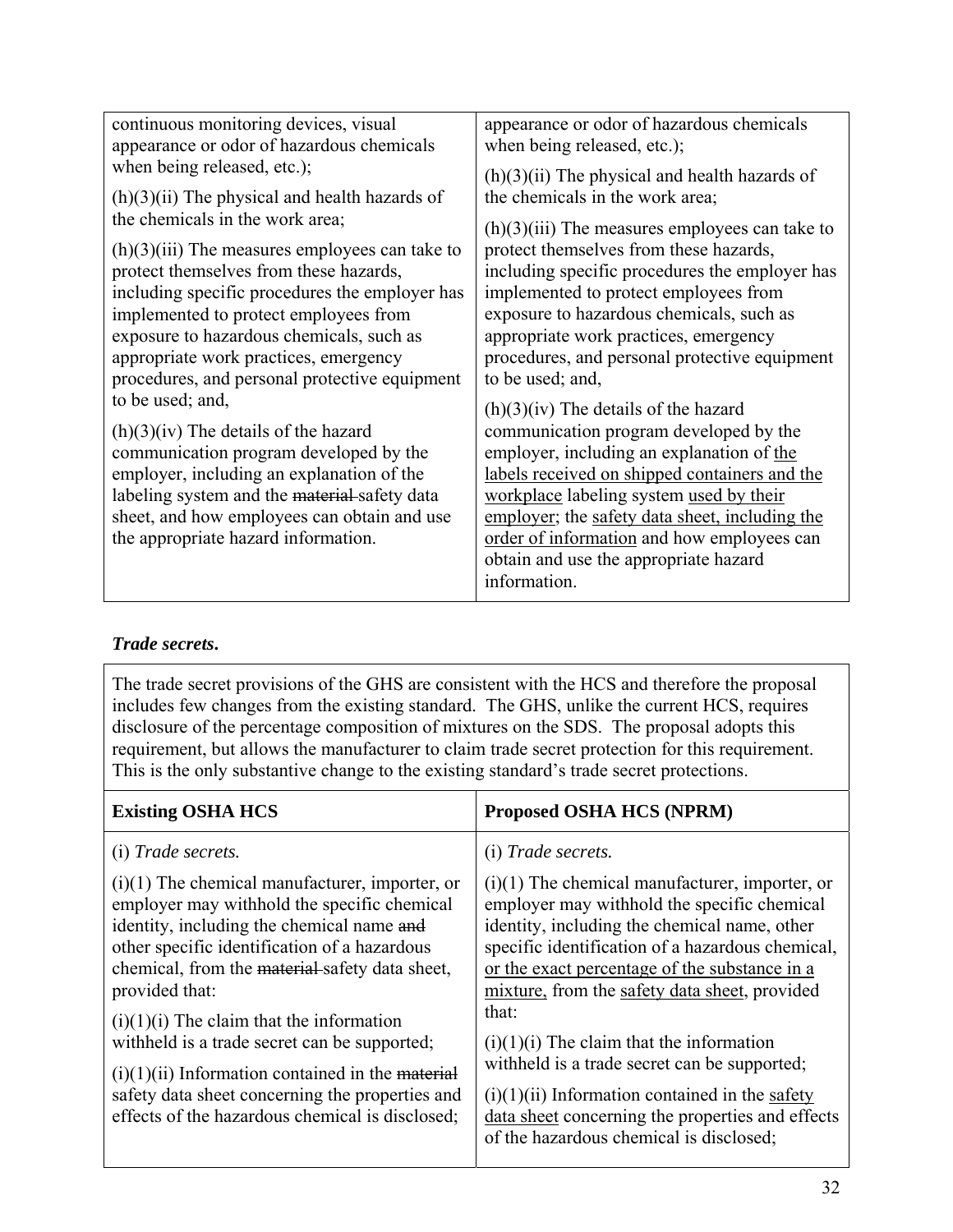| $(i)(1)(iii)$ The material-safety data sheet<br>indicates that the specific chemical identity is<br>being withheld as a trade secret; and,                                                                                                                                                                                                                                                                                                                                                                                                                                                                                                                                                                                                                            | $(i)(1)(iii)$ The safety data sheet indicates that<br>the specific chemical identity and/or<br>percentage of composition is being withheld as<br>a trade secret; and,                                                                                                                                                                                                                                                                                                                                                                                                                                                                                                                                                                                                                                                                           |
|-----------------------------------------------------------------------------------------------------------------------------------------------------------------------------------------------------------------------------------------------------------------------------------------------------------------------------------------------------------------------------------------------------------------------------------------------------------------------------------------------------------------------------------------------------------------------------------------------------------------------------------------------------------------------------------------------------------------------------------------------------------------------|-------------------------------------------------------------------------------------------------------------------------------------------------------------------------------------------------------------------------------------------------------------------------------------------------------------------------------------------------------------------------------------------------------------------------------------------------------------------------------------------------------------------------------------------------------------------------------------------------------------------------------------------------------------------------------------------------------------------------------------------------------------------------------------------------------------------------------------------------|
| $(i)(1)(iv)$ The specific chemical identity is                                                                                                                                                                                                                                                                                                                                                                                                                                                                                                                                                                                                                                                                                                                        | $(i)(1)(iv)$ The specific chemical identity and                                                                                                                                                                                                                                                                                                                                                                                                                                                                                                                                                                                                                                                                                                                                                                                                 |
| made available to health professionals,                                                                                                                                                                                                                                                                                                                                                                                                                                                                                                                                                                                                                                                                                                                               | percentage is made available to health                                                                                                                                                                                                                                                                                                                                                                                                                                                                                                                                                                                                                                                                                                                                                                                                          |
| employees, and designated representatives in                                                                                                                                                                                                                                                                                                                                                                                                                                                                                                                                                                                                                                                                                                                          | professionals, employees, and designated                                                                                                                                                                                                                                                                                                                                                                                                                                                                                                                                                                                                                                                                                                                                                                                                        |
| accordance with the applicable provisions of                                                                                                                                                                                                                                                                                                                                                                                                                                                                                                                                                                                                                                                                                                                          | representatives in accordance with the                                                                                                                                                                                                                                                                                                                                                                                                                                                                                                                                                                                                                                                                                                                                                                                                          |
| this paragraph.                                                                                                                                                                                                                                                                                                                                                                                                                                                                                                                                                                                                                                                                                                                                                       | applicable provisions of this paragraph.                                                                                                                                                                                                                                                                                                                                                                                                                                                                                                                                                                                                                                                                                                                                                                                                        |
| $(i)(2)$ Where a treating physician or nurse<br>determines that a medical emergency exists<br>and the specific chemical identity of a<br>hazardous chemical is necessary for emergency<br>or first-aid treatment, the chemical<br>manufacturer, importer, or employer shall<br>immediately disclose the specific chemical<br>identity of a trade secret chemical to that<br>treating physician or nurse, regardless of the<br>existence of a written statement of need or a<br>confidentiality agreement. The chemical<br>manufacturer, importer, or employer may<br>require a written statement of need and<br>confidentiality agreement, in accordance with<br>the provisions of paragraphs $(i)(3)$ and $(4)$ of<br>this section, as soon as circumstances permit. | $(i)(2)$ Where a treating physician or nurse<br>determines that a medical emergency exists<br>and the specific chemical identity and/or<br>specific percentage of composition of a<br>hazardous chemical is necessary for emergency<br>or first-aid treatment, the chemical<br>manufacturer, importer, or employer shall<br>immediately disclose the specific chemical<br>identity or percentage composition of a trade<br>secret chemical to that treating physician or<br>nurse, regardless of the existence of a written<br>statement of need or a confidentiality<br>agreement. The chemical manufacturer,<br>importer, or employer may require a written<br>statement of need and confidentiality<br>agreement, in accordance with the provisions<br>of paragraphs $(i)(3)$ and $(4)$ of this section, as<br>soon as circumstances permit. |
| $(i)(3)$ In non-emergency situations, a chemical                                                                                                                                                                                                                                                                                                                                                                                                                                                                                                                                                                                                                                                                                                                      | $(i)(3)$ In non-emergency situations, a chemical                                                                                                                                                                                                                                                                                                                                                                                                                                                                                                                                                                                                                                                                                                                                                                                                |
| manufacturer, importer, or employer shall,                                                                                                                                                                                                                                                                                                                                                                                                                                                                                                                                                                                                                                                                                                                            | manufacturer, importer, or employer shall,                                                                                                                                                                                                                                                                                                                                                                                                                                                                                                                                                                                                                                                                                                                                                                                                      |
| upon request, disclose a specific chemical                                                                                                                                                                                                                                                                                                                                                                                                                                                                                                                                                                                                                                                                                                                            | upon request, disclose a specific chemical                                                                                                                                                                                                                                                                                                                                                                                                                                                                                                                                                                                                                                                                                                                                                                                                      |
| identity, otherwise permitted to be withheld                                                                                                                                                                                                                                                                                                                                                                                                                                                                                                                                                                                                                                                                                                                          | identity or percentage composition, otherwise                                                                                                                                                                                                                                                                                                                                                                                                                                                                                                                                                                                                                                                                                                                                                                                                   |
| under paragraph $(i)(1)$ of this section, to a                                                                                                                                                                                                                                                                                                                                                                                                                                                                                                                                                                                                                                                                                                                        | permitted to be withheld under paragraph $(i)(1)$                                                                                                                                                                                                                                                                                                                                                                                                                                                                                                                                                                                                                                                                                                                                                                                               |
| health professional (i.e. physician, industrial                                                                                                                                                                                                                                                                                                                                                                                                                                                                                                                                                                                                                                                                                                                       | of this section, to a health professional (i.e.                                                                                                                                                                                                                                                                                                                                                                                                                                                                                                                                                                                                                                                                                                                                                                                                 |
| hygienist, toxicologist, epidemiologist, or                                                                                                                                                                                                                                                                                                                                                                                                                                                                                                                                                                                                                                                                                                                           | physician, industrial hygienist, toxicologist,                                                                                                                                                                                                                                                                                                                                                                                                                                                                                                                                                                                                                                                                                                                                                                                                  |
| occupational health nurse) providing medical                                                                                                                                                                                                                                                                                                                                                                                                                                                                                                                                                                                                                                                                                                                          | epidemiologist, or occupational health nurse)                                                                                                                                                                                                                                                                                                                                                                                                                                                                                                                                                                                                                                                                                                                                                                                                   |
| or other occupational health services to                                                                                                                                                                                                                                                                                                                                                                                                                                                                                                                                                                                                                                                                                                                              | providing medical or other occupational health                                                                                                                                                                                                                                                                                                                                                                                                                                                                                                                                                                                                                                                                                                                                                                                                  |
| exposed employee(s), and to employees or                                                                                                                                                                                                                                                                                                                                                                                                                                                                                                                                                                                                                                                                                                                              | services to exposed employee(s), and to                                                                                                                                                                                                                                                                                                                                                                                                                                                                                                                                                                                                                                                                                                                                                                                                         |
| designated representatives, if:                                                                                                                                                                                                                                                                                                                                                                                                                                                                                                                                                                                                                                                                                                                                       | employees or designated representatives, if:                                                                                                                                                                                                                                                                                                                                                                                                                                                                                                                                                                                                                                                                                                                                                                                                    |
| $(i)(3)(i)$ The request is in writing;                                                                                                                                                                                                                                                                                                                                                                                                                                                                                                                                                                                                                                                                                                                                | $(i)(3)(i)$ The request is in writing;                                                                                                                                                                                                                                                                                                                                                                                                                                                                                                                                                                                                                                                                                                                                                                                                          |
| $(i)(3)(ii)$ The request describes with reasonable                                                                                                                                                                                                                                                                                                                                                                                                                                                                                                                                                                                                                                                                                                                    | $(i)(3)(ii)$ The request describes with reasonable                                                                                                                                                                                                                                                                                                                                                                                                                                                                                                                                                                                                                                                                                                                                                                                              |
| detail one or more of the following                                                                                                                                                                                                                                                                                                                                                                                                                                                                                                                                                                                                                                                                                                                                   | detail one or more of the following                                                                                                                                                                                                                                                                                                                                                                                                                                                                                                                                                                                                                                                                                                                                                                                                             |
| occupational health needs for the information:                                                                                                                                                                                                                                                                                                                                                                                                                                                                                                                                                                                                                                                                                                                        | occupational health needs for the information:                                                                                                                                                                                                                                                                                                                                                                                                                                                                                                                                                                                                                                                                                                                                                                                                  |
| $(i)(3)(ii)(A)$ To assess the hazards of the                                                                                                                                                                                                                                                                                                                                                                                                                                                                                                                                                                                                                                                                                                                          | $(i)(3)(ii)(A)$ To assess the hazards of the                                                                                                                                                                                                                                                                                                                                                                                                                                                                                                                                                                                                                                                                                                                                                                                                    |
| chemicals to which employees will be                                                                                                                                                                                                                                                                                                                                                                                                                                                                                                                                                                                                                                                                                                                                  | chemicals to which employees will be                                                                                                                                                                                                                                                                                                                                                                                                                                                                                                                                                                                                                                                                                                                                                                                                            |
| exposed;                                                                                                                                                                                                                                                                                                                                                                                                                                                                                                                                                                                                                                                                                                                                                              | exposed;                                                                                                                                                                                                                                                                                                                                                                                                                                                                                                                                                                                                                                                                                                                                                                                                                                        |
| $(i)(3)(ii)(B)$ To conduct or assess sampling of                                                                                                                                                                                                                                                                                                                                                                                                                                                                                                                                                                                                                                                                                                                      | $(i)(3)(ii)(B)$ To conduct or assess sampling of                                                                                                                                                                                                                                                                                                                                                                                                                                                                                                                                                                                                                                                                                                                                                                                                |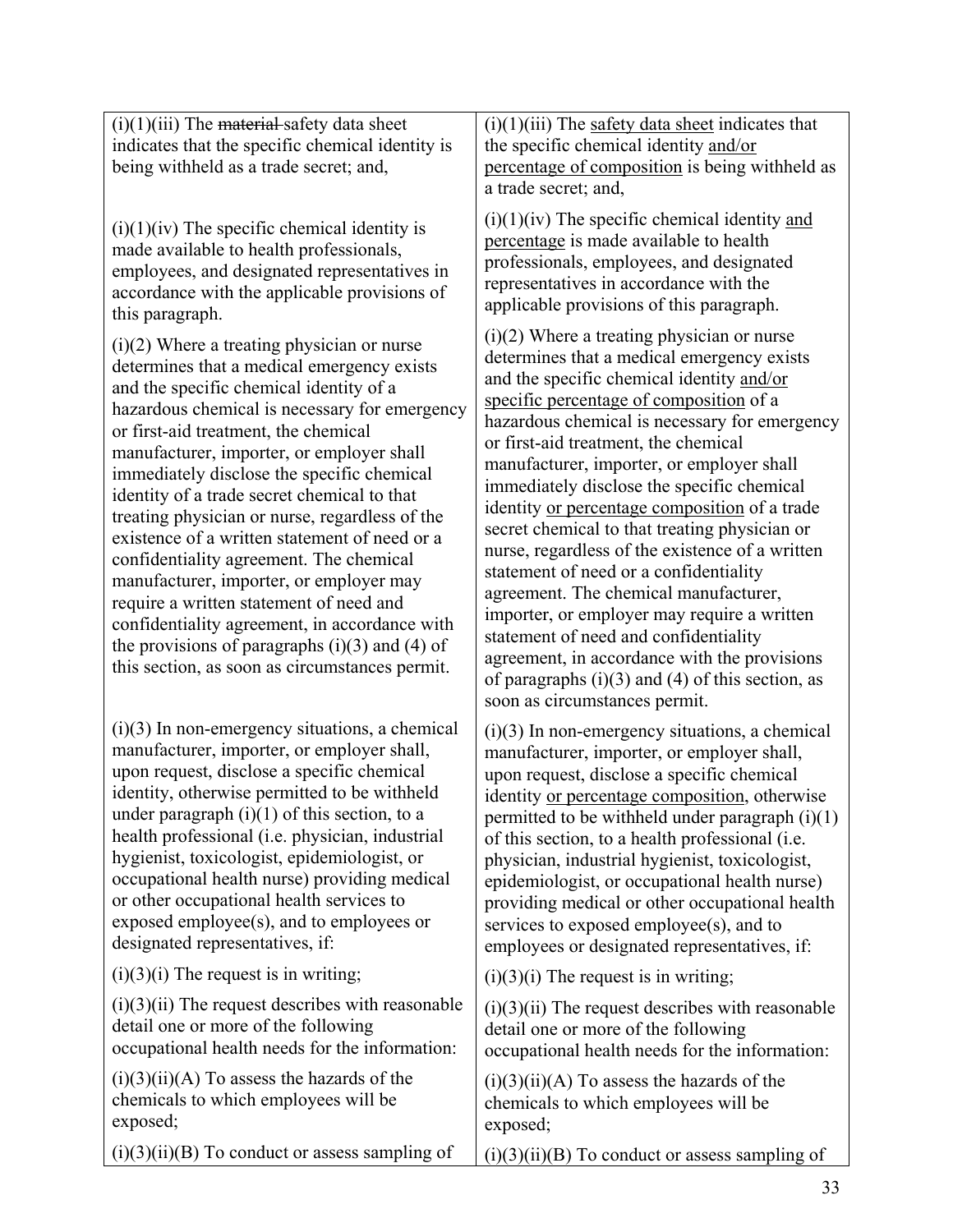| the workplace atmosphere to determine                                                                                                                                                                                                                                                                                                                                                                                                              | the workplace atmosphere to determine                                                                                                                                                                                                                                                                                                                                                                                   |
|----------------------------------------------------------------------------------------------------------------------------------------------------------------------------------------------------------------------------------------------------------------------------------------------------------------------------------------------------------------------------------------------------------------------------------------------------|-------------------------------------------------------------------------------------------------------------------------------------------------------------------------------------------------------------------------------------------------------------------------------------------------------------------------------------------------------------------------------------------------------------------------|
| employee exposure levels;                                                                                                                                                                                                                                                                                                                                                                                                                          | employee exposure levels;                                                                                                                                                                                                                                                                                                                                                                                               |
| $(i)(3)(ii)(C)$ To conduct pre-assignment or                                                                                                                                                                                                                                                                                                                                                                                                       | $(i)(3)(ii)(C)$ To conduct pre-assignment or                                                                                                                                                                                                                                                                                                                                                                            |
| periodic medical surveillance of exposed                                                                                                                                                                                                                                                                                                                                                                                                           | periodic medical surveillance of exposed                                                                                                                                                                                                                                                                                                                                                                                |
| employees;                                                                                                                                                                                                                                                                                                                                                                                                                                         | employees;                                                                                                                                                                                                                                                                                                                                                                                                              |
| $(i)(3)(ii)(D)$ To provide medical treatment to                                                                                                                                                                                                                                                                                                                                                                                                    | $(i)(3)(ii)(D)$ To provide medical treatment to                                                                                                                                                                                                                                                                                                                                                                         |
| exposed employees;                                                                                                                                                                                                                                                                                                                                                                                                                                 | exposed employees;                                                                                                                                                                                                                                                                                                                                                                                                      |
| $(i)(3)(ii)(E)$ To select or assess appropriate                                                                                                                                                                                                                                                                                                                                                                                                    | $(i)(3)(ii)(E)$ To select or assess appropriate                                                                                                                                                                                                                                                                                                                                                                         |
| personal protective equipment for exposed                                                                                                                                                                                                                                                                                                                                                                                                          | personal protective equipment for exposed                                                                                                                                                                                                                                                                                                                                                                               |
| employees;                                                                                                                                                                                                                                                                                                                                                                                                                                         | employees;                                                                                                                                                                                                                                                                                                                                                                                                              |
| $(i)(3)(ii)(F)$ To design or assess engineering                                                                                                                                                                                                                                                                                                                                                                                                    | $(i)(3)(ii)(F)$ To design or assess engineering                                                                                                                                                                                                                                                                                                                                                                         |
| controls or other protective measures for                                                                                                                                                                                                                                                                                                                                                                                                          | controls or other protective measures for                                                                                                                                                                                                                                                                                                                                                                               |
| exposed employees; and,                                                                                                                                                                                                                                                                                                                                                                                                                            | exposed employees; and,                                                                                                                                                                                                                                                                                                                                                                                                 |
| $(i)(3)(ii)(G)$ To conduct studies to determine                                                                                                                                                                                                                                                                                                                                                                                                    | $(i)(3)(ii)(G)$ To conduct studies to determine                                                                                                                                                                                                                                                                                                                                                                         |
| the health effects of exposure.                                                                                                                                                                                                                                                                                                                                                                                                                    | the health effects of exposure.                                                                                                                                                                                                                                                                                                                                                                                         |
| $(i)(3)(iii)$ The request explains in detail why<br>the disclosure of the specific chemical identity<br>is essential and that, in lieu thereof, the<br>disclosure of the following information to the<br>health professional, employee, or designated<br>representative, would not satisfy the purposes<br>described in paragraph $(i)(3)(ii)$ of this section:                                                                                    | $(i)(3)(iii)$ The request explains in detail why<br>the disclosure of the specific chemical identity<br>or percentage composition is essential and that,<br>in lieu thereof, the disclosure of the following<br>information to the health professional,<br>employee, or designated representative, would<br>not satisfy the purposes described in paragraph<br>$(i)(3)(ii)$ of this section:                            |
| $(i)(3)(iii)(A)$ The properties and effects of the<br>chemical;                                                                                                                                                                                                                                                                                                                                                                                    | $(i)(3)(iii)(A)$ The properties and effects of the                                                                                                                                                                                                                                                                                                                                                                      |
| $(i)(3)(iii)(B)$ Measures for controlling workers'                                                                                                                                                                                                                                                                                                                                                                                                 | chemical;                                                                                                                                                                                                                                                                                                                                                                                                               |
| exposure to the chemical;                                                                                                                                                                                                                                                                                                                                                                                                                          | $(i)(3)(iii)(B)$ Measures for controlling workers'                                                                                                                                                                                                                                                                                                                                                                      |
| $(i)(3)(iii)(C)$ Methods of monitoring and                                                                                                                                                                                                                                                                                                                                                                                                         | exposure to the chemical;                                                                                                                                                                                                                                                                                                                                                                                               |
| analyzing worker exposure to the chemical;                                                                                                                                                                                                                                                                                                                                                                                                         | $(i)(3)(iii)(C)$ Methods of monitoring and                                                                                                                                                                                                                                                                                                                                                                              |
| and,                                                                                                                                                                                                                                                                                                                                                                                                                                               | analyzing worker exposure to the chemical;                                                                                                                                                                                                                                                                                                                                                                              |
| $(i)(3)(iii)(D)$ Methods of diagnosing and                                                                                                                                                                                                                                                                                                                                                                                                         | and,                                                                                                                                                                                                                                                                                                                                                                                                                    |
| treating harmful exposures to the chemical;                                                                                                                                                                                                                                                                                                                                                                                                        | $(i)(3)(iii)(D)$ Methods of diagnosing and                                                                                                                                                                                                                                                                                                                                                                              |
| $(i)(3)(iv)$ The request includes a description of                                                                                                                                                                                                                                                                                                                                                                                                 | treating harmful exposures to the chemical;                                                                                                                                                                                                                                                                                                                                                                             |
| the procedures to be used to maintain the                                                                                                                                                                                                                                                                                                                                                                                                          | $(i)(3)(iii)(iv)$ The request includes a description                                                                                                                                                                                                                                                                                                                                                                    |
| confidentiality of the disclosed information;                                                                                                                                                                                                                                                                                                                                                                                                      | of the procedures to be used to maintain the                                                                                                                                                                                                                                                                                                                                                                            |
| and,                                                                                                                                                                                                                                                                                                                                                                                                                                               | confidentiality of the disclosed information;                                                                                                                                                                                                                                                                                                                                                                           |
| $(i)(3)(v)$ The health professional, and the<br>employer or contractor of the services of the<br>health professional (i.e. downstream employer,<br>labor organization, or individual employee),<br>employee, or designated representative, agree<br>in a written confidentiality agreement that the<br>health professional, employee, or designated<br>representative, will not use the trade secret<br>information for any purpose other than the | and,<br>$(i)(3)(iii)(v)$ The health professional, and the<br>employer or contractor of the services of the<br>health professional (i.e. downstream employer,<br>labor organization, or individual employee),<br>employee, or designated representative, agree<br>in a written confidentiality agreement that the<br>health professional, employee, or designated<br>representative, will not use the trade secret<br>21 |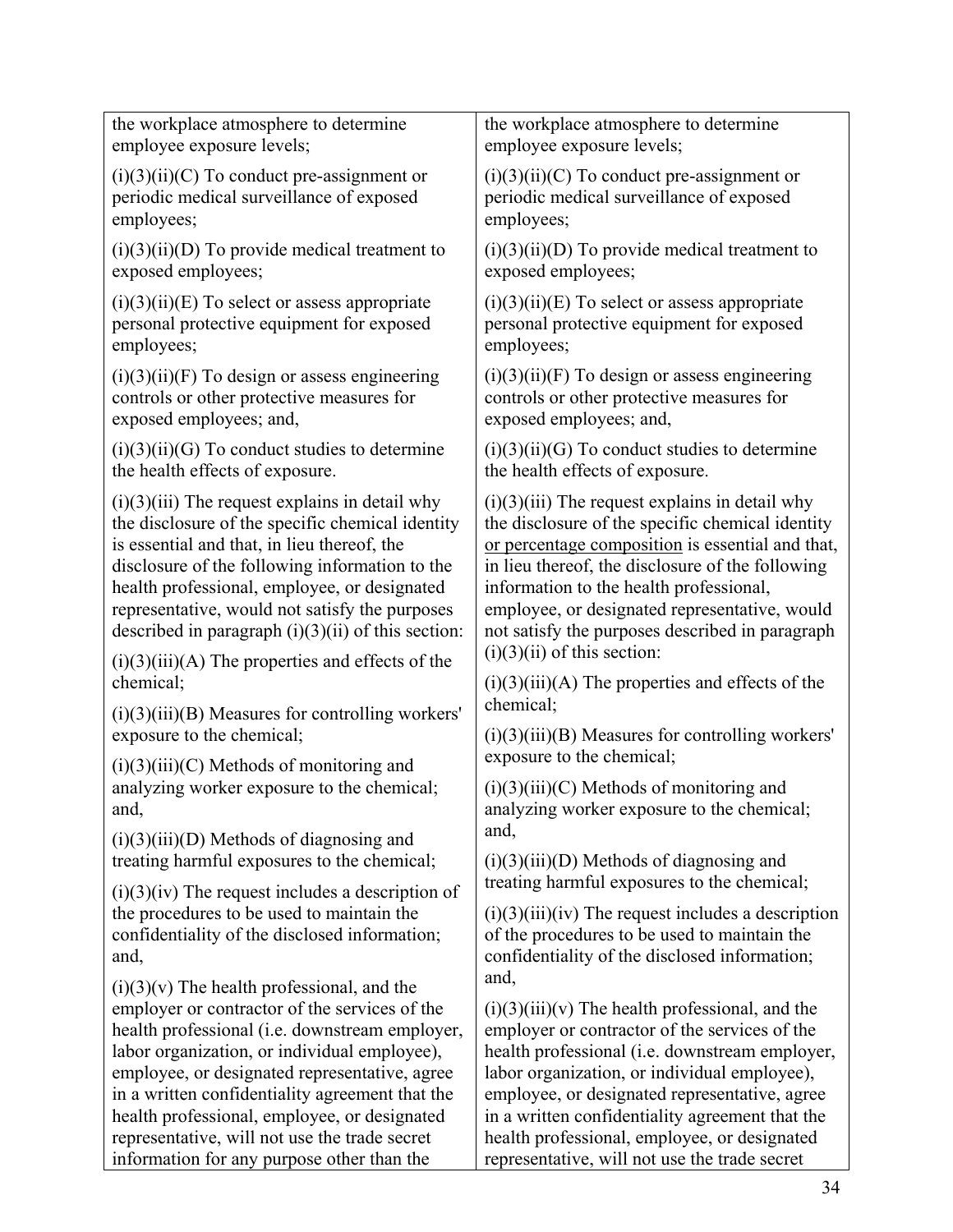| health need(s) asserted and agree not to release                                                                                                    | information for any purpose other than the                                                                                                                                           |
|-----------------------------------------------------------------------------------------------------------------------------------------------------|--------------------------------------------------------------------------------------------------------------------------------------------------------------------------------------|
| the information under any circumstances other                                                                                                       | health need(s) asserted and agree not to release                                                                                                                                     |
| than to OSHA, as provided in paragraph $(i)(6)$                                                                                                     | the information under any circumstances other                                                                                                                                        |
| of this section, except as authorized by the                                                                                                        | than to OSHA, as provided in paragraph (i)(6)                                                                                                                                        |
| terms of the agreement or by the chemical                                                                                                           | of this section, except as authorized by the                                                                                                                                         |
| manufacturer, importer, or employer.<br>$(i)(4)$ The confidentiality agreement authorized<br>by paragraph $(i)(3)(iv)$ of this section:             | terms of the agreement or by the chemical<br>manufacturer, importer, or employer.<br>$(i)(4)$ The confidentiality agreement authorized<br>by paragraph $(i)(3)(iv)$ of this section: |
| $(i)(4)(i)$ May restrict the use of the information                                                                                                 | $(i)(4)(i)$ May restrict the use of the information                                                                                                                                  |
| to the health purposes indicated in the written                                                                                                     | to the health purposes indicated in the written                                                                                                                                      |
| statement of need;                                                                                                                                  | statement of need;                                                                                                                                                                   |
| $(i)(4)(ii)$ May provide for appropriate legal                                                                                                      | $(i)(4)(ii)$ May provide for appropriate legal                                                                                                                                       |
| remedies in the event of a breach of the                                                                                                            | remedies in the event of a breach of the                                                                                                                                             |
| agreement, including stipulation of a                                                                                                               | agreement, including stipulation of a                                                                                                                                                |
| reasonable pre-estimate of likely damages; and,                                                                                                     | reasonable pre-estimate of likely damages; and,                                                                                                                                      |
| $(i)(4)(iii)$ May not include requirements for the                                                                                                  | $(i)(4)(iii)$ May not include requirements for the                                                                                                                                   |
| posting of a penalty bond.                                                                                                                          | posting of a penalty bond.                                                                                                                                                           |
| $(i)(5)$ Nothing in this standard is meant to<br>preclude the parties from pursuing non-<br>contractual remedies to the extent permitted by<br>law. | $(i)(5)$ Nothing in this standard is meant to<br>preclude the parties from pursuing non-<br>contractual remedies to the extent permitted by                                          |
| $(i)(6)$ If the health professional, employee, or                                                                                                   | law.                                                                                                                                                                                 |
| designated representative receiving the trade                                                                                                       | $(i)(6)$ If the health professional, employee, or                                                                                                                                    |
| secret information decides that there is a need                                                                                                     | designated representative receiving the trade                                                                                                                                        |
| to disclose it to OSHA, the chemical                                                                                                                | secret information decides that there is a need                                                                                                                                      |
| manufacturer, importer, or employer who                                                                                                             | to disclose it to OSHA, the chemical                                                                                                                                                 |
| provided the information shall be informed by                                                                                                       | manufacturer, importer, or employer who                                                                                                                                              |
| the health professional, employee, or                                                                                                               | provided the information shall be informed by                                                                                                                                        |
| designated representative prior to, or at the                                                                                                       | the health professional, employee, or                                                                                                                                                |
| same time as, such disclosure.                                                                                                                      | designated representative prior to, or at the                                                                                                                                        |
| $(i)(7)$ If the chemical manufacturer, importer,                                                                                                    | same time as, such disclosure.                                                                                                                                                       |
| or employer denies a written request for                                                                                                            | $(i)(7)$ If the chemical manufacturer, importer,                                                                                                                                     |
| disclosure of a specific chemical identity, the                                                                                                     | or employer denies a written request for                                                                                                                                             |
| denial must:                                                                                                                                        | disclosure of a specific chemical identity or                                                                                                                                        |
| $(i)(7)(i)$ Be provided to the health professional,                                                                                                 | percentage composition, the denial must:                                                                                                                                             |
| employee, or designated representative, within                                                                                                      | $(i)(7)(i)$ Be provided to the health professional,                                                                                                                                  |
| thirty days of the request;                                                                                                                         | employee, or designated representative, within                                                                                                                                       |
| $(i)(7)(ii)$ Be in writing;                                                                                                                         | thirty days of the request;                                                                                                                                                          |
| $(i)(7)(iii)$ Include evidence to support the claim<br>that the specific chemical identity is a trade<br>secret;                                    | $(i)(7)(ii)$ Be in writing;<br>$(i)(7)(iii)$ Include evidence to support the claim<br>that the specific chemical identity or percent of<br>composition is a trade secret;            |
| $(i)(7)(iv)$ State the specific reasons why the<br>request is being denied; and,<br>$(i)(7)(v)$ Explain in detail how alternative                   | $(i)(7)(iv)$ State the specific reasons why the<br>request is being denied; and,                                                                                                     |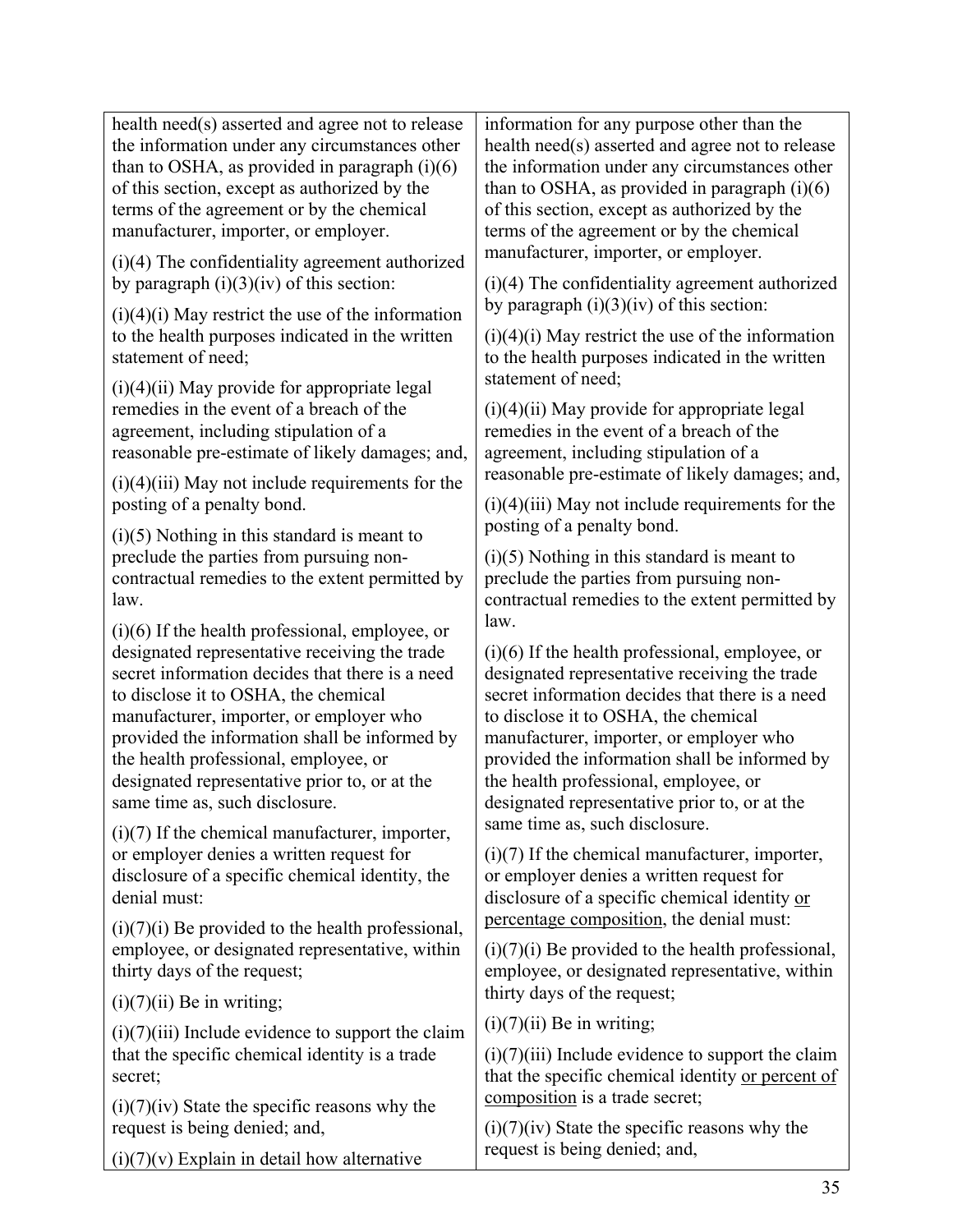| information may satisfy the specific medical or                                                                                                                                                         | $(i)(7)(v)$ Explain in detail how alternative                                                                                                                                        |
|---------------------------------------------------------------------------------------------------------------------------------------------------------------------------------------------------------|--------------------------------------------------------------------------------------------------------------------------------------------------------------------------------------|
| occupational health need without revealing the                                                                                                                                                          | information may satisfy the specific medical or                                                                                                                                      |
| specific chemical identity.                                                                                                                                                                             | occupational health need without revealing the                                                                                                                                       |
| $(i)(8)$ The health professional, employee, or                                                                                                                                                          | trade secret.                                                                                                                                                                        |
| designated representative whose request for                                                                                                                                                             | $(i)(8)$ The health professional, employee, or                                                                                                                                       |
| information is denied under paragraph $(i)(3)$ of                                                                                                                                                       | designated representative whose request for                                                                                                                                          |
| this section may refer the request and the                                                                                                                                                              | information is denied under paragraph $(i)(3)$ of                                                                                                                                    |
| written denial of the request to OSHA for                                                                                                                                                               | this section may refer the request and the                                                                                                                                           |
| consideration.                                                                                                                                                                                          | written denial of the request to OSHA for                                                                                                                                            |
| $(i)(9)$ When a health professional, employee, or                                                                                                                                                       | consideration.                                                                                                                                                                       |
| designated representative refers the denial to                                                                                                                                                          | $(i)(9)$ When a health professional, employee, or                                                                                                                                    |
| OSHA under paragraph $(i)(8)$ of this section,                                                                                                                                                          | designated representative refers the denial to                                                                                                                                       |
| OSHA shall consider the evidence to determine                                                                                                                                                           | OSHA under paragraph $(i)(8)$ of this section,                                                                                                                                       |
| if:                                                                                                                                                                                                     | OSHA shall consider the evidence to determine                                                                                                                                        |
| $(i)(9)(i)$ The chemical manufacturer, importer,                                                                                                                                                        | if:                                                                                                                                                                                  |
| or employer has supported the claim that the                                                                                                                                                            | $(i)(9)(i)$ The chemical manufacturer, importer,                                                                                                                                     |
| specific chemical identity is a trade secret;                                                                                                                                                           | or employer has supported the claim that the                                                                                                                                         |
| $(i)(9)(ii)$ The health professional, employee, or                                                                                                                                                      | specific chemical identity or percentage                                                                                                                                             |
| designated representative has supported the<br>claim that there is a medical or occupational<br>health need for the information; and,                                                                   | composition is a trade secret;<br>$(i)(9)(ii)$ The health professional, employee, or<br>designated representative has supported the<br>claim that there is a medical or occupational |
| $(i)(9)(iii)$ The health professional, employee or<br>designated representative has demonstrated<br>adequate means to protect the confidentiality.<br>$(i)(10)(i)$ If OSHA determines that the specific | health need for the information; and,<br>$(i)(9)(iii)$ The health professional, employee or<br>designated representative has demonstrated                                            |
| chemical identity requested under paragraph                                                                                                                                                             | adequate means to protect the confidentiality.                                                                                                                                       |
| $(i)(3)$ of this section is not a "bona fide" trade                                                                                                                                                     | $(i)(10)(i)$ If OSHA determines that the specific                                                                                                                                    |
| secret, or that it is a trade secret, but the                                                                                                                                                           | chemical identity or percentage composition                                                                                                                                          |
| requesting health professional, employee, or                                                                                                                                                            | requested under paragraph $(i)(3)$ of this section                                                                                                                                   |
| designated representative has a legitimate                                                                                                                                                              | is not a "bona fide" trade secret, or that it is a                                                                                                                                   |
| medical or occupational health need for the                                                                                                                                                             | trade secret, but the requesting health                                                                                                                                              |
| information, has executed a written                                                                                                                                                                     | professional, employee, or designated                                                                                                                                                |
| confidentiality agreement, and has shown                                                                                                                                                                | representative has a legitimate medical or                                                                                                                                           |
| adequate means to protect the confidentiality of                                                                                                                                                        | occupational health need for the information,                                                                                                                                        |
| the information, the chemical manufacturer,                                                                                                                                                             | has executed a written confidentiality                                                                                                                                               |
| importer, or employer will be subject to                                                                                                                                                                | agreement, and has shown adequate means to                                                                                                                                           |
| citation by OSHA.                                                                                                                                                                                       | protect the confidentiality of the information,                                                                                                                                      |
| $(i)(10)(ii)$ If a chemical manufacturer,                                                                                                                                                               | the chemical manufacturer, importer, or                                                                                                                                              |
| importer, or employer demonstrates to OSHA                                                                                                                                                              | employer will be subject to citation by OSHA.                                                                                                                                        |
| that the execution of a confidentiality                                                                                                                                                                 | $(i)(10)(ii)$ If a chemical manufacturer,                                                                                                                                            |
| agreement would not provide sufficient                                                                                                                                                                  | importer, or employer demonstrates to OSHA                                                                                                                                           |
| protection against the potential harm from the                                                                                                                                                          | that the execution of a confidentiality                                                                                                                                              |
| unauthorized disclosure of a trade secret                                                                                                                                                               | agreement would not provide sufficient                                                                                                                                               |
| specific chemical identity, the Assistant                                                                                                                                                               | protection against the potential harm from the                                                                                                                                       |
| Secretary may issue such orders or impose                                                                                                                                                               | unauthorized disclosure of a trade secret, the                                                                                                                                       |
| such additional limitations or conditions upon                                                                                                                                                          | Assistant Secretary may issue such orders or                                                                                                                                         |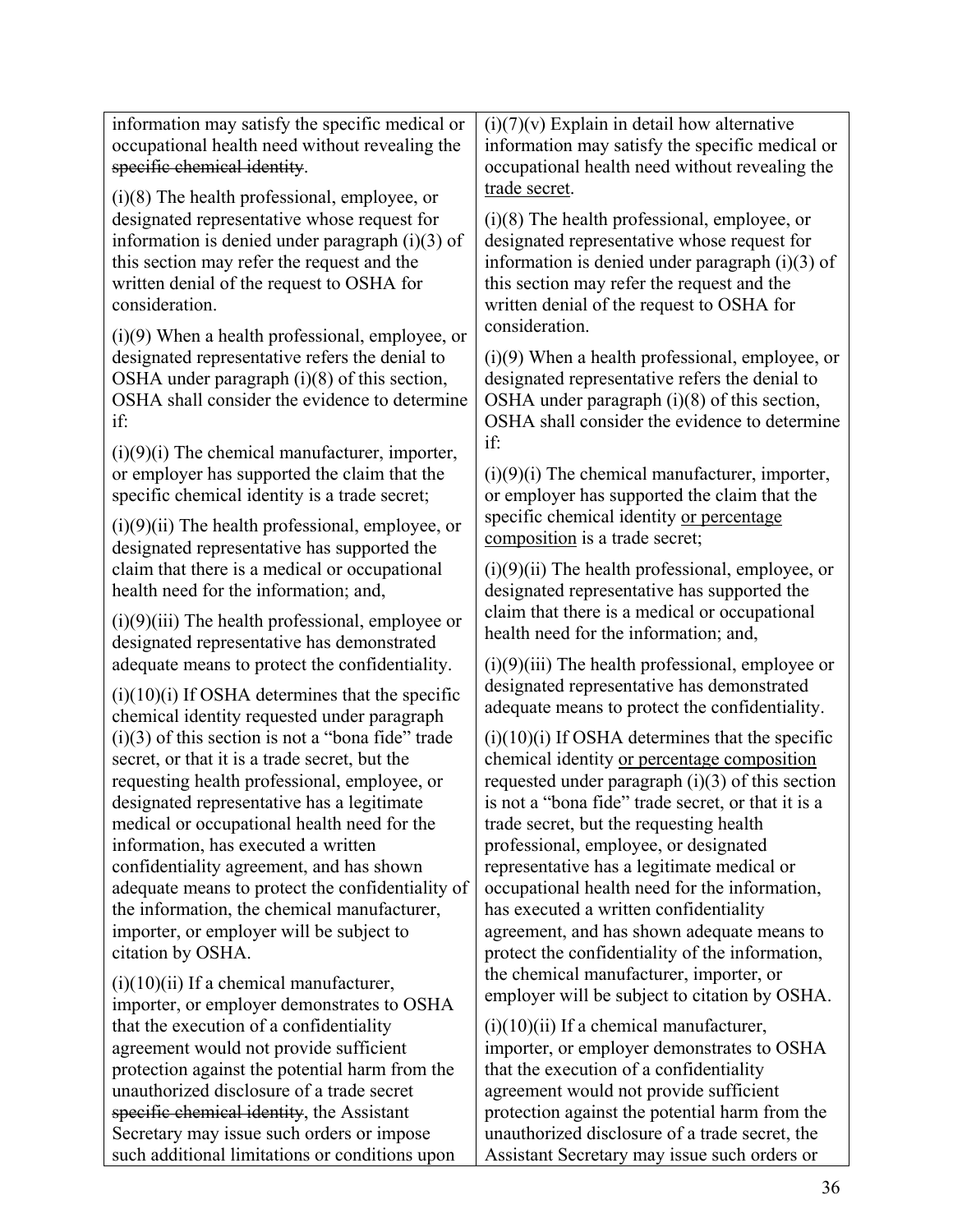the disclosure of the requested chemical information as may be appropriate to assure that the occupational health services are provided without an undue risk of harm to the chemical manufacturer, importer, or employer.

 $(i)(11)$  If a citation for a failure to release specific chemical identity information is contested by the chemical manufacturer, importer, or employer, the matter will be adjudicated before the Occupational Safety and Health Review Commission in accordance with the Act's enforcement scheme and the applicable Commission rules of procedure. In accordance with the Commission rules, when a chemical manufacturer, importer, or employer continues to withhold the information during the contest, the Administrative Law Judge may review the citation and supporting documentation "in camera" or issue appropriate orders to protect the confidentiality of such matters.

(i)(12) Notwithstanding the existence of a trade secret claim, a chemical manufacturer, importer, or employer shall, upon request, disclose to the Assistant Secretary any information which this section requires the chemical manufacturer, importer, or employer to make available. Where there is a trade secret claim, such claim shall be made no later than at the time the information is provided to the Assistant Secretary so that suitable determinations of trade secret status can be made and the necessary protections can be implemented.

 $(i)(13)$  Nothing in this paragraph shall be construed as requiring the disclosure under any circumstances of process or percentage of mixture information which is a trade secret.

impose such additional limitations or conditions upon the disclosure of the requested chemical information as may be appropriate to assure that the occupational health services are provided without an undue risk of harm to the chemical manufacturer, importer, or employer.

 $(i)(11)$  If a citation for a failure to release trade secret information is contested by the chemical manufacturer, importer, or employer, the matter will be adjudicated before the Occupational Safety and Health Review Commission in accordance with the Act's enforcement scheme and the applicable Commission rules of procedure. In accordance with the Commission rules, when a chemical manufacturer, importer, or employer continues to withhold the information during the contest, the Administrative Law Judge may review the citation and supporting documentation "in camera" or issue appropriate orders to protect the confidentiality of such matters.

(i)(12) Notwithstanding the existence of a trade secret claim, a chemical manufacturer, importer, or employer shall, upon request, disclose to the Assistant Secretary any information which this section requires the chemical manufacturer, importer, or employer to make available. Where there is a trade secret claim, such claim shall be made no later than at the time the information is provided to the Assistant Secretary so that suitable determinations of trade secret status can be made and the necessary protections can be implemented.

 $(i)(13)$  Nothing in this paragraph shall be construed as requiring the disclosure under any circumstances of process information which is a trade secret.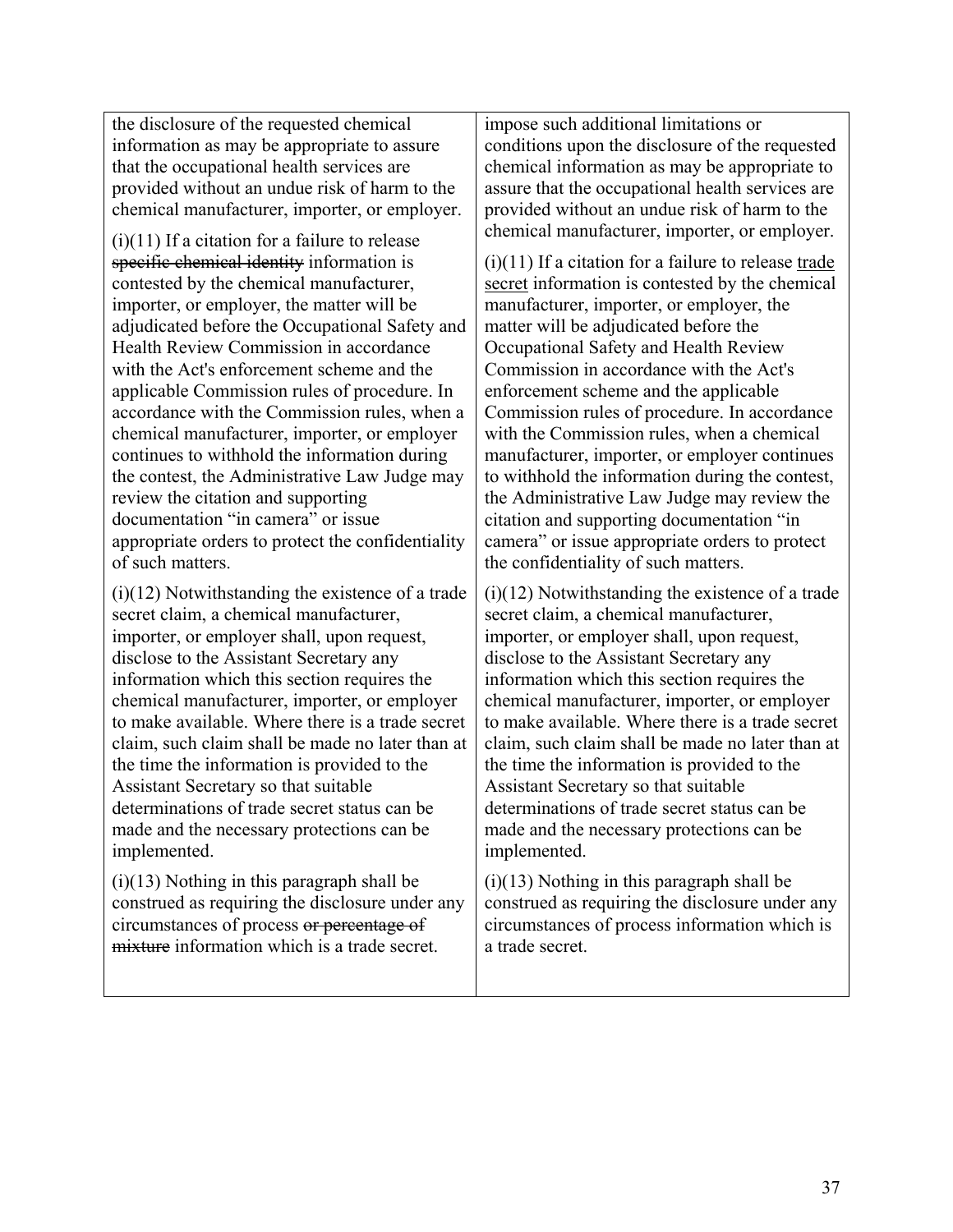## *Effective dates***.**

OSHA is proposing that all of the revised provisions in the proposed HCS become effective in three years, with training being required in 2 years so employers and employees will recognize and understand the new labels and safety data sheets as they are received.

| <b>Existing OSHA HCS</b>                                                                                                                                                                                                                                                                                                                                                                                                                                                                                                                                                                                                                                                                                                                                                                                                                                                                            | <b>Proposed OSHA HCS (NPRM)</b>                                                                                                                                                                                                                                                                                                                                                                                                                                                                                                                                                                                                                                                           |
|-----------------------------------------------------------------------------------------------------------------------------------------------------------------------------------------------------------------------------------------------------------------------------------------------------------------------------------------------------------------------------------------------------------------------------------------------------------------------------------------------------------------------------------------------------------------------------------------------------------------------------------------------------------------------------------------------------------------------------------------------------------------------------------------------------------------------------------------------------------------------------------------------------|-------------------------------------------------------------------------------------------------------------------------------------------------------------------------------------------------------------------------------------------------------------------------------------------------------------------------------------------------------------------------------------------------------------------------------------------------------------------------------------------------------------------------------------------------------------------------------------------------------------------------------------------------------------------------------------------|
| (i) <i>Effective dates</i> . Chemical manufacturers,<br>importers, distributors, and employers shall be<br>in compliance with all provisions of this<br>section by March 11, 1994.<br>Note: The effective date of the clarification<br>that the exemption of wood and wood products<br>from the Hazard Communication standard in<br>paragraph (b)(6)(iv) only applies to wood and<br>wood products including lumber which will<br>not be processed, where the manufacturer or<br>importer can establish that the only hazard they<br>pose to employees is the potential for<br>flammability or combustibility, and that the<br>exemption does not apply to wood or wood<br>products which have been treated with a<br>hazardous chemical covered by this standard,<br>and wood which may be subsequently sawed<br>or cut generating dust has been stayed from<br>March 11, 1994 to August 11, 1994. | $(i)$ <i>Effective dates.</i><br>$(i)(1)$ Employers shall train employees<br>regarding the new labels and safety data sheets<br>by [insert date 2 years after the publication of<br>the final rule].<br>(2) Chemical manufacturers, importers,<br>distributors, and employers shall be in<br>compliance with all modified provisions of this<br>section no later than [insert date 3 years after<br>the publication of the final rule].<br>(3) Chemical manufacturers, importers,<br>distributors, and employers may comply with<br>either 29 CFR 1910.1200 revised as of October<br>1, 2009, or the modified version of this<br>standard or both during the 3-year transition<br>period. |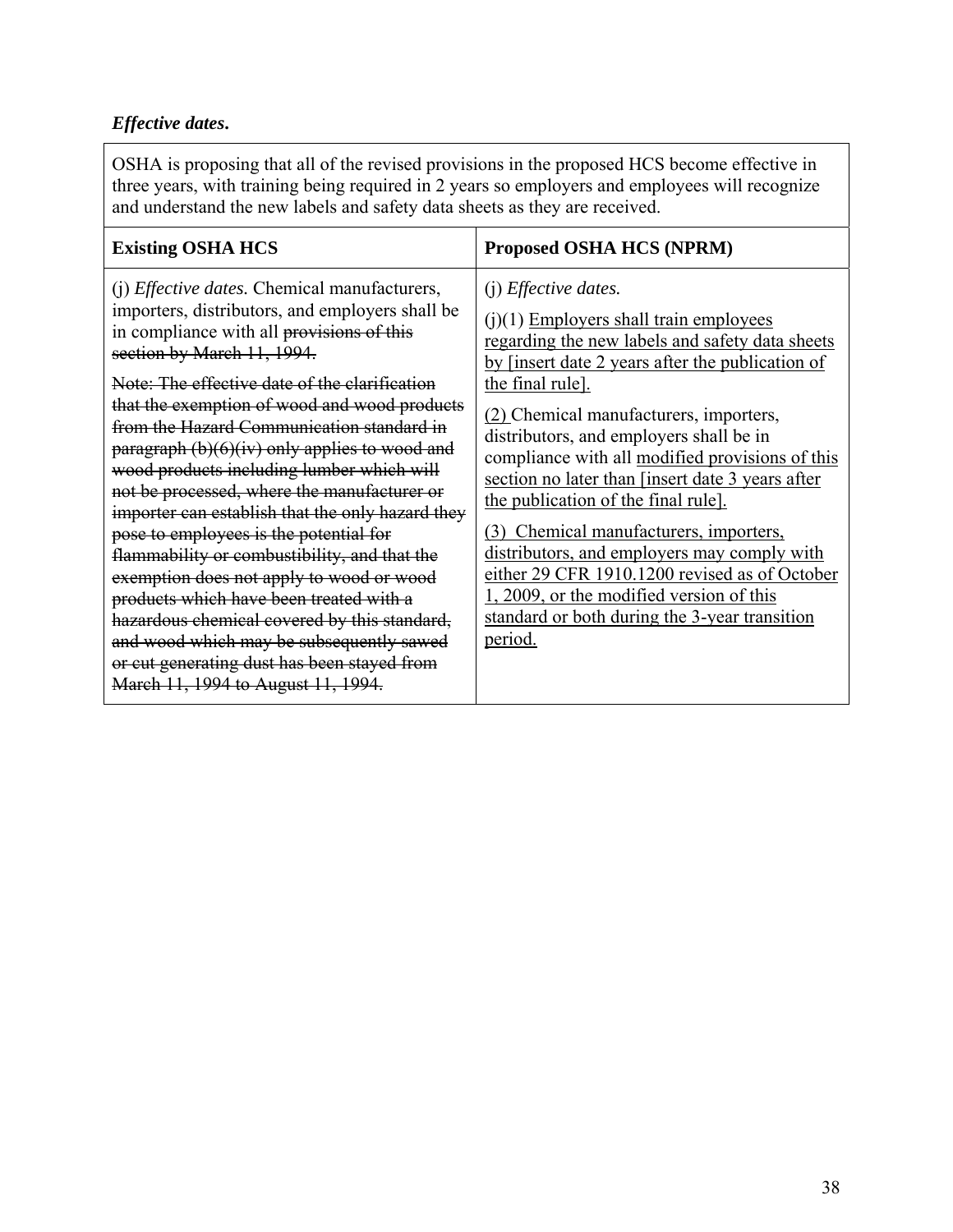# **Appendix**

## **Section-by-section comparison of the proposed changes to safety data sheets to the requirements of the existing HCS**

**Section 1. Identification:** The requirements in this section are not new with two exceptions. The format and the requirement to identify recommendations for use of the chemical and restrictions on use are new.

| <b>Proposed Changes to OSHA HCS</b>                                                                                                                                                                                                                                                                            | <b>Existing OSHA HCS</b>                                                                                                                                                                           |
|----------------------------------------------------------------------------------------------------------------------------------------------------------------------------------------------------------------------------------------------------------------------------------------------------------------|----------------------------------------------------------------------------------------------------------------------------------------------------------------------------------------------------|
| 1. Identification<br>(a) Product identifier used on the label;<br>(b) Other means of identification;<br>(c) Recommended use of the chemical and<br>restrictions on use;<br>(d) Name, address, and telephone number of the<br>manufacturer, importer, or other responsible<br>party;<br>Emergency phone number. | Product identity same as on label<br>٠<br>$(g)(2)(i)(A) - (C)$<br>Name address and telephone number of<br>٠<br>the manufacturer, distributor, employer or<br>other responsible party $(g)(2)(xii)$ |

**Section 2. Hazard(s) identification:** In this section, the employer must still identify the hazards; however, instead of hazard determination, the employer now must classify a hazardous chemical according to the changed conditions provided in proposed Appendices A and B. Pictograms are a new requirement. Standardized hazard statements, signal words, and precautionary statements are now required. A separate SDS will be required for each mixture rather than one for each chemical comprising the mixture.

| <b>Proposed Changes to OSHA HCS</b>                                                                                                                                                                                                                                                                                                                                                                                                                                                                                                                                                                                                                                                              | <b>Existing OSHA HCS</b>                                                                                                                                                                                                                                                                                                                                                                   |
|--------------------------------------------------------------------------------------------------------------------------------------------------------------------------------------------------------------------------------------------------------------------------------------------------------------------------------------------------------------------------------------------------------------------------------------------------------------------------------------------------------------------------------------------------------------------------------------------------------------------------------------------------------------------------------------------------|--------------------------------------------------------------------------------------------------------------------------------------------------------------------------------------------------------------------------------------------------------------------------------------------------------------------------------------------------------------------------------------------|
| 2. Hazard(s) identification                                                                                                                                                                                                                                                                                                                                                                                                                                                                                                                                                                                                                                                                      |                                                                                                                                                                                                                                                                                                                                                                                            |
| (a) Classification of the chemical in accordance<br>with paragraph (d) of this section;<br>(b) Signal word, hazard statement(s), symbol(s)<br>and precautionary statement(s) in<br>accordance with paragraph (f) of this<br>section. (Hazard symbols may be provided<br>as graphical reproductions or the name of<br>the symbol, e.g., flame, skull and<br>crossbones);<br>(c) Unclassified hazards (e.g., combustible dust<br>or dust explosion hazard);<br>(d) Where an ingredient with unknown acute<br>toxicity is used in a mixture at a<br>concentration $\geq 1\%$ , a statement that $\times$<br>percent of the mixture consists of<br>ingredient(s) of unknown toxicity is<br>required. | Health hazards including acute and chronic<br>effects, listing target organs or systems<br>(g)(2)(iv)<br>Signs and symptoms of exposure $(g)(2)(iv)$<br>Conditions generally recognized as<br>aggravated by exposure $(g)(2)(iv)$<br>Primary routes of exposure $(g)(2)(v)$<br>If listed as a carcinogen by OSHA, IARC,<br>NTP $(g)(2)(vii)$<br>See Sections 5, 9, 10 for physical hazards |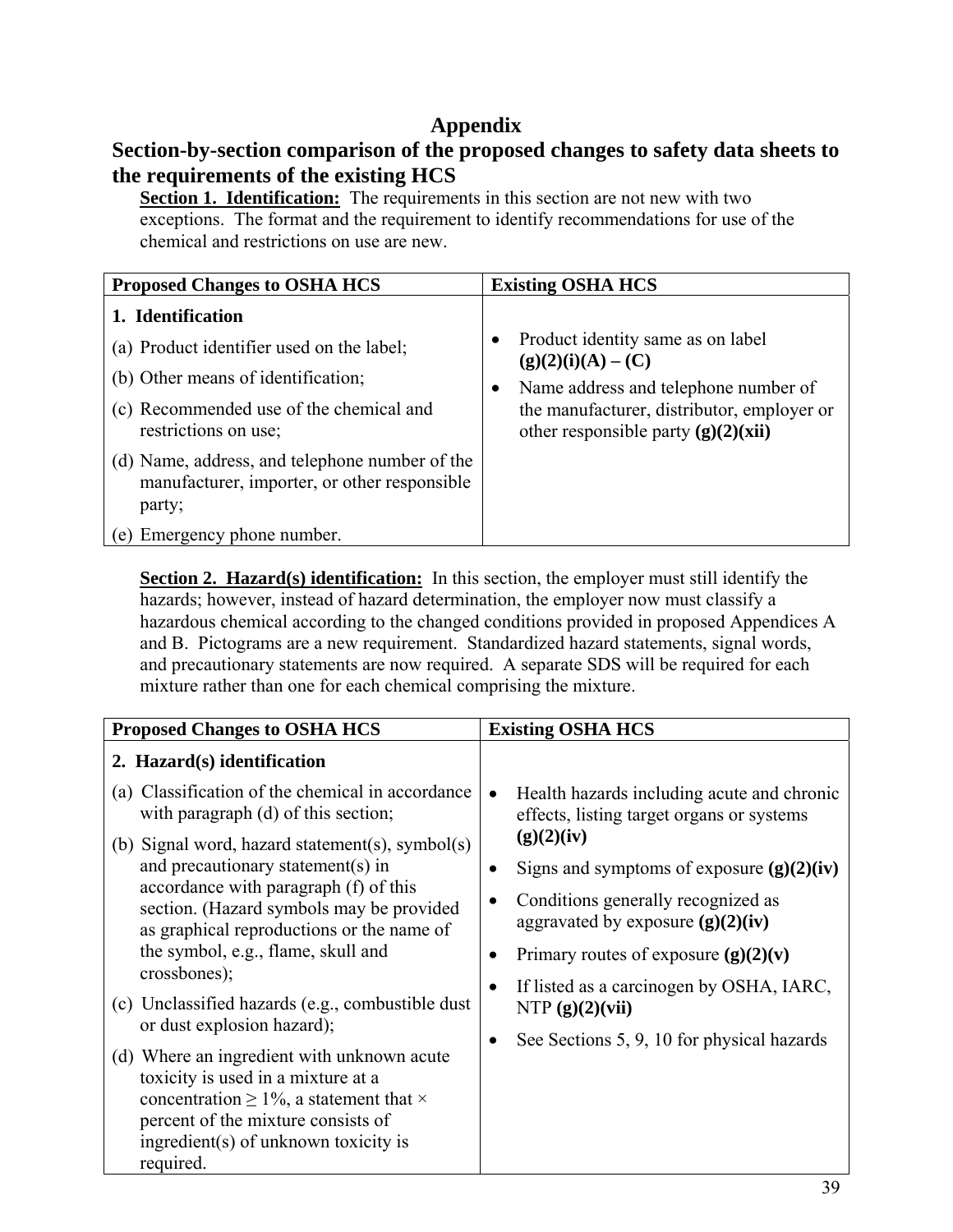**Section 3. Composition/information on ingredients.** This section contains no new requirements other than format and the requirement that a separate SDS will be required for each mixture rather than one for each chemical comprising the mixture.

| <b>Proposed Changes to OSHA HCS</b>                                                                                                                                                                                             | <b>Existing OSHA HCS</b>                                                                                                  |
|---------------------------------------------------------------------------------------------------------------------------------------------------------------------------------------------------------------------------------|---------------------------------------------------------------------------------------------------------------------------|
| 3. Composition/information on ingredients                                                                                                                                                                                       |                                                                                                                           |
| Except as provided for in paragraph (i) of this<br>section on trade secrets:                                                                                                                                                    | Chemical and common name of ingredients<br>$\bullet$<br>contributing to known hazards $(g)(2)(i)(A)$ ,                    |
| <b>For Substances</b>                                                                                                                                                                                                           | <b>(B)</b>                                                                                                                |
| (a) Chemical name;                                                                                                                                                                                                              | For untested mixtures, the chemical and<br>$\bullet$<br>common name of ingredients at 1% or                               |
| (b) Common name and synonyms;                                                                                                                                                                                                   | more that present a health hazard and those                                                                               |
| (c) CAS number and other unique identifiers;                                                                                                                                                                                    | that present a physical hazard in the                                                                                     |
| (d) Impurities and stabilizing additives, which<br>are themselves classified, and which<br>contribute to the classification of the<br>substance.                                                                                | mixture $(g)(2)(i)(C)(1), (3)$<br>Ingredients at 0.1% or greater, if listed<br>$\bullet$<br>carcinogens $(g)(2)(i)(C)(2)$ |
| <b>For Mixtures</b>                                                                                                                                                                                                             |                                                                                                                           |
| The chemical name and concentration or<br>concentration ranges of all ingredients, which<br>are classified as health hazards in accordance<br>with paragraph (d) of this section.                                               |                                                                                                                           |
| For All Chemicals Where a Trade Secret is<br><b>Claimed</b>                                                                                                                                                                     |                                                                                                                           |
| Where a trade secret is claimed in accordance<br>with paragraph (i) of this section, a statement<br>that the specific chemical identity and/or<br>percentage of composition has been withheld<br>as a trade secret is required. |                                                                                                                           |

**Section 4. First-aid measures.** This section contains no new requirements other than format.

| <b>Proposed Changes to OSHA HCS</b>                                                                                                                                                       | <b>Existing OSHA HCS</b>                                     |
|-------------------------------------------------------------------------------------------------------------------------------------------------------------------------------------------|--------------------------------------------------------------|
| 4. First-aid measures<br>(a) Description of necessary measures,<br>subdivided according to the different routes<br>of exposure, i.e., inhalation, skin and eye<br>contact, and ingestion; | Emergency and first-aid procedures<br>(g)(2)(x), (g)(2)(xii) |
| (b) Most important symptoms/effects, acute<br>and delayed.                                                                                                                                |                                                              |
| (c) Indication of immediate medical attention<br>and special treatment needed, if necessary.                                                                                              |                                                              |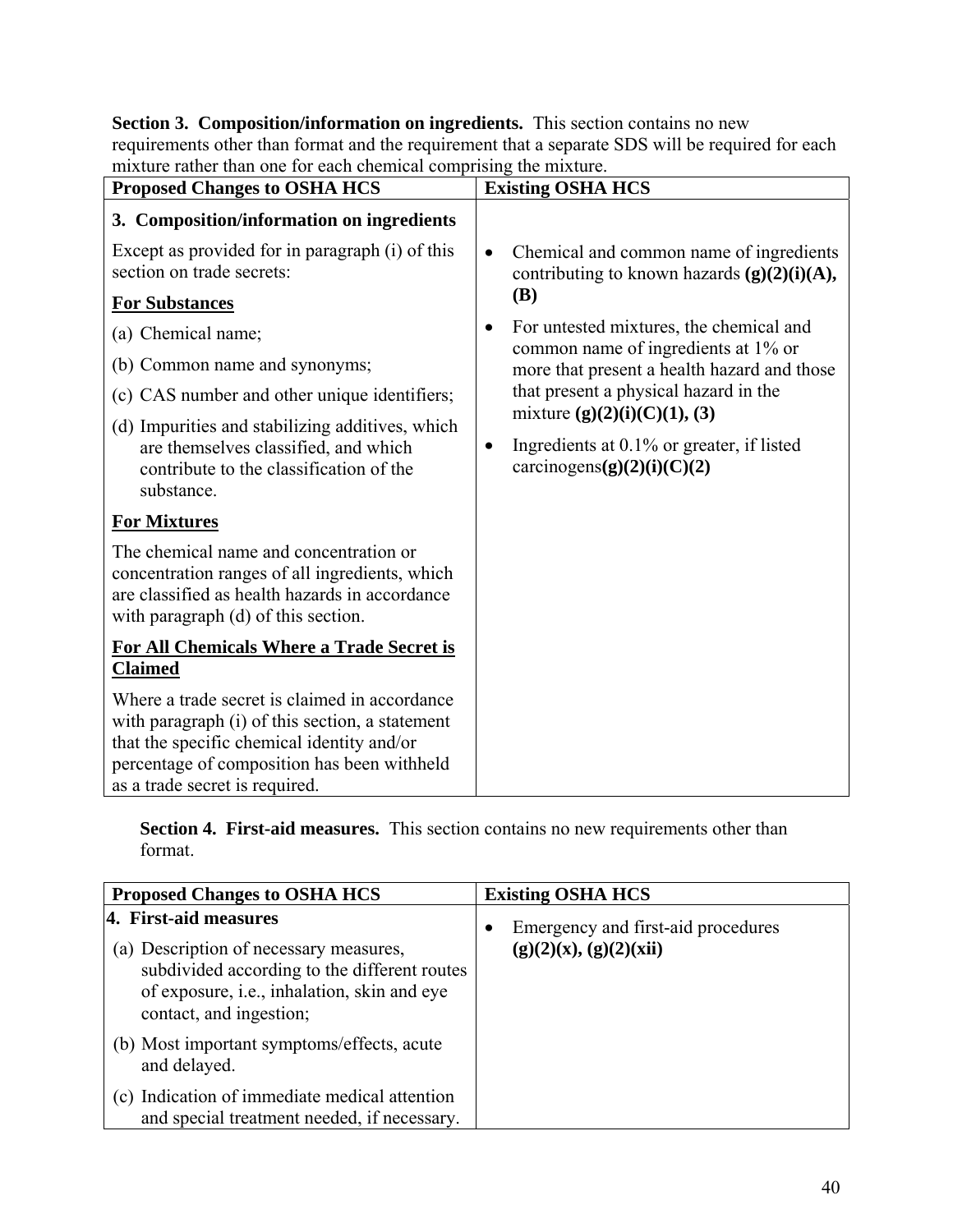**Section 5. Fire-fighting measures.** This section contains no new requirements other than format.

| <b>Proposed Changes to OSHA HCS</b>                                                                       | <b>Existing OSHA HCS</b>                                          |
|-----------------------------------------------------------------------------------------------------------|-------------------------------------------------------------------|
| 5. Fire-fighting measures                                                                                 |                                                                   |
| (a) Suitable (and unsuitable) extinguishing<br>media.                                                     | Physical hazards (potential for fire,<br>explosion) $(g)(2)(iii)$ |
| (b) Specific hazards arising from the chemical<br>(e.g., nature of any hazardous combustion<br>products). | Emergency procedures $(g)(2)(x)$ , $(g)(2)(xii)$<br>$\bullet$     |
| (c) Special protective equipment and<br>precautions for fire fighters.                                    |                                                                   |

**Section 6. Accidental release measures.** This section contains no new requirements other than format.

| <b>Proposed Changes to OSHA HCS</b>                                          | <b>Existing OSHA HCS</b>                                                                                    |
|------------------------------------------------------------------------------|-------------------------------------------------------------------------------------------------------------|
| 6. Accidental release measures                                               |                                                                                                             |
| (a) Personal precautions, protective equipment,<br>and emergency procedures. | Procedures for cleanup of spills and leaks<br>$\bullet$<br>(g)(2)(viii)                                     |
| (b) Methods and materials for containment and<br>cleaning up.                | Protective measures during maintenance<br>$\bullet$<br>and repair of contaminated equipment<br>(g)(2)(viii) |

**Section 7. Handling and storage.** This section contains no new requirements other than format.

| <b>Proposed Changes to OSHA HCS</b>                                  | <b>Existing OSHA HCS</b>                                 |
|----------------------------------------------------------------------|----------------------------------------------------------|
| 7. Handling and storage                                              |                                                          |
| (a) Precautions for safe handling.                                   | Precautions for safe handling and use,                   |
| (b) Conditions for safe storage, including any<br>incompatibilities. | including appropriate hygienic practices<br>(g)(2)(viii) |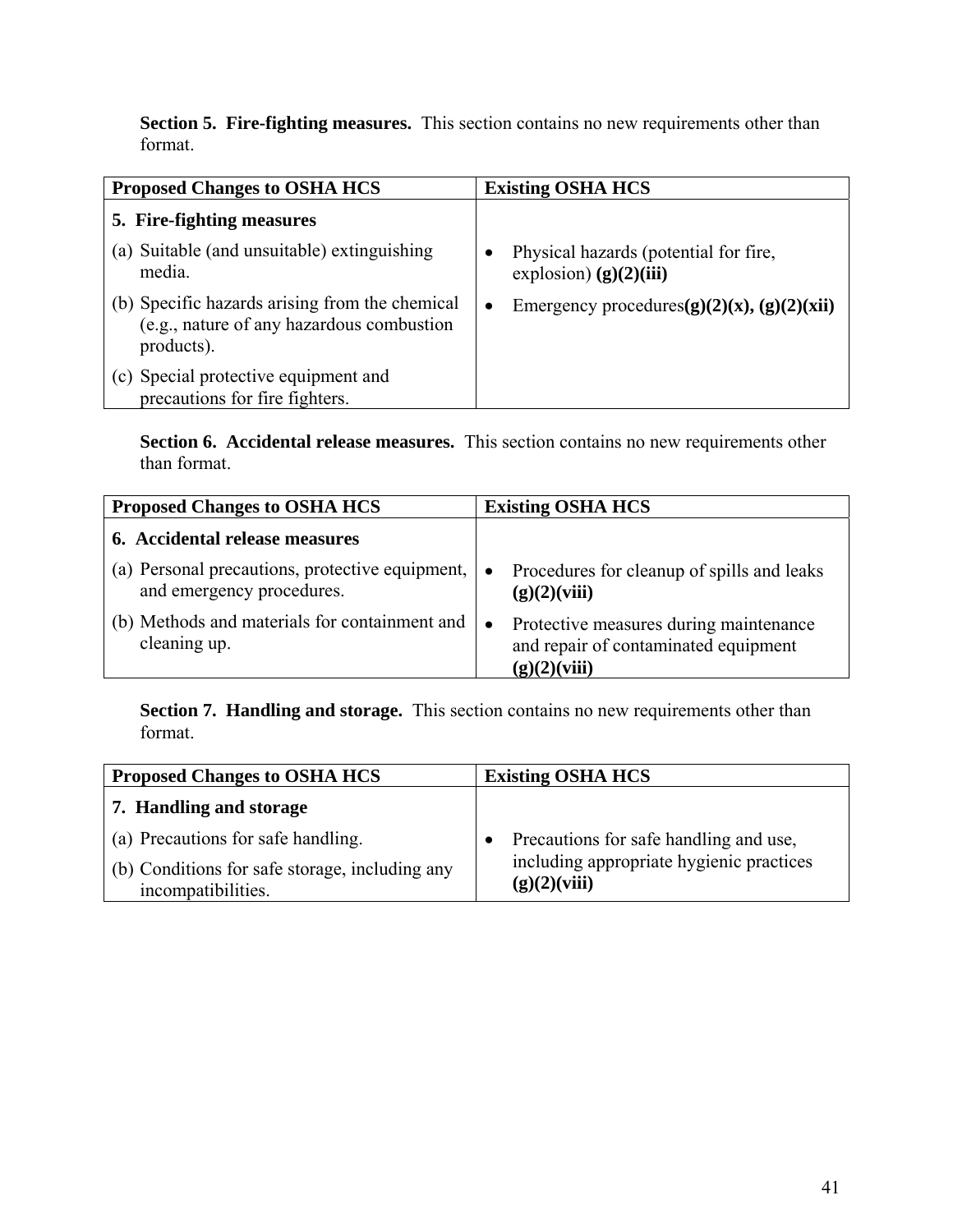**Section 8. Exposure controls/personal protection.** This section contains no new requirements other than format.

| <b>Proposed Changes to OSHA HCS</b>                                                                                                                                                                                                                                                                                   | <b>Existing OSHA HCS</b>                                                                                                                                                                                                                                                                                                                                                                                            |
|-----------------------------------------------------------------------------------------------------------------------------------------------------------------------------------------------------------------------------------------------------------------------------------------------------------------------|---------------------------------------------------------------------------------------------------------------------------------------------------------------------------------------------------------------------------------------------------------------------------------------------------------------------------------------------------------------------------------------------------------------------|
| 8. Exposure controls/personal protection                                                                                                                                                                                                                                                                              |                                                                                                                                                                                                                                                                                                                                                                                                                     |
| (a) OSHA permissible exposure limit (PEL)<br>and any other exposure limit used or<br>recommended by the chemical<br>manufacturer, importer, or employer<br>preparing the safety data sheet.<br>(b) Appropriate engineering controls.<br>(c) Individual protection measures, such as<br>personal protective equipment. | General applicable control measures<br>(g)(2)(ix)<br>Appropriate engineering controls and work<br>practices of contaminated equipment<br>(g)(2)(ix)<br>Protective measures during maintenance<br>$\bullet$<br>and repair $(g)(2)(viii)$<br>Personal protective equipment $(g)(2)(ix)$<br>Permissible exposure levels, threshold limit<br>values, listed by OSHA, ACGIH, or other<br>established limits $(g)(2)(vi)$ |

**Section 9. Physical and chemical properties.** This section contains no new requirements other than format.

| <b>Proposed Changes to OSHA HCS</b>                     | <b>Existing OSHA HCS</b>                       |
|---------------------------------------------------------|------------------------------------------------|
| 9. Physical and chemical properties                     |                                                |
| (a) Appearance (physical state, color, etc.);           | Physical and chemical properties such as       |
| $(b)$ Odor;                                             | vapor pressure, flash point, etc. $(g)(2)(ii)$ |
| (c) Odor threshold;                                     |                                                |
| $(d)$ pH;                                               |                                                |
| (e) Melting point/freezing point;                       |                                                |
| (f) Initial boiling point and boiling range;            |                                                |
| $(g)$ Flash point;                                      |                                                |
| (h) Evaporation rate;                                   |                                                |
| Flammability (solid, gas);<br>(i)                       |                                                |
| Upper/lower flammability or explosive<br>(1)<br>limits; |                                                |
| (k) Vapor pressure;                                     |                                                |
| (1) Vapor density;                                      |                                                |
| (m)Relative density;                                    |                                                |
| $(n)$ Solubility(ies);                                  |                                                |
| (o) Partition coefficient: n-octanol/water;             |                                                |
| (p) Auto-ignition temperature;                          |                                                |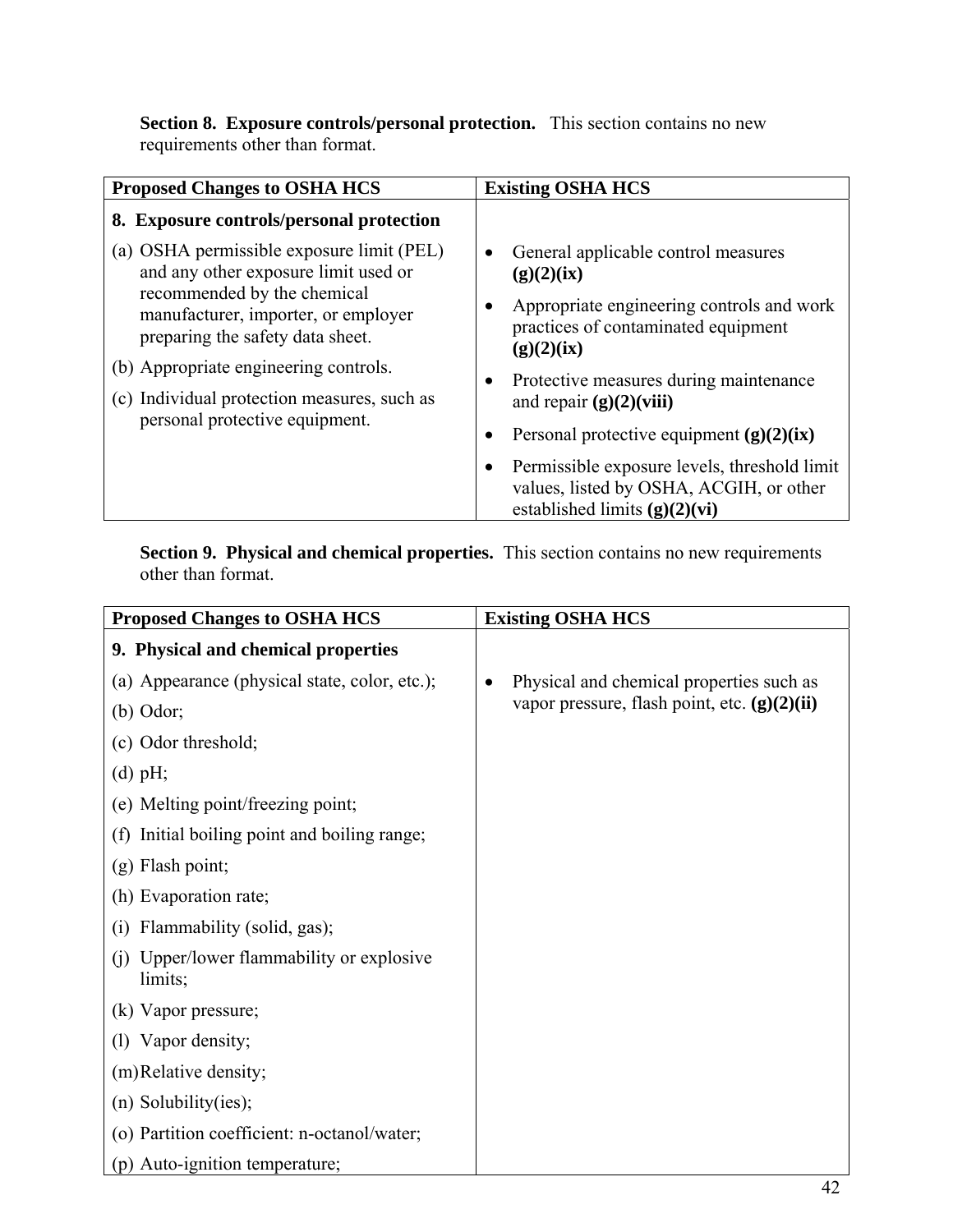| <b>Proposed Changes to OSHA HCS</b> | <b>Existing OSHA HCS</b> |
|-------------------------------------|--------------------------|
| $(q)$ Decomposition temperature;    |                          |
| $(r)$ Viscosity.                    |                          |

**Section 10. Stability and reactivity.** Although the information on conditions to avoid and hazardous decomposition products is new to HCS, it has been required in the ANSI Z400.1 standard.

| <b>Proposed Changes to OSHA HCS</b>                                                                                                                                       | <b>Existing OSHA HCS</b>                                                                                                                                                                                                   |
|---------------------------------------------------------------------------------------------------------------------------------------------------------------------------|----------------------------------------------------------------------------------------------------------------------------------------------------------------------------------------------------------------------------|
| 10. Stability and reactivity<br>(a) Reactivity;<br>(b) Chemical stability;<br>(c) Possibility of hazardous reactions;<br>(d) Conditions to avoid (e.g., static discharge, | Physical hazards (potential for fire,<br>٠<br>explosion, reactivity) $(g)(2)(iii)$<br>Organic peroxides, pyrophoric,<br>$\bullet$<br>unstable(reactive), or water-reactive<br>hazards $(g)(2)(iii)$ , definitions in $(c)$ |
| shock, or vibration);<br>(e) Incompatible materials;                                                                                                                      |                                                                                                                                                                                                                            |
| Hazardous decomposition products.                                                                                                                                         |                                                                                                                                                                                                                            |

**Section 11. Toxicological information.** This section contains no new requirements other than format.

| <b>Proposed Changes to OSHA HCS</b>                                                                                                                                                                                                        | <b>Existing OSHA HCS</b>                                                                                                                                      |
|--------------------------------------------------------------------------------------------------------------------------------------------------------------------------------------------------------------------------------------------|---------------------------------------------------------------------------------------------------------------------------------------------------------------|
| 11. Toxicological information                                                                                                                                                                                                              |                                                                                                                                                               |
| Description of the various toxicological<br>(health) effects and the available data used to<br>identify those effects, including:<br>(a) information on the likely routes of<br>exposure (inhalation, ingestion, skin and<br>eye contact); | See also Section 2<br>Health hazards including acute and chronic<br>effects, and target organs or systems<br>definitions in $(c)$ , Appendix A<br>(mandatory) |
| (b) Symptoms related to the physical, chemical<br>and toxicological characteristics;                                                                                                                                                       |                                                                                                                                                               |
| (c) Delayed and immediate effects and also<br>chronic effects from short and long term<br>exposure;                                                                                                                                        |                                                                                                                                                               |
| (d) Numerical measures of toxicity (such as<br>acute toxicity estimates).                                                                                                                                                                  |                                                                                                                                                               |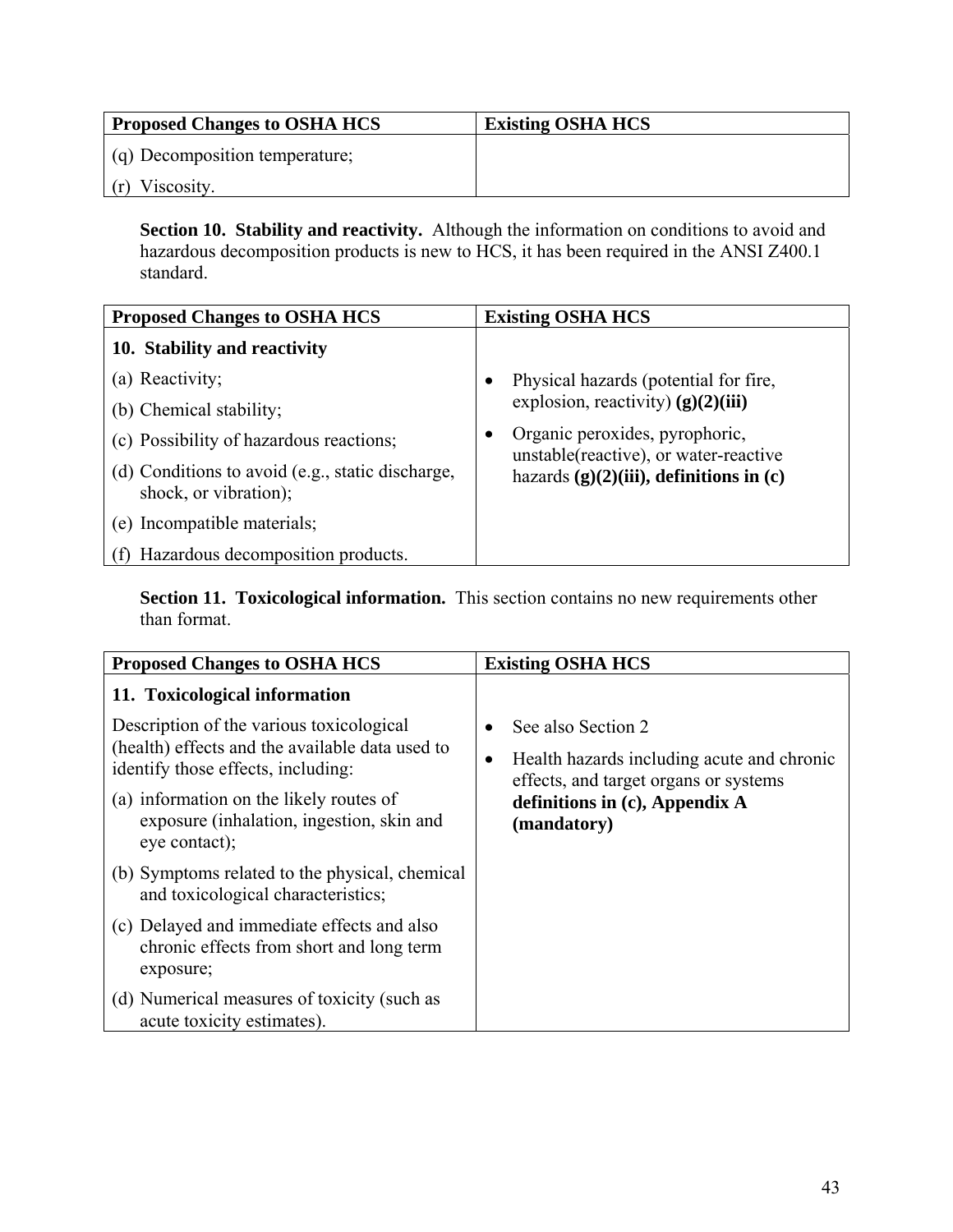**Section 12. Ecological information (Non-mandatory).** To be GHS-compliant the requirements for this section are provided.

| <b>Proposed Changes to OSHA HCS</b>                            | <b>Existing OSHA HCS</b> |
|----------------------------------------------------------------|--------------------------|
| 12. Ecological information (Non-<br>mandatory)                 | No present requirements  |
| (a) Ecotoxicity (aquatic and terrestrial, where<br>available); |                          |
| (b) Persistence and degradability;                             |                          |
| (c) Bioaccumulative potential;                                 |                          |
| (d) Mobility in soil;                                          |                          |
| (e) Other adverse effects.                                     |                          |

**Section 13. Disposal considerations (Non-mandatory).** To be GHS-compliant the requirements for this section are provided, but compliance is outside of OSHA jurisdiction. However, OSHA may enforce provisions associated with safe handling and use, including appropriate hygienic practices, see in Section 7 above.

| <b>Proposed Changes to OSHA HCS</b>                                                                                                                          | <b>Existing OSHA HCS</b>                 |
|--------------------------------------------------------------------------------------------------------------------------------------------------------------|------------------------------------------|
| 13. Disposal considerations (Non-<br>mandatory)                                                                                                              |                                          |
| Description of waste residues and information<br>on their safe handling and methods of disposal,<br>including the disposal of any contaminated<br>packaging. | See section 7<br>No present requirements |

**Section 14. Transport information (Non-mandatory).** To be GHS-compliant the requirements for this section are provided, but compliance is outside of OSHA jurisdiction.

| <b>Proposed Changes to OSHA HCS</b>                                                        | <b>Existing OSHA HCS</b> |
|--------------------------------------------------------------------------------------------|--------------------------|
| 14. Transport information (Non-<br>mandatory)                                              | No present requirements  |
| $(a)$ UN number;                                                                           |                          |
| (b) UN proper shipping name;                                                               |                          |
| (c) Transport hazard class(es);                                                            |                          |
| (d) Packing group, if applicable;                                                          |                          |
| (e) Environmental hazards (e.g., Marine<br>pollutant $(Yes/No)$ ;                          |                          |
| (f) Transport in bulk (according to Annex II of<br>MARPOL 73/78 and the IBC Code);         |                          |
| (g) Special precautions, which a user needs to<br>be aware of, or needs to comply with, in |                          |